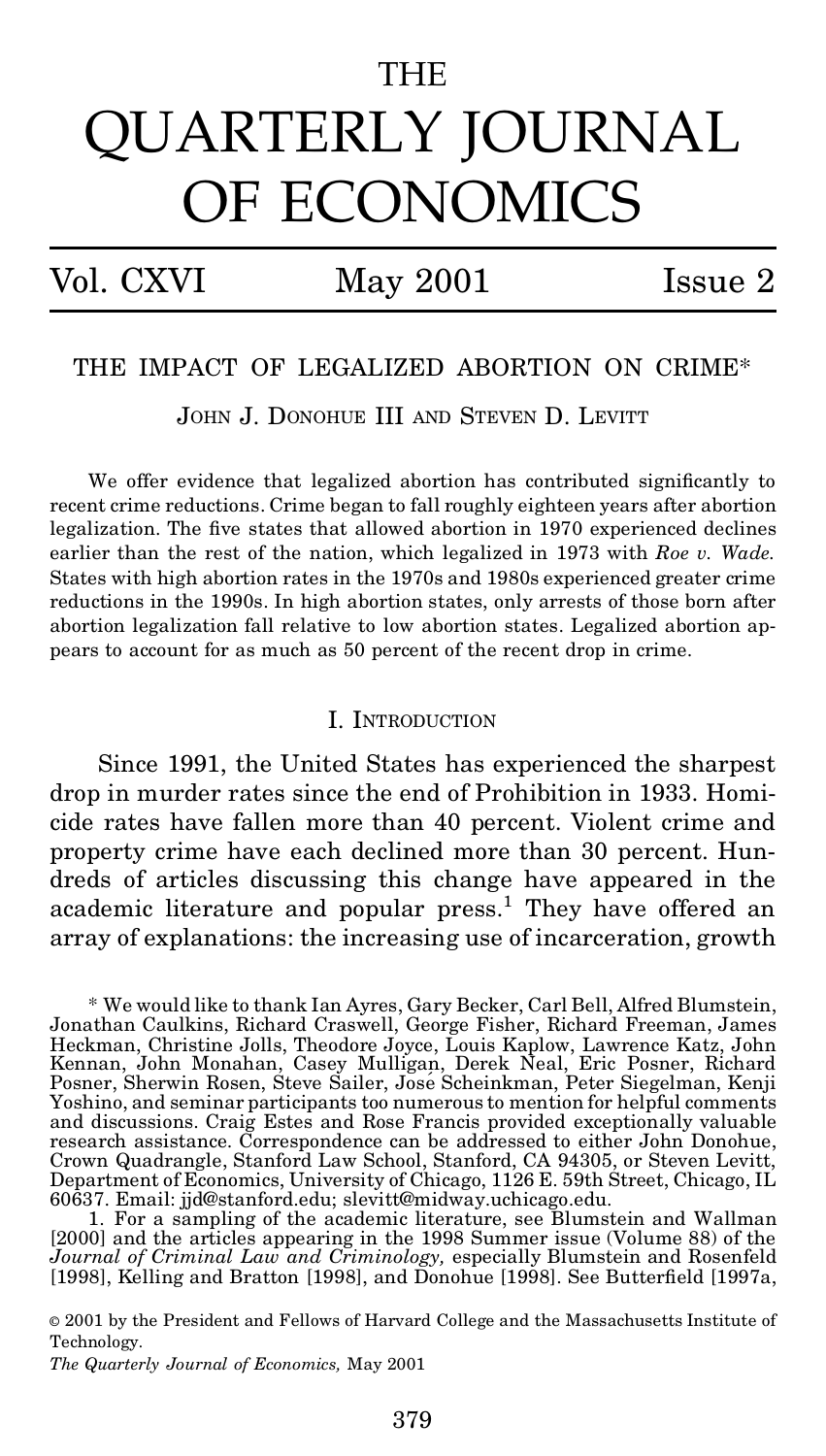in the number of police, improved policing strategies such as those adopted in New York, declines in the crack cocaine trade, the strong economy, and increased expenditures on victim precautions such as security guards and alarms.

None of these factors, however, can provide an entirely satisfactory explanation for the large, widespread, and persistent drop in crime in the 1990s. Some of these trends, such as the increasing scale of imprisonment, the rise in police, and expenditures on victim precaution, have been ongoing for over two decades, and thus cannot plausibly explain the recent abrupt improvement in crime. Moreover, the widespread nature of the crime drop argues against explanations such as improved policing techniques since many cities that have not improved their police forces (e.g., Los Angeles) have nonetheless seen enormous crime declines. A similar argument holds for crack cocaine. Many areas of the country that have never had a pronounced crack trade (for instance, suburban and rural areas) have nonetheless experienced substantial decreases in crime. Finally, although a strong economy is superficially consistent with the drop in crime since 1991, previous research has established only a weak link between economic performance and violent crime [Freeman 1995] and in one case even suggested that murder rates might vary procyclically [Ruhm 2000].

While acknowledging that all of these factors may have also served to dampen crime, we consider a novel explanation for the sudden crime drop of the 1990s: the decision to legalize abortion over a quarter century ago.<sup>2</sup> The Supreme Court's 1973 decision in *Roe v. Wade* legalizing abortion nationwide potentially fits the criteria for explaining a large, abrupt, and continuing decrease in crime. The sheer magnitude of the number of abortions performed satisfies the first criterion that any shock underlying the recent drop in crime must be substantial. Seven years after *Roe v. Wade,* over 1.6 million abortions were being performed annually—almost one abortion for every two live births. Moreover, the legal-

<sup>1997</sup>b, 1999] for a selection of articles appearing in *The New York Times* and Fletcher [2000] for a recent article in *The Washington Post.*

<sup>2.</sup> We are unaware of any scholarly article that has examined this effect. We have recently learned, however, that the former police chief of Minneapolis has written that abortion is "arguably the only effective crime-prevention device adopted in this nation since the late 1960s" [Bouza 1990]. In his subsequent 1994 gubernatorial campaign, Bouza was attacked for this opinion [Short 1994]. Immediately after Bouza's view was publicized just prior to the election, Bouza fell sharply in the polls.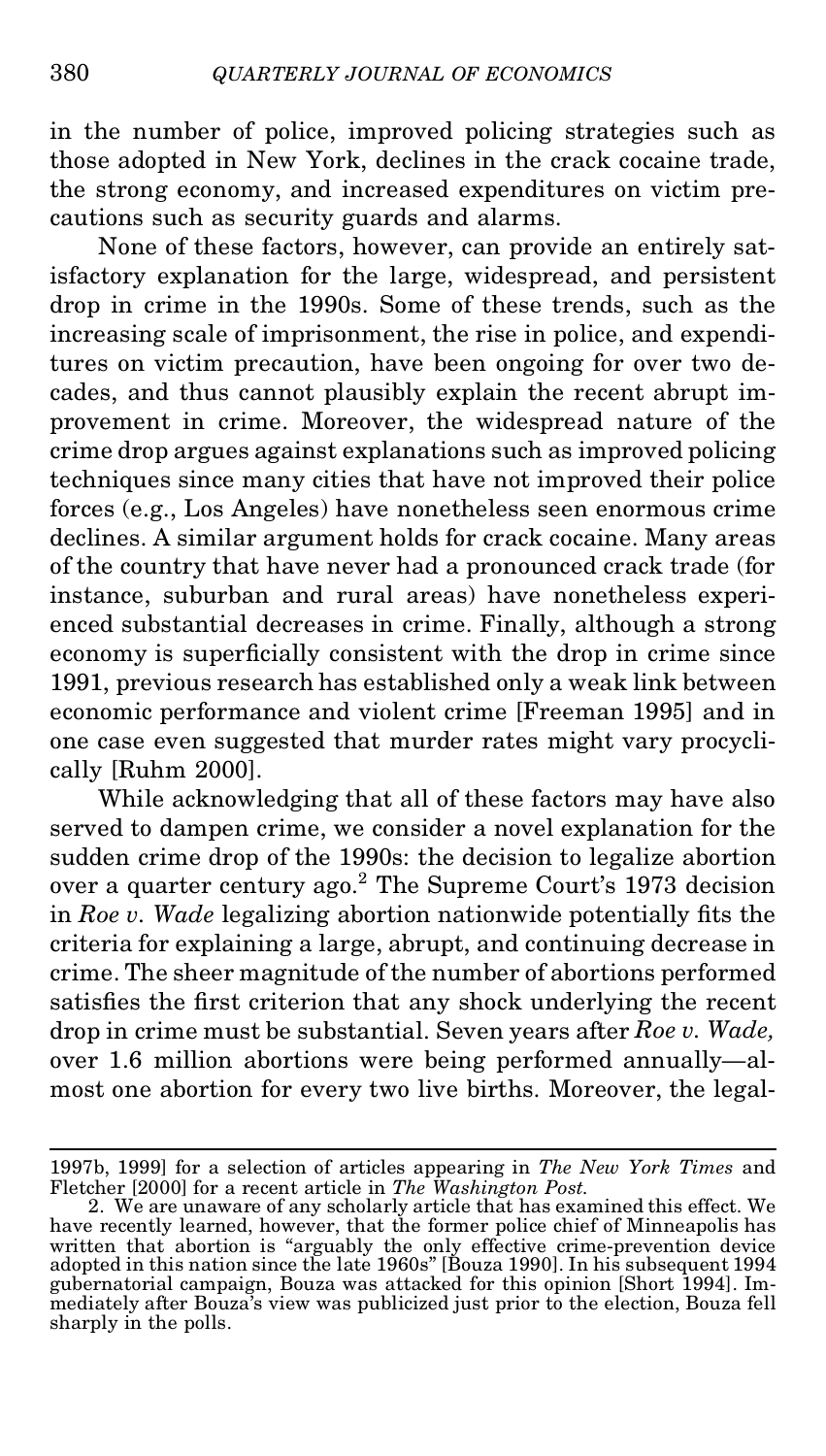ization of abortion in five states in 1970, and then for the nation as a whole in 1973, were abrupt legal developments that might plausibly have a similarly abrupt influence 15–20 years later when the cohorts born in the wake of liberalized abortion would start reaching their high-crime years. Finally, any influence of a change in abortion would impact crime cumulatively as successive affected cohorts entered into their high-crime late adolescent years, providing a reason why crime has continued to fall year after year.

Legalized abortion may lead to reduced crime either through reductions in cohort sizes or through lower per capita offending rates for affected cohorts. The smaller cohort that results from abortion legalization means that when that cohort reaches the late teens and twenties, there will be fewer young males in their highest-crime years, and thus less crime. More interesting and important is the possibility that children born after abortion legalization may on average have lower subsequent rates of criminality for either of two reasons. First, women who have abortions are those most at risk to give birth to children who would engage in criminal activity. Teenagers, unmarried women, and the economically disadvantaged are all substantially more likely to seek abortions [Levine et al. 1996]. Recent studies have found children born to these mothers to be at higher risk for committing crime in adolescence [Comanor and Phillips 1999]. Gruber, Levine, and Staiger [1999], in the paper most similar to ours, document that the early life circumstances of those children on the margin of abortion are difficult along many dimensions: infant mortality, growing up in a single-parent family, and experiencing poverty. Second, women may use abortion to optimize the timing of childbearing. A given woman's ability to provide a nurturing environment to a child can fluctuate over time depending on the woman's age, education, and income, as well as the presence of a father in the child's life, whether the pregnancy is wanted, and any drug or alcohol abuse both in utero and after the birth. Consequently, legalized abortion provides a woman the opportunity to delay childbearing if the current conditions are suboptimal. Even if lifetime fertility remains constant for all women, children are born into better environments, and future criminality is likely to be reduced.

A number of anecdotal empirical facts support the existence and magnitude of the crime-reducing impact of abortion. First, we see a broad consistency with the timing of legalization of abortion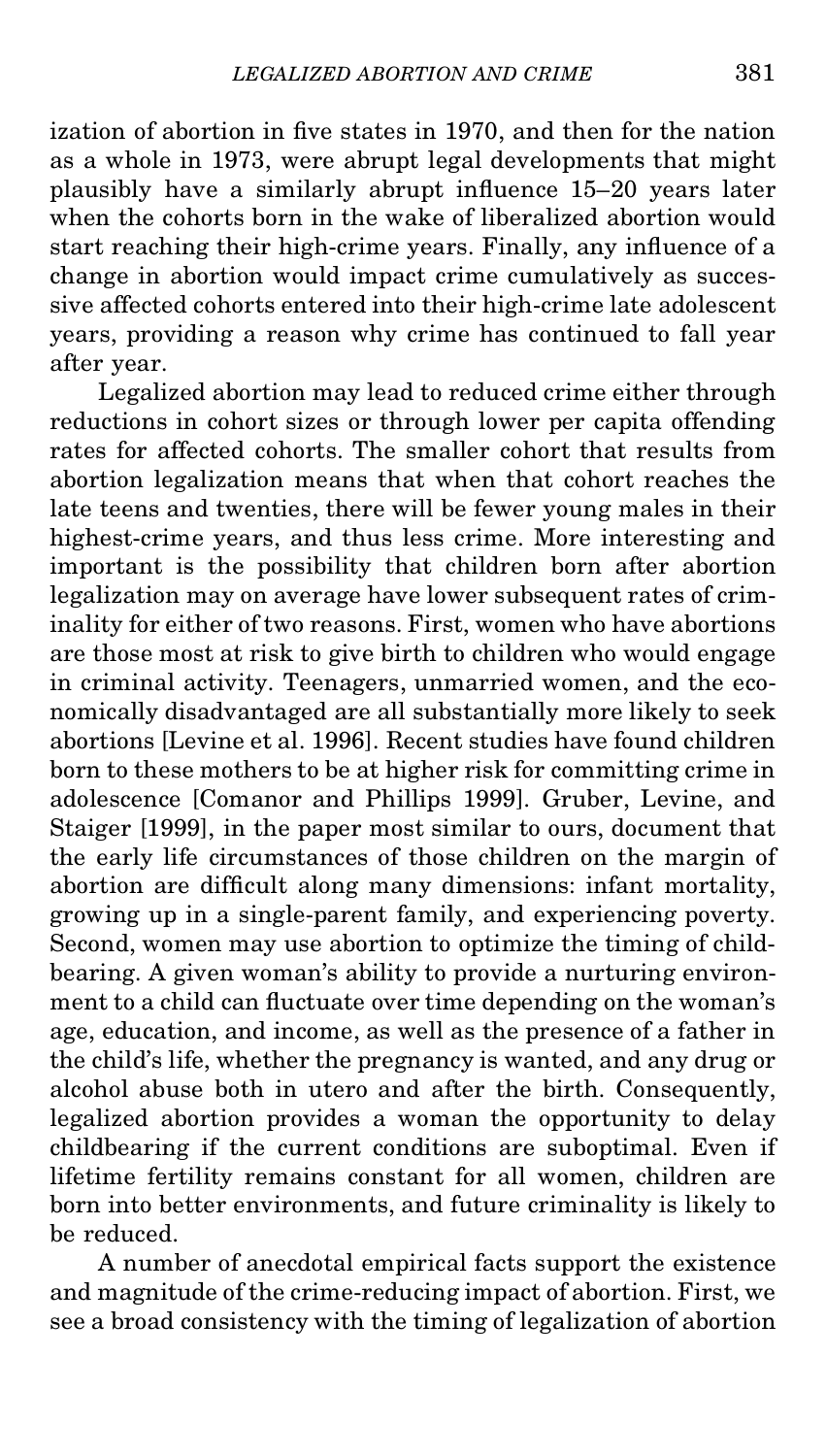and the subsequent drop in crime. For example, the peak ages for violent crime are roughly 18–24, and crime starts turning down around 1992, roughly the time at which the first cohort born following *Roe v. Wade* would hit its criminal prime. Second, as we later demonstrate, the five states that legalized abortion in 1970 saw drops in crime before the other 45 states and the District of Columbia, which did not allow abortions until the Supreme Court decision in 1973.

Third, our more formal analysis shows that higher rates of abortion in a state in the 1970s and early 1980s are strongly linked to lower crime over the period from 1985 to 1997. This finding is true after controlling for a variety of factors that influence crime, such as the level of incarceration, the number of police, and measures of the state's economic well-being (the unemployment rate, income per capita, and poverty rate). The estimated magnitude of the impact of legalized abortion on crime is large. According to our estimates, as shown on Table II, states with high rates of abortion have experienced roughly a 30 percent drop in crime relative to low-abortion regions since 1985. While one must be cautious in extrapolating our results out of sample, the estimates suggest that legalized abortion can account for about half the observed decline in crime in the United States between 1991 and 1997.

A number of factors lead us to believe that the link between abortion and crime is causal. First, there is no relationship between abortion rates in the mid-1970s and crime changes between 1972 and 1985 (prior to the point when the abortionaffected cohorts have reached the age of signicant criminal involvement). Second, virtually all of the abortion-related crime decrease can be attributed to reductions in crime among the cohorts born after abortion legalization. There is little change in crime among older cohorts.

We should emphasize that our goal is to understand why crime has fallen sharply in the 1990s, and to explore the contribution to this decline that may have come from the legalization of abortion in the 1970s. In attempting to identify a link between legalized abortion and crime, we do not mean to suggest that such a link is "good" or "just," but rather, merely to show that such a relationship exists. In short, ours is a purely positive, not a normative analysis, although of course we recognize that there is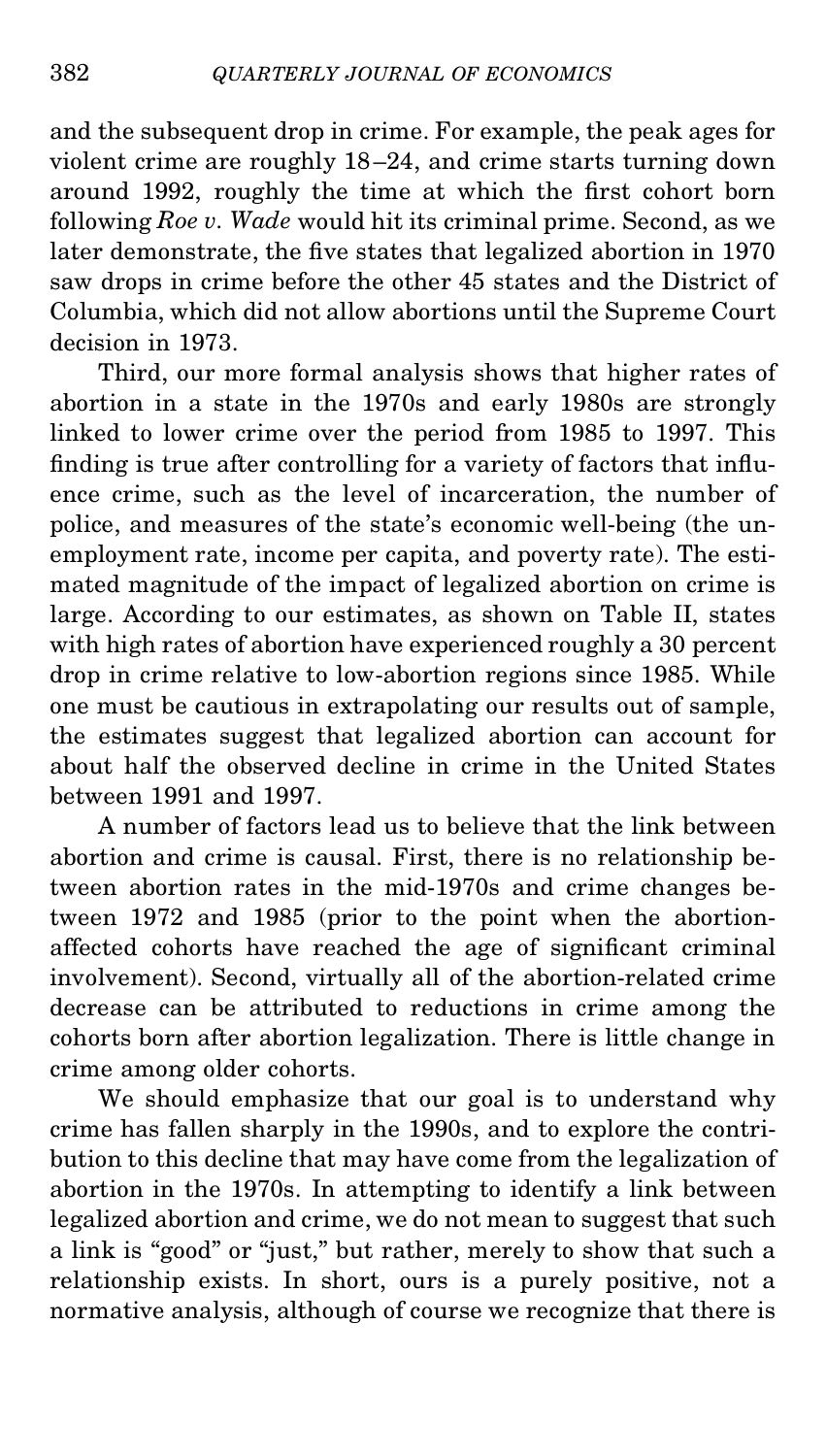an active debate about the moral and ethical implications of abortion.<sup>3</sup>

The structure of the paper is as follows: Section II reviews the literature and provides a brief history of abortion. Section III describes how the legalization of abortion can influence crime rates by changing the proportion of high-risk children entering the high-crime late adolescent years, and examines the likely magnitude of these effects based on past research findings. Section IV presents the basic empirical evidence that supports the proposed negative relationship between abortion and crime. Section V provides evidence that the reduction in crime comes predominantly from the lower crime rates of those born after the legalization of abortion. Section VI concludes. A Data Appendix with the sources of all variables used in the analysis is also provided.

#### II. BRIEF OVERVIEW OF THE HISTORY OF LEGALIZED ABORTION

Under the governing principles of English common law, abortion prior to "quickening" (when the first movements of the fetus could be felt, usually around the sixteenth to eighteenth week of the pregnancy) was lawful. This common law rule was in force throughout America until the first law in the United States restricting abortions was adopted in New York in 1828 [David et al. 1988, pp. 12–13]. Over the next 60 years, more and more states followed the lead of New York, and by 1900 abortion was illegal throughout the country.

The first modest efforts at abortion liberalization began to emerge between 1967 and 1970 when a number of states began to allow abortion under limited circumstances.<sup>4</sup> Legal abortion be-

3. For example, Paulsen [1989, pp. 49, 76–77] considers legalized abortion to be worse than slavery (since it involves death) and the Holocaust (since the 34 million post-*Roe* abortions are numerically greater than the six million Jews killed in Europe). Despite these claims, the Supreme Court has ruled that women have a fundamental constitutional right of privacy to abort an early-term fetus and that the state cannot unduly burden this right.

4. The 1962 amendments to the Model Penal Code provided for legal abortions to prevent the death or grave impairment of the physical and mental health of the woman, or if the fetus would be born with a grave physical or mental defect or in the case of rape or incest. These provisions were adopted in 1967 in Colorado, North Carolina, and California, in 1968 in Florida, Georgia, and Maryland, in 1969 in Arkansas, Kansas, New Mexico, and Oregon, and in 1970 in Delaware, South Carolina, and Virginia—a total of thirteen states. For excellent reviews of state and federal abortions laws, see Merz, Jackson, and Klerman [1995] and Alan Guttmacher Institute [1989].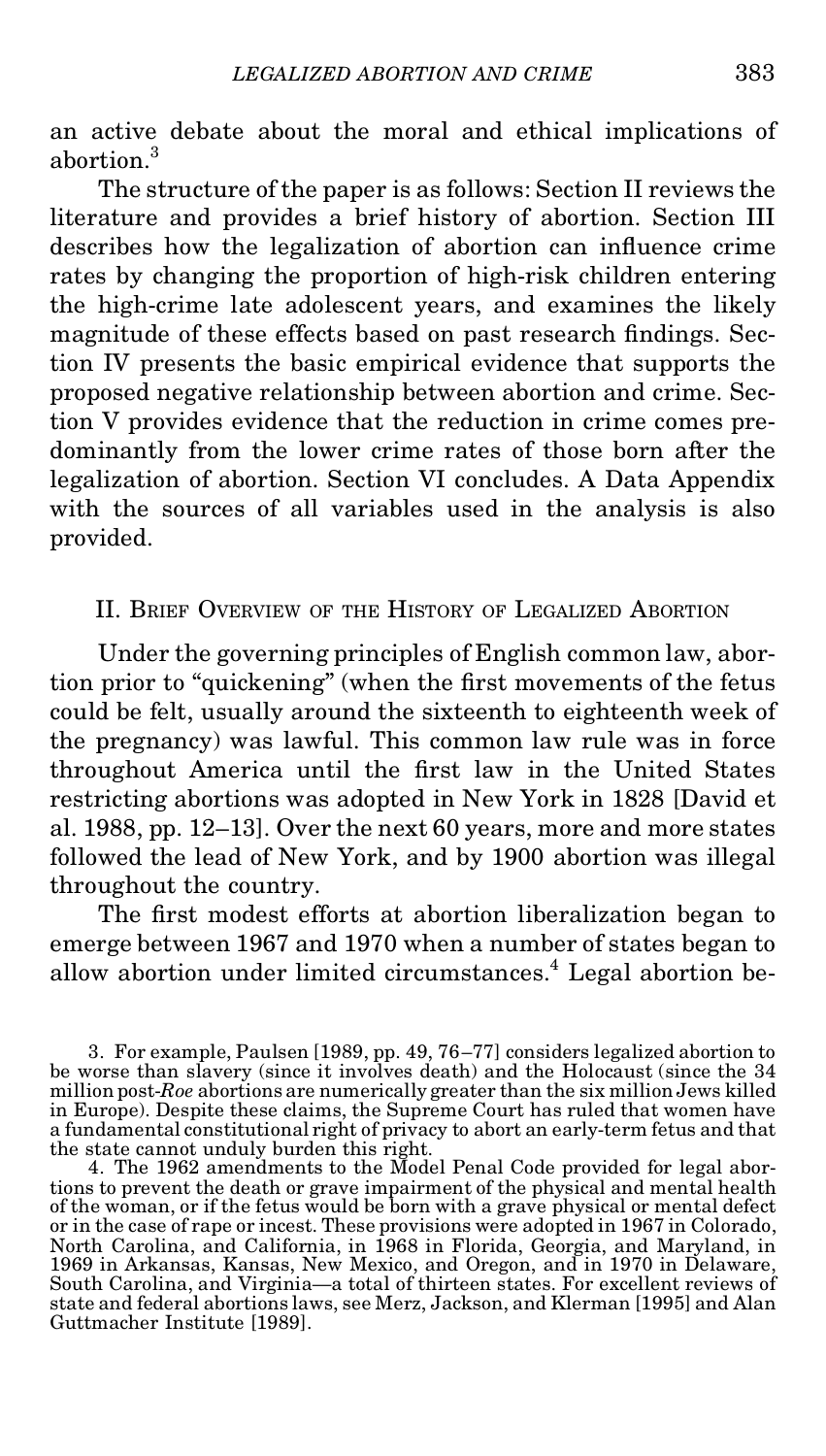

*Source:* Alan Guttmacher Institute [1992].

came broadly available in five states in 1970 when New York. Washington, Alaska, and Hawaii repealed their antiabortion laws, and the Supreme Court of California (ruling in late 1969) held that the state's law banning abortion was unconstitutional. Legalized abortion was suddenly extended to the entire United States on January 22, 1973, with the landmark ruling of the United States Supreme Court in *Roe v. Wade.*

The Supreme Court in *Roe* explicitly considered the consequences of its decision in stating:

The detriment that the State would impose upon the pregnant woman by denying this choice altogether is apparent. Specific and direct harm medically diagnosable even in early pregnancy may be involved. Maternity, or additional offspring, may force upon the woman a distressful life and future. Psychological harm may be imminent. Mental and physical health may be taxed by child care. There is also the distress, for all concerned, associated with the unwanted child, and there is the problem of bringing a child into a family already unable, psychologically and otherwise, to care for it.<sup>5</sup>

The available data suggest that the number of abortions increased dramatically following legalization, although there is little direct evidence on the number of illegal abortions performed in the 1960s. As Figure I illustrates, the total num-

<sup>5.</sup> *Roe v. Wade,* 410 U. S. 110, 153 (1973).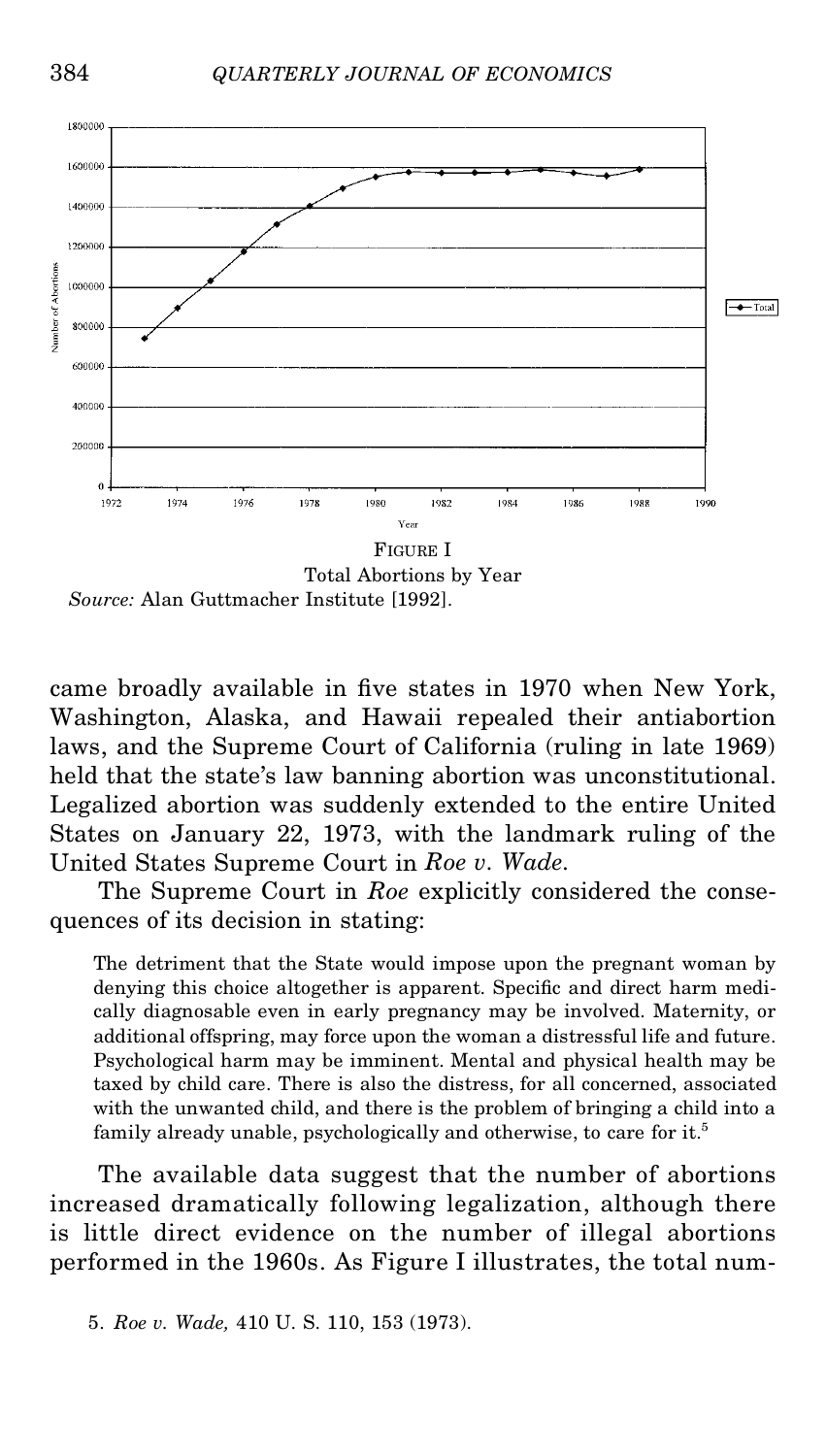ber of documented abortions rose sharply in the wake of *Roe,* from under 750,000 in 1973 (when live births totaled 3.1 million) to over 1.6 million in 1980 (when live births totaled 3.6 million).<sup>6</sup> If illegal abortions were already being performed in equivalent numbers, one would not expect a seven-year lag in reaching a steady state. Moreover, the costs of an abortion nancial and otherwise—dropped considerably after legalization. Kaplan [1988, p. 164] notes that "an illegal abortion before *Roe v. Wade* cost \$400 to \$500, while today, thirteen years after the decision, the now legal procedure can be procured for as little as  $$80.^{7}$  The costs of finding and traveling to an illegal abortionist and any attendant cost of engaging in illegal and therefore riskier and socially disapproved conduct were also reduced by legalization.

Perhaps the most convincing evidence that legalization increased abortion comes from Michael [1999], who finds abortion rates to be roughly an order of magnitude higher after legalization using self-reported data on pregnancy outcome histories. Thus, the first prerequisite for legalization to have an impact on crime is met—legalization increased the rate of abortion.

Consistent with this finding is a dramatic decline in the number of children put up for adoption after abortion became legal. According to Stolley [1993], almost 9 percent of premarital births were placed for adoption before 1973; that number fell to 4 percent for births occurring between 1973 and 1981. The total number of adoptions rose from 90,000 in 1957 to over 170,000 in 1970; by 1975 adoptions had fallen to 130,000.

6. In our analysis we use Alan Guttmacher Institute (AGI) data on abortions. Although Michael [1999] argues that the AGI may substantially overstate true abortion rates, "it is generally acknowledged [that AGI data provide] the most accurate count of induced abortions in the United States." Apparently, "reporting is less complete for nonwhites than for whites, and overall reporting . . . has declined over time" [Joyce and Kaestner 1996, p. 185].

7. The cost to the mother also depends on the availability of public funding, which was affected by the Hyde Amendment, which cut off federal funding of abortion for Medicaid recipients. The Hyde Amendment became law on September 30, 1976. The Hyde Amendment has been subject to a series of revisions and restraining orders since that time. No consensus exists as to the impact of the Hyde Amendment on the number of abortions or births, although most recent research suggests any impact is now small [Joyce and Kaestner 1996; Kane and Staiger 1996].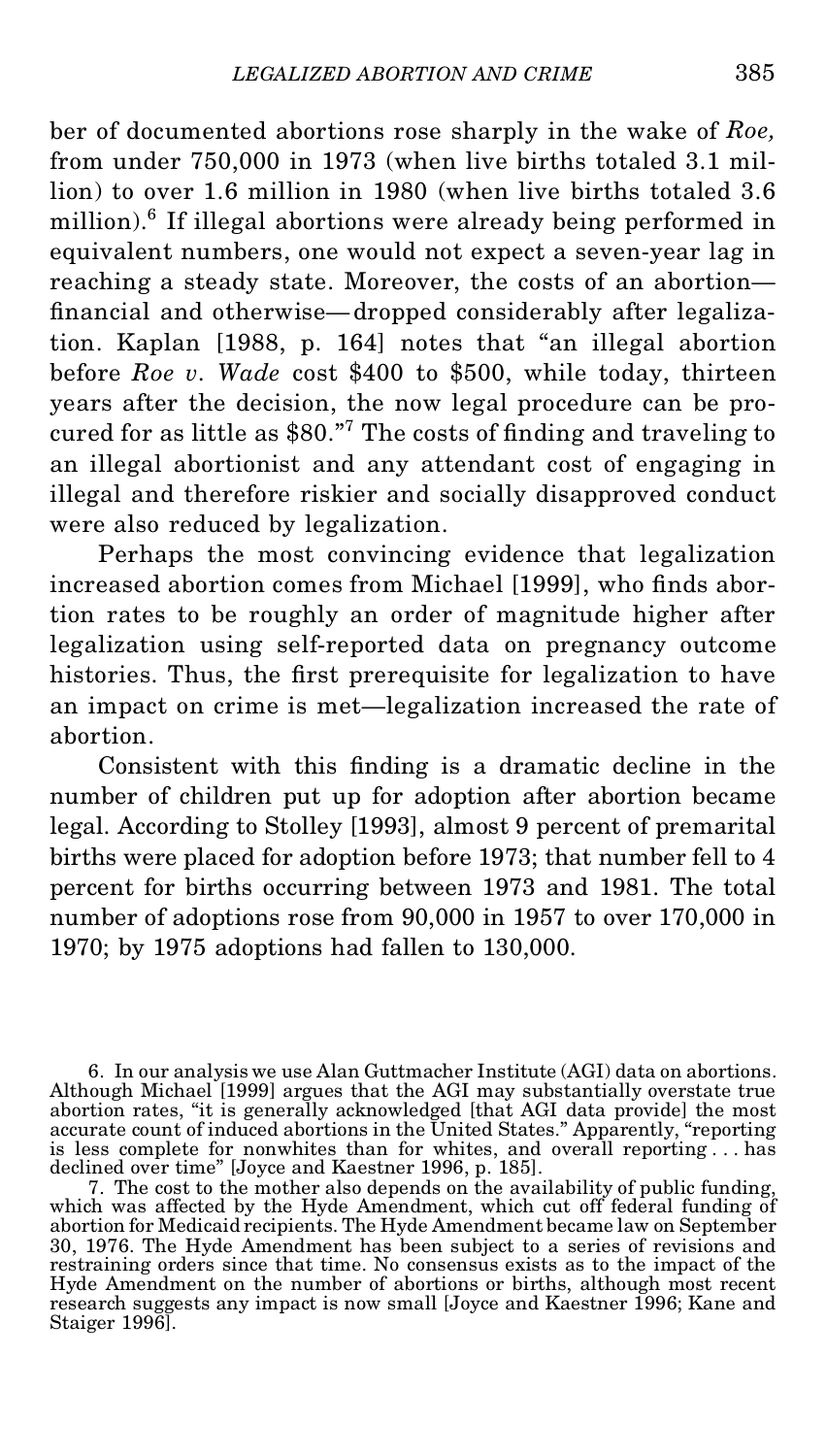## III. THE MECHANISM BY WHICH ABORTION LEGALIZATION LOWERS CRIME RATES

In this section we explore in detail the theoretical link between legalization of abortion in the early 1970s and subsequent drops in crime fifteen to twenty years later. We identify a number of alternative pathways through which abortion can affect crime. We then generate "back-of-the-envelope" calculations as to the likely magnitude of the various channels based on previous research findings.

The simplest way in which legalized abortion reduces crime is through smaller cohort sizes. When those smaller cohorts reach the high-crime late adolescent years, there are simply fewer people to commit crime. Levine et al. [1996] find that legalization is associated with roughly a 5 percent drop in birth rates. $8$  Assuming that the fall in births is a random sample of all births, total crime committed by this cohort would be expected to fall commensurately.

Far more interesting from our perspective is the possibility that abortion has a disproportionate effect on the births of those who are most at risk of engaging in criminal behavior.<sup>9</sup> To the extent that abortion is more frequent among those parents who are least willing or able to provide a nurturing home environment, as a large and growing body of evidence suggests, the impact of legalized abortion on crime might be far greater than its effect on fertility rates.<sup>10</sup> This is particularly true given that  $6$ percent of any birth cohort will commit roughly half the crime

8. This decline is broadly consistent with survey responses by mothers in 1973 who report that approximately 13 percent of lifetime births were unwanted [Statistical Abstract of the United States 1980, p. 65, table 99]. Note, however, that the decline in births is far less than the number of abortions, suggesting that the number of conceptions increased substantially—an example of insurance leading to moral hazard. The insurance that abortion provides against unwanted pregnancy induces more sexual conduct or diminished protections against pregnancy in a way that substantially increases the number of pregnancies. Another possible explanation for the gap between abortion rates and fertility rate changes is that illegal abortion was already suppressing the birth rate by 15–20 percent and legalization reduced it another 5–10 percent, but this would imply a higher gure for the number of illegal abortions than we think is likely, as discussed above.

9. As noted earlier, this effect can occur either because of lower lifetime fertility rates among high-risk groups, or because women delay childbearing until conditions are more favorable for successfully raising children.

10. In addition, with an estimated number of over 150,000 rapes in 1973 (often thought to be a conservative estimate), it is possible that 10,000 to 15,000 conceptions occurred that year as a result of rape, and one might expect a substantial proportion of these high-risk conceptions would end in abortion [Bu- reau of Justice Statistics 1985, p. 230, Table 3.2].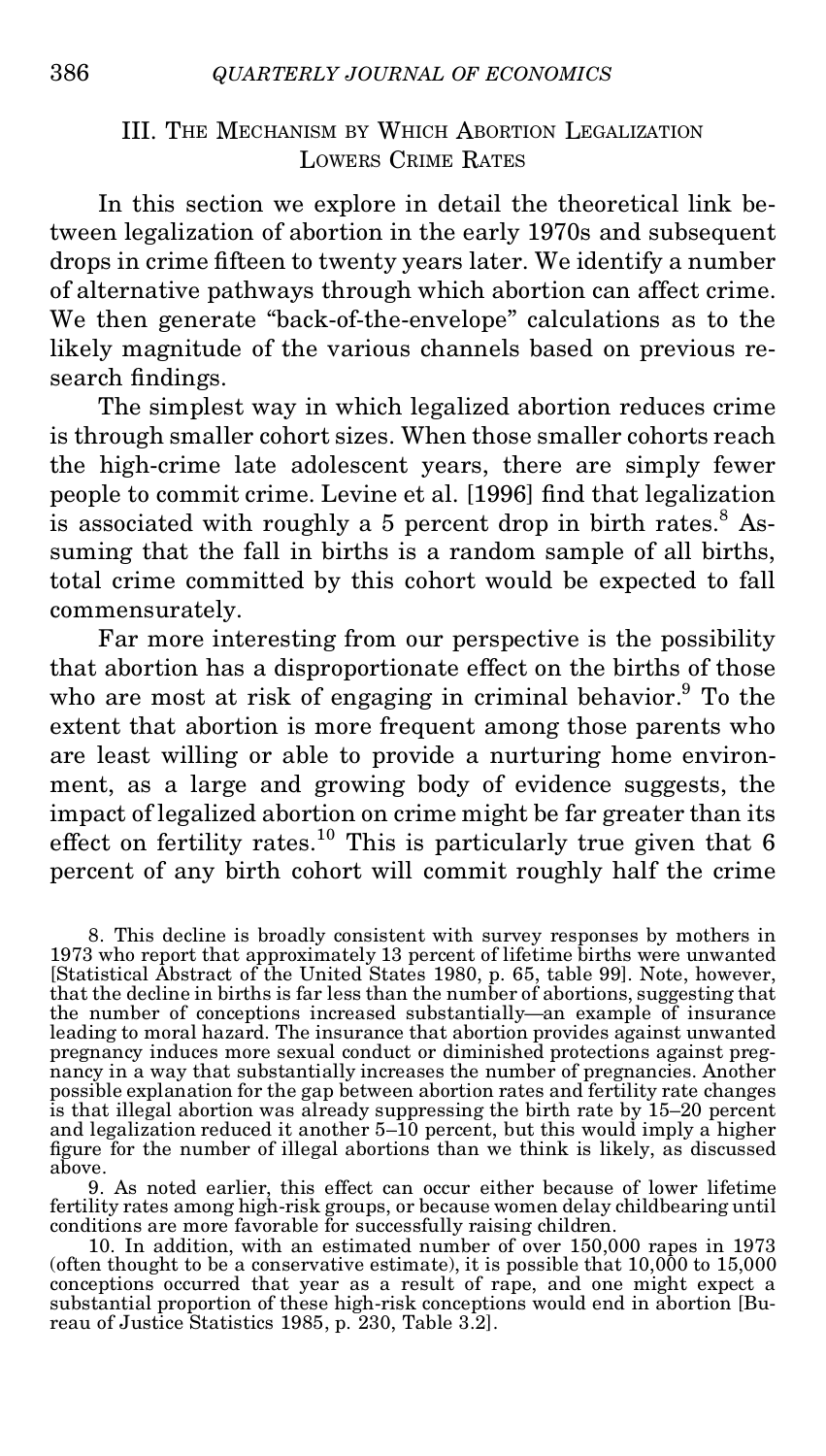[Wolfgang, Figlio, and Sellin 1972; Tracy, Wolfgang, and Figlio  $1990$ <sup>[11</sup>]

Prior to the legalization of abortion, there was a very strong link between the number of unwanted births and low maternal education over the period from 1965 through 1970 [Commission on Population Growth and the American Future 1972, p. 98]. Levine et al. [1996] found that the drop in births associated with abortion legalization was not uniform across all groups. They estimated that the drop in births was roughly twice as great for teenage and nonwhite mothers as it was for the nonteen, white population.<sup>12</sup> In the years immediately following *Roe v. Wade,* data from the Centers for Disease Control [1994] indicate that almost one-third of abortions were performed on teenagers. Angrist and Evans [1996] found that while abortion reforms had relatively modest effects on the fertility of white women, "black women who were exposed to abortion reforms experienced large reductions in teen fertility and teen out-of-wedlock fertility."

A number of studies have shown that the availability of abortion improves infant outcomes by reducing the number of low birthweight babies and neonatal mortality [Grossman and Jacobowitz 1981; Corman and Grossman 1985; Joyce 1987; Grossman and Joyce 1990]. Moreover, Gruber, Levine, and Staiger [1999, p. 265] conclude that "the average living circumstances of cohorts born immediately after abortion became legalized improved substantially relative to preceding cohorts." They go on to note that "the marginal children who were not born as a result of abortion legalization would have systematically been born into less favorable circumstances if the pregnancies had not been terminated: they would have been 60 percent more likely to live in a singleparent household, 50 percent more likely to live in poverty, 45 percent more likely to be in a household collecting welfare, and 40 percent more likely to die during the first year of life."

Previous research has found that an adverse family environment is strongly linked to future criminality. Both Loeber and

11. The high concentration rates of crime among a relatively small number of offenders makes it more likely that legalized abortion would have larger effects on crime than on other social outcomes such as high school dropout rates or unem- ployment rates. <sup>A</sup> given child who has failed to complete school or secure <sup>a</sup> job counts as only one event in measuring school dropout or unemployment rates. Conversely, a single child may commit hundreds of crimes and thereby contribute far more powerfully to a higher crime rate.

12. This is not surprising since in the late 1960s the "pill" and other birth control mechanisms were far more readily available to married, educated, and afuent women [Goldin and Katz 2000].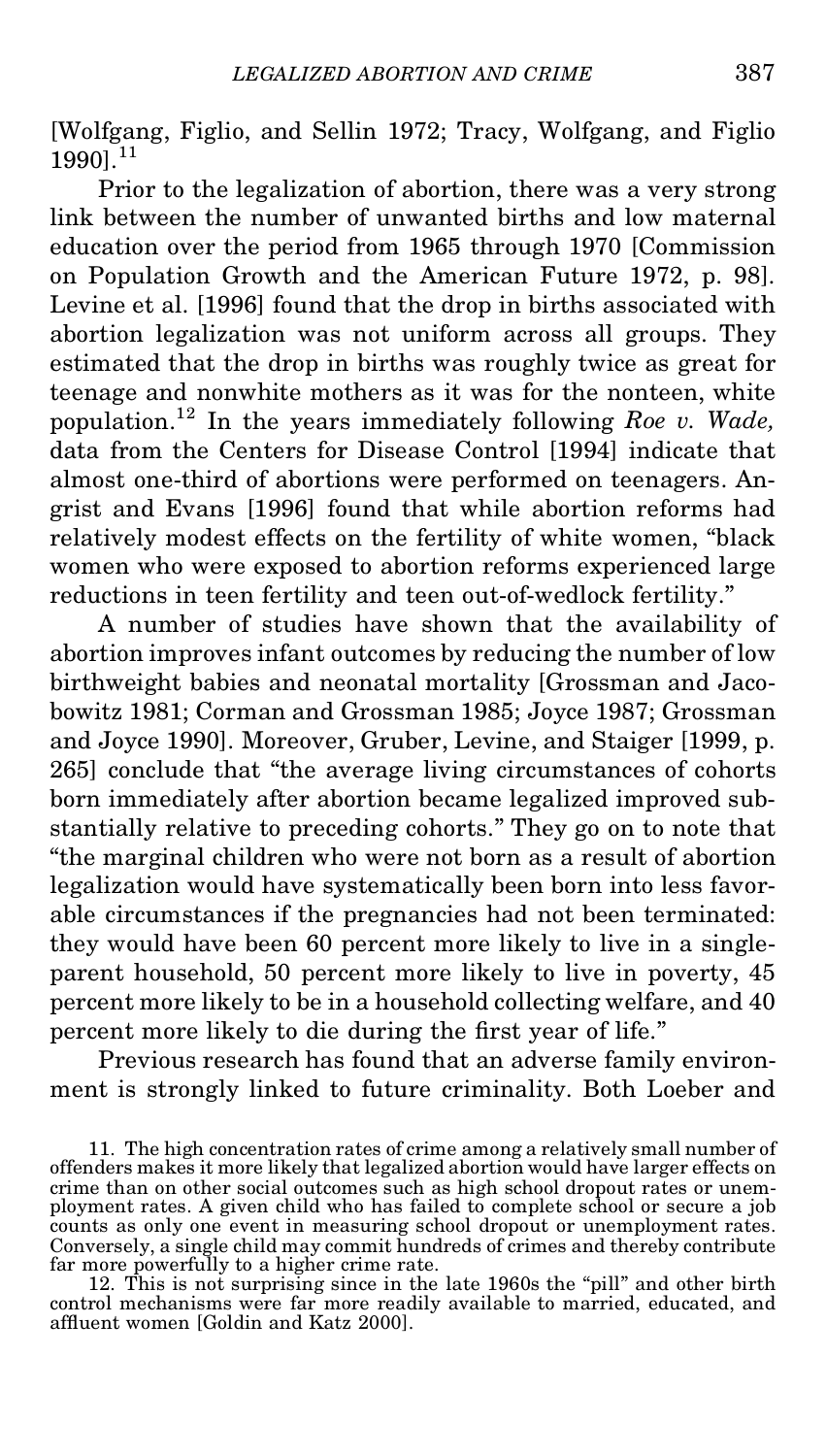Stouthamer-Loeber [1986] and Sampson and Laub [1993] present evidence that a variety of unfavorable parental behaviors (e.g., maternal rejection, erratic/harsh behavior on the part of parents, lack of parental supervision) are among the best predictors of juvenile delinquency. Raine, Brennan, and Medick [1994], and Raine et al. [1996] argue that birth complications combined with early maternal rejection predispose boys to violent crime at age eighteen. Rasanen et al.  $[1999]$  find that the risk of violent crime for Finnish males born in 1966 is a function of (in descending order of impact): mother's low education, teenage mother, singleparent family, mother did not want pregnancy, and mother smoked during pregnancy. It is possible that abortion could reduce the number of children born under all these circumstances: teenagers who have abortions can get more education before they give birth and may delay childbearing until they are married or want a child or both. In addition, women who inadvertently become pregnant may have engaged in behavior such as smoking, drinking, or using drugs that elevate the prospect of future criminality of their offspring.

A number of studies have looked at cases of women, living in jurisdictions in which governmental approval to have an abortion was required, who sought to have an abortion, but were denied the right to do so [David et al. 1988; Posner 1992, p. 283].<sup>13</sup> Dagg [1991] reports that these women overwhelmingly kept their babies, rather than giving them up for adoption, but that they often resented the unwanted children and were far less likely than other mothers to nurture, hold, and breastfeed these children. In an array of studies in Eastern Europe and Scandinavia, Dagg found that the children who were born because their mothers were denied an abortion were substantially more likely to be involved in crime and have poorer life prospects, even when controlling for the income, age, education, and health of the mother. This literature provides strong evidence that unwanted children are likely to be disproportionately involved in criminal activity, which may be the causal pathway from greater availability of abortion to lower rates of crime.

Evidence from prisoner surveys further reinforces the link between a difficult home environment as a child and later crim-

<sup>13.</sup> David et al. [1988] review the findings of separate studies of the effects of denied abortion for cohorts born in Goteberg, Sweden in 1939–1942, Stockholm in 1948, all of Sweden in 1960, and Prague in 1961–1963.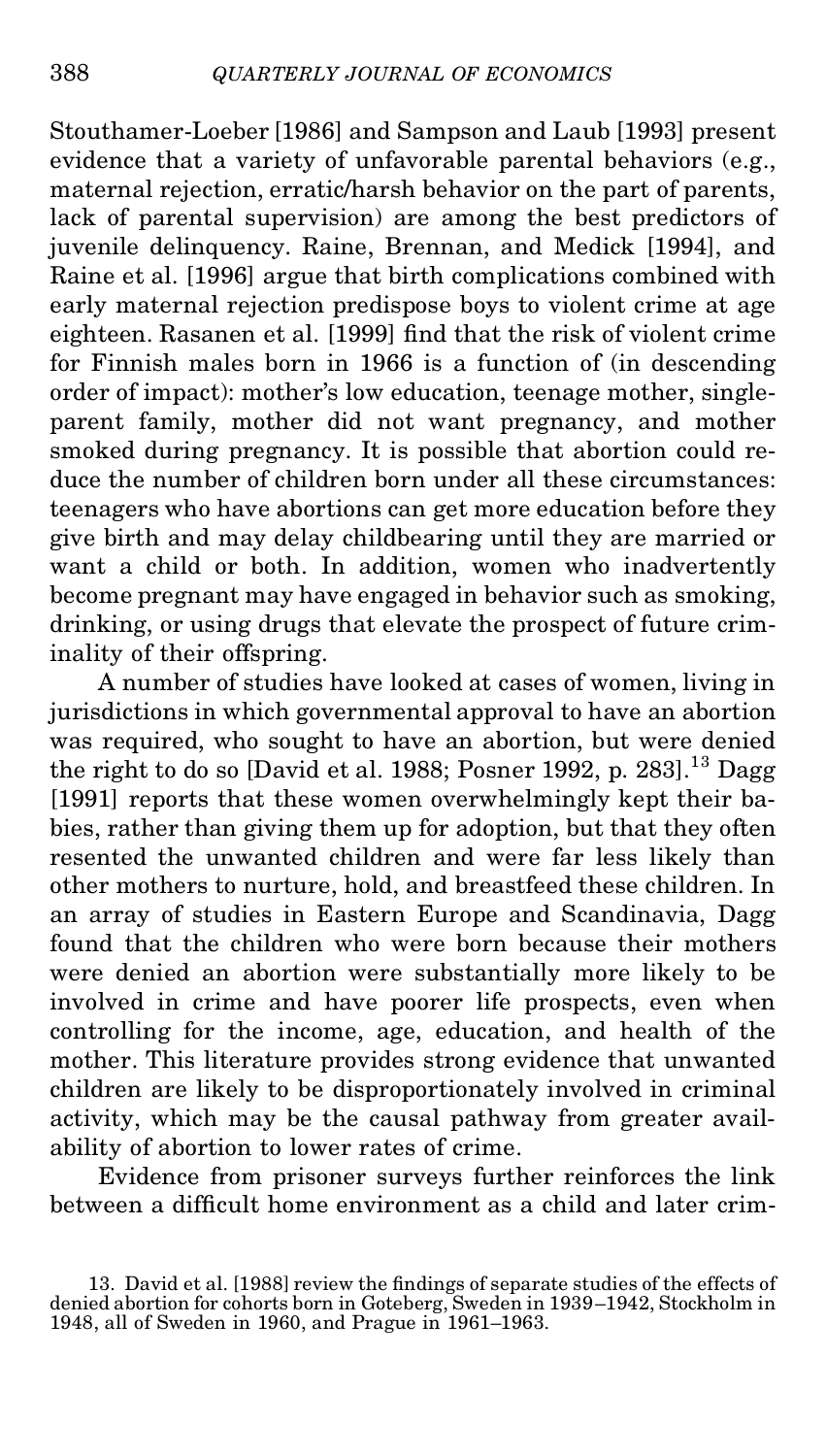inality [Beck et al. 1993]. In 1991, 14 percent of prisoners reported growing up with neither parent present, and 43 percent reported having only one parent (compared with 3 percent and 24 percent, respectively, for the overall population). Thirty-eight percent of prisoners report that their parents or guardians abused alcohol or drugs; almost one-third of female inmates report being sexually abused before the age of eighteen.

# *A. The Expected Magnitude of the Impact of Abortion Legalization on Crime*

Before presenting our empirical estimates in the next section, we present "back-of-the-envelope" estimates of the plausible magnitude of the impact of legalized abortion on crime. Previous researchers have studied (1) how legalized abortion affects birth rates across different groups, and (2) crime rates across groups. By combining these two sets of estimates, we can obtain a crude prediction of the impact of legalized abortion on crime.

This analysis considers four factors: race, teenage motherhood, unmarried motherhood, and unwantedness. Beginning with the first three of these factors, we use the 1990 Census to determine the proportion of children in each of the eight possible demographic categories (e.g., white children born to teenage mothers growing up in a single-parent household, or black children born to nonteenage mothers growing up in two-parent households). We then use the estimates of Levine et al. [1996] to determine what those proportions might have been in the absence of legalized abortion. Using Rasanen et al. [1999] and observed frequencies of crime by race in the United States, we generate category-specific crime rates corresponding to each of the eight cells. Combining these crime rates with the change in the number of births in each category due to abortion provides an estimate of the hypothetical reduction in crime. Finally, under the assumption that 75 percent of unwanted births are aborted (this number appears consistent with data from self-reported pregnancy histories), we estimate the contribution to lower crime from fewer unwanted births.<sup>14</sup> It is important to note that our calculations below isolate the *marginal* contribution of race, teenage motherhood, unmarried motherhood, and unwantedness. Thus, when

<sup>14.</sup> A full description of the assumptions and calculations is available from the authors on request.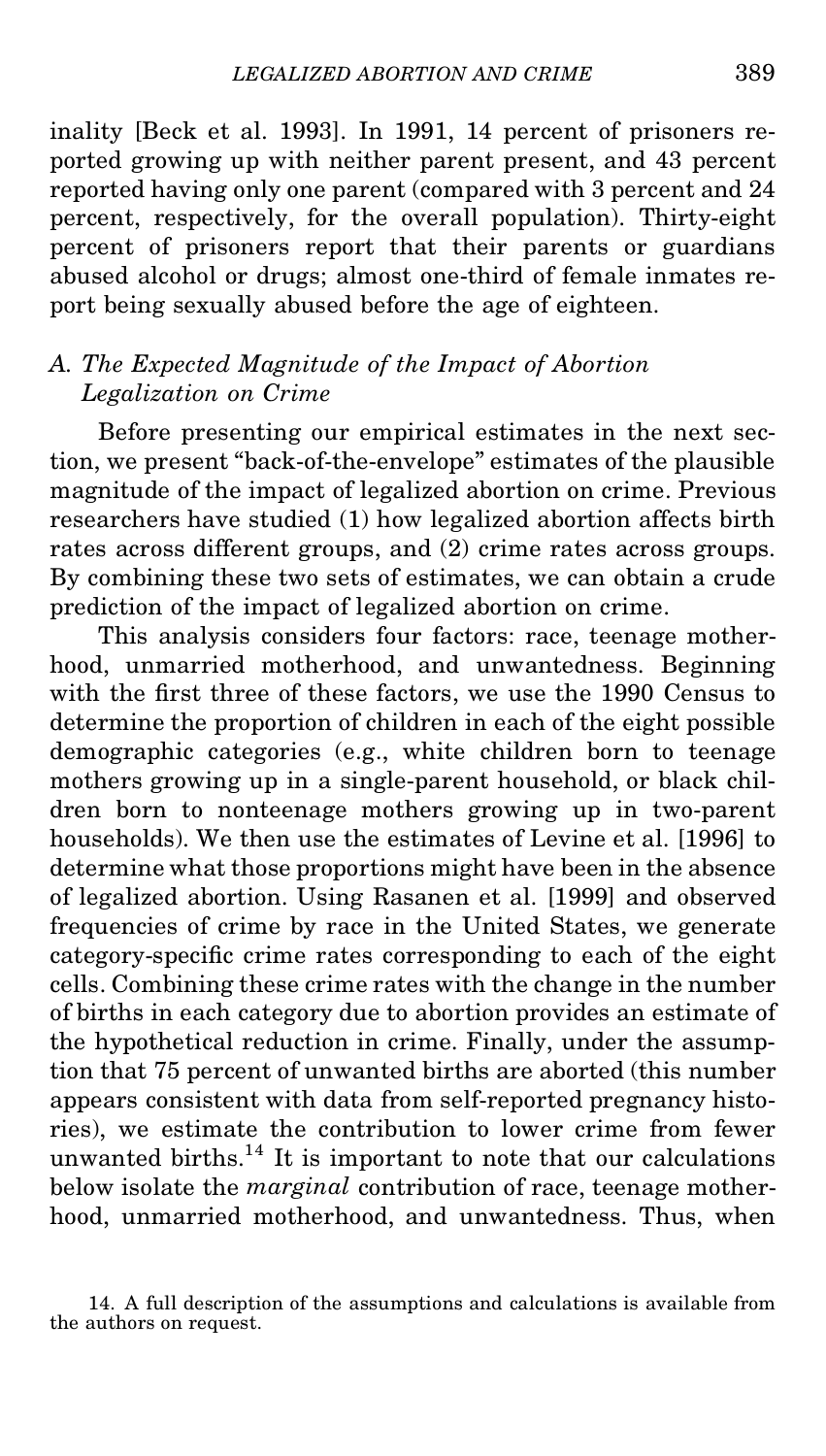computing the impact of race, we net out any racial differences in those other characteristics in order to avoid double counting.

The results of this exercise for homicide are as follows. All values reported are the hypothetical reduction in total homicides committed by members of a given cohort. Through a purely mechanical relationship, the 5.4 percent overall postlegalization decline in cohort size obtained by Levine et al. [1996] translates into a 5.4 percent reduction in homicide.

Fertility declines for black women are three times greater than for whites (12 percent compared with 4 percent). Given that homicide rates of black youths are roughly nine times higher than those of white youths, racial differences in the fertility effects of abortion are likely to translate into greater homicide reductions. Under the assumption that those black and white births eliminated by legalized abortion would have experienced the average criminal propensities of their respective races, then the predicted reduction in homicide is 8.9 percent. In other words, taking into account differential abortion rates by race raises the predicted impact of abortion legalization on homicide from 5.4 percent to  $8.9$  percent.<sup>15</sup>

Teenagers and unwed women experience reductions in fertility of 13 and 7 percent, respectively, well above that for nonteenage, married women. Rasanen et al. [1999] find, after controlling for other characteristics, that having a teenage mother roughly doubles a child's propensity to commit crime, as does growing up with a single parent.<sup>16</sup> Accounting for these two factors raises the estimated impact of abortion on homicide from 8.9 percent to 12.5 percent.

Adjusting for unwantedness, which more than doubles an individual's likelihood of crime based on the estimates of Rasanen et al. [1999], raises the estimates from 12.5 percent to 18.5 percent. The impact of unwantedness is large because abortion rates of unwanted pregnancies are very high, whereas wanted pregnancies are by definition not aborted.

Thus, using past estimates in the literature, we crudely estimate that crime should fall by 18.5 percent in cohorts that

<sup>15.</sup> For other crimes, the impact of race is much lower because rates of offending and victimization are much more similar across races.

<sup>16.</sup> Comanor and Phillips [1999], using the National Longitudinal Survey of Youth, nd that adolescents in households with absent fathers are 2.2 times more likely to be charged with a crime as a juvenile, controlling for other observable factors. That estimate is very close to the Rasanen et al. [1999] finding for Finnish males that we use in our calculations.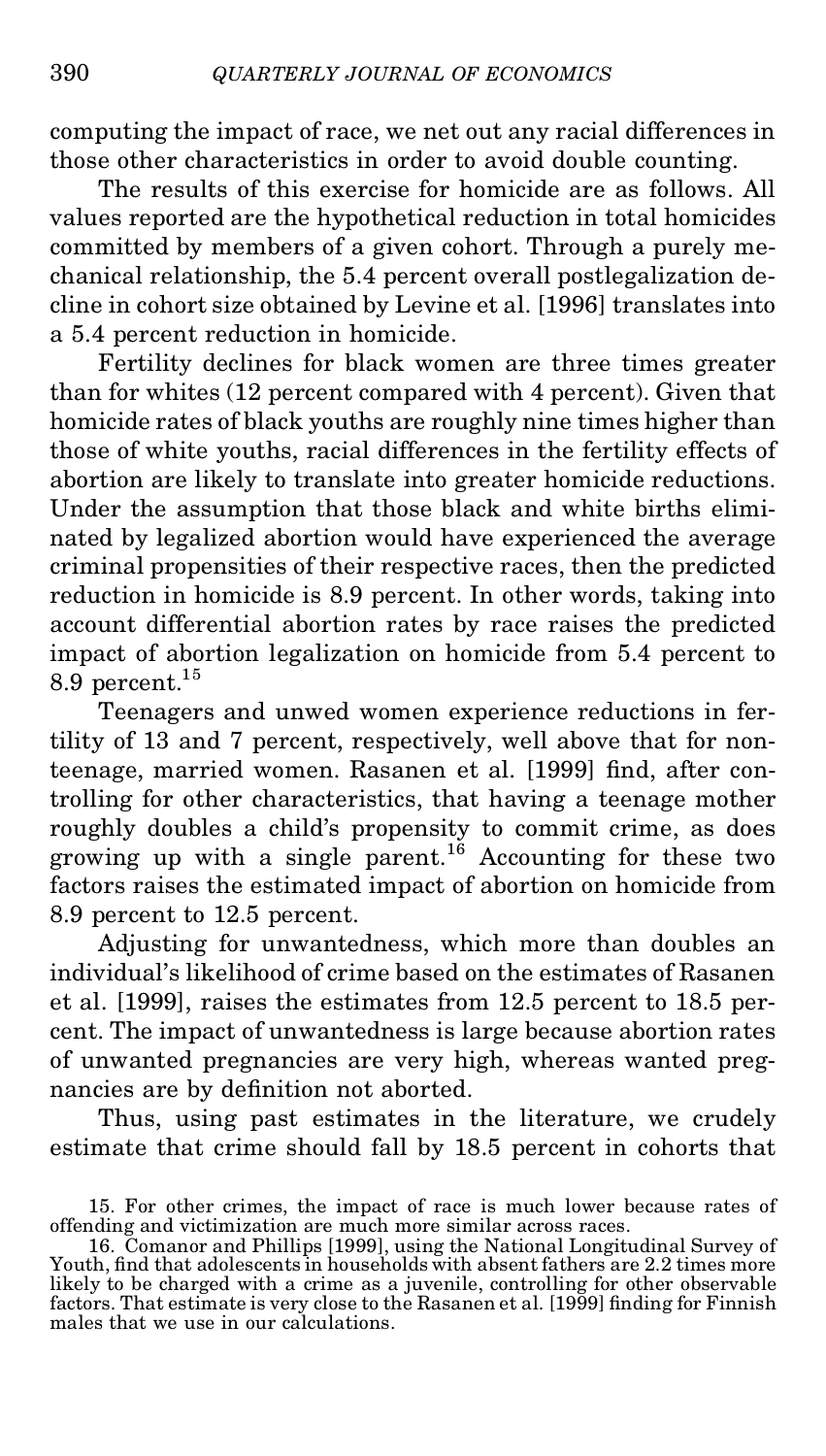have access to legalized abortion. As of 1997, roughly 60 percent of crimes were committed by individuals born after legalized abortion, implying that (thus far) the hypothetical impact of abortion on crime is only 60 percent of the impact on affected cohorts, or about an 11 percent reduction. To the extent that other factors are correlated with both criminal propensities and abortion likelihoods (e.g., poverty, maternal education, religiosity), this rough estimate is likely to understate the true impact.<sup>17</sup> Given that the observed declines in crime in the 1990s are 30– 40 percent, abortion may be an important factor in explaining the crime drop. In the next section we present empirical estimates of the impact of abortion on crime that are roughly consistent with these hypothetical calculations.

# IV. EMPIRICAL EVIDENCE OF LEGALIZED ABORTION AFFECTING CRIME RATES

We begin our empirical analysis by establishing a relationship between crime changes in the 1990s and legalized abortion in the early 1970s. We consider three different sources of variation: the national time series of crime and abortion, differential crime patterns across early legalizers and other states, and the impact of state abortion rates (properly lagged) on state crime rates. In Section V we focus on arrest rates, which allows us to decompose the effect of abortion by the age of offenders.

## *A. National Time Series*

Figure II presents per capita crime rates for the United States for violent crime, property crime, and murder for the period 1973–1999, as measured in the Uniform Crime Reports compiled by the Federal Bureau of Investigation.<sup>18</sup> Between 1973

17. These estimates will understate the true impact of abortion on crime if there are other factors beyond the four we explicitly considered that positively covary with abortion and crime, such as religiosity, poverty, or low maternal education. Indeed, this last factor was found by Rasanen et al. [1999] to be the single most powerful factor leading to criminality by the children. Moreover, to the extent that abortion reduces crime committed by other family members as a result of the beneficial effects of a reduction in family size (since larger family size increases the likelihood of criminality), this effect would also be missed. On the other hand, a countervailing force is that a reduction in the supply of criminals will induce higher returns to entry into the criminal occupations thereby offsetting through recruitment the initial dampening effect on crime. One would suspect this effect to be limited to crimes involving active markets stances (drugs) or services (prostitution).

18. Uniform Crime Reports compile the number of crimes reported to the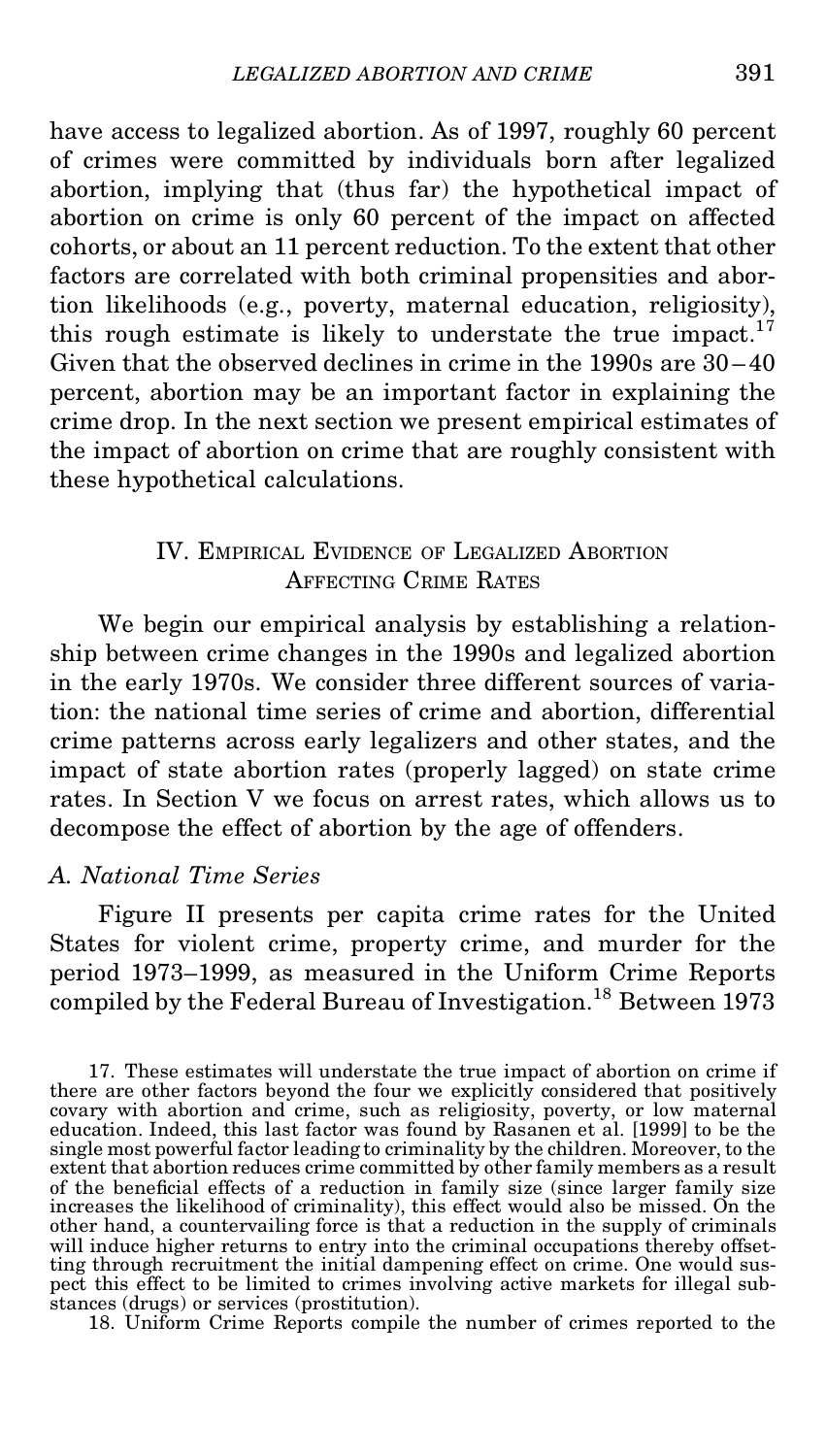

Crime Rates from the Uniform Crime Reports, 1973–1999 Data are national aggregate per capita reported violent crime, property crime, and murder, indexed to equal 100 in the year 1973. All data are from the FBI's *Uniform Crime Reports,* published annually.

and 1991, violent crime nearly doubled, property crime increased almost 40 percent, and murder was roughly unchanged (despite substantial fluctuations in the intervening years). The year 1991 represents a local maximum for all three of the crime measures. Since that time, each of these crime categories has steadily fallen. Murder has fallen by 40 percent and the other two categories are down more than 30 percent.

The National Crime Victimization Survey (NCVS), which gathers information on self-reported crime victimizations, offers another perspective on national crime patterns in Figure III. According to victimization surveys, violent crime fell through the early 1980s, increased from that point until 1993, and fell sharply thereafter. Property crime fell throughout the period 1973 to 1991, and began to fall even more quickly thereafter. The crime declines in the 1990s are even greater using victimization data than the reported crime statistics. It is notable that the longer time-series patterns of UCR and victimization data do not match

police in various crime categories each year. While the potential shortcomings of these data are well recognized (e.g., O'Brien [1985]), they remain the only source of geographically disaggregated crime data available in the United States.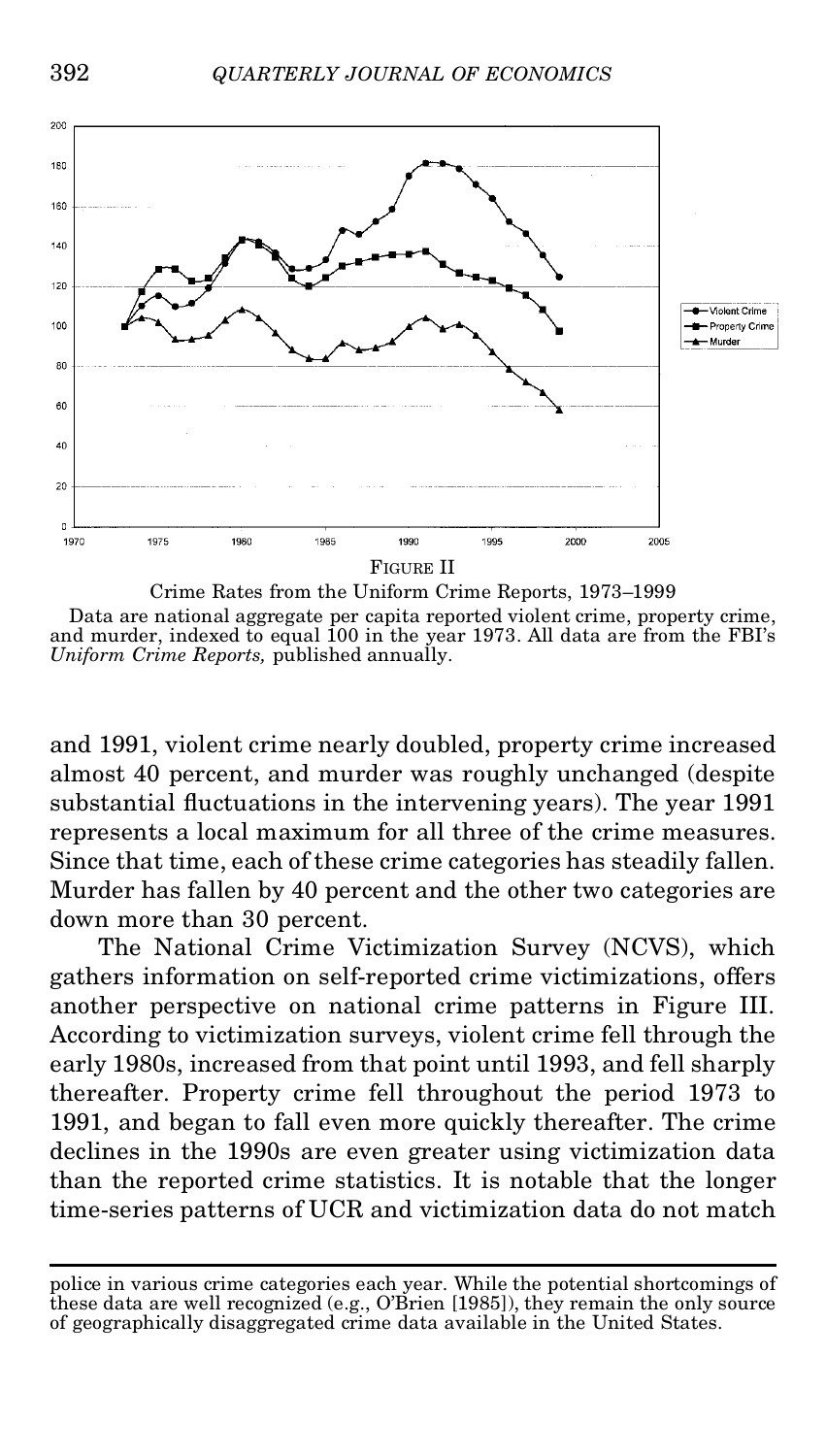

National Crime Victimization Survey, 1973–1998 Data are national aggregate per capita violent crime and property crime vic-

timizations, indexed to equal 100 in the year 1973. All data are based on the National Crime Survey, conducted annually. Data have been adjusted to correct for a one-time shift associated with the redesign of the survey in the early 1990s.

closely, yet both demonstrate a distinct break from trend in the 1990s.

The timing of the break in the national crime rate is consistent with a legalized abortion story. In 1991 the first cohort affected by *Roe v. Wade* would have been roughly seventeen years old, just beginning to enter the highest crime adolescent years.<sup>19</sup> In the early-legalizing states (in which slightly more than 20 percent of all Americans reside), the first cohort affected by legalized abortion would have been twenty years of age, roughly the

19. The Supreme Court handed down the decision in *Roe v. Wade* on January 22, 1973. Typically, there is a six-to-seven-month lag between the time that an abortion would be performed and the time that the birth would have occurred. Thus, the first births affected would be those born in late 1973.

If women who already had children in 1973 used abortion to prevent increases in family size, then abortion may indirectly lower criminality for the remaining children who will receive greater per child contributions of parental resources [Becker 1981; Barber, Axinn, and Thornton 1999]. Sampson and Laub [1993, p. 81] and Rasanen et al. [1999] find that family size significantly increases delinquency. Note that this family size effect suggests that criminality could be reduced for children who were born a number of years in advance of any abortion that prevents further increases in family size, and thus would allow the effect of abortion on crime to be observed prior to the time that the direct effect of abortion would be observed.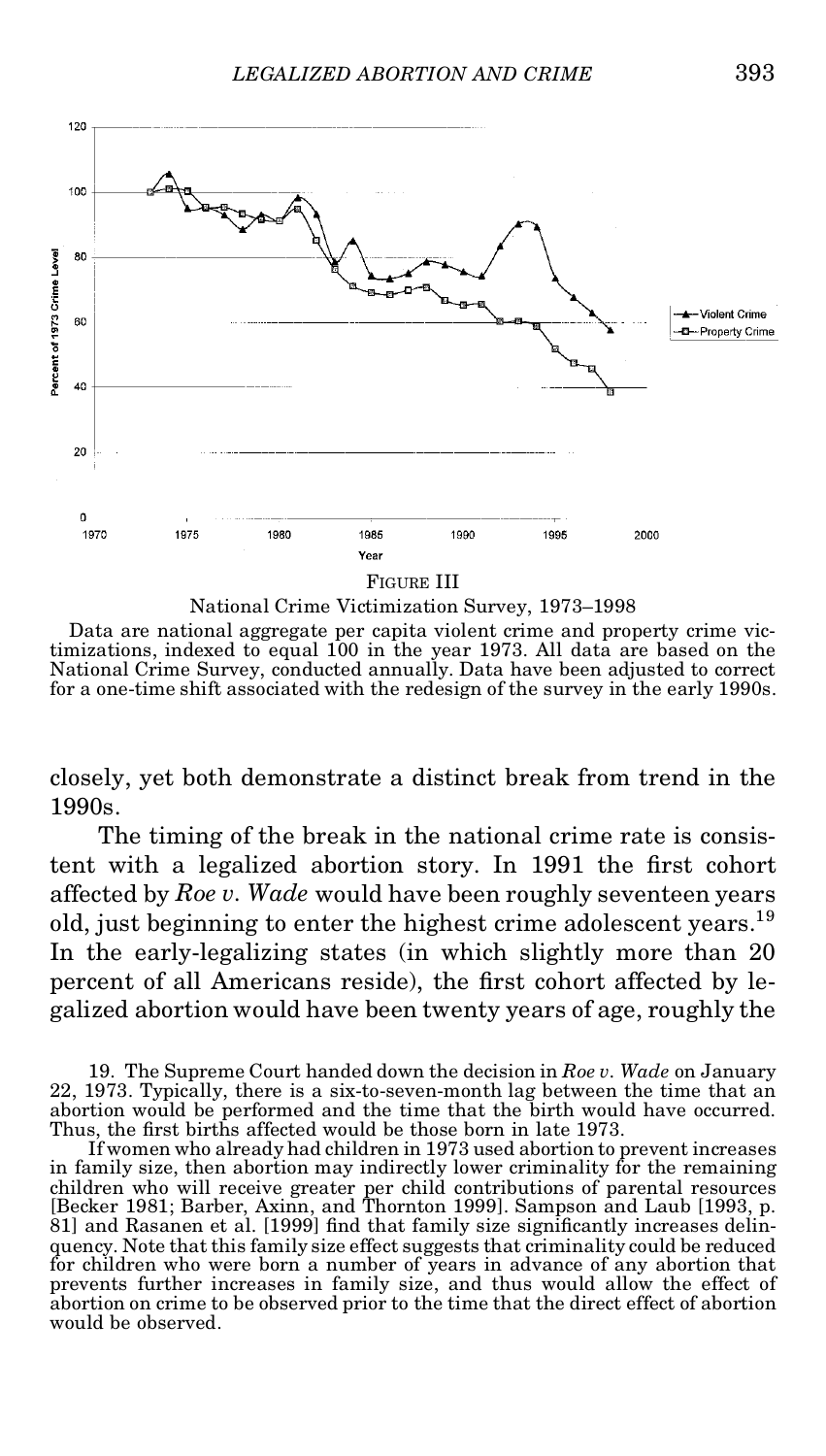peak of the age-crime profile [Blumstein et al. 1986; Cook and Laub 1998].

The continual decrease in crime between 1991 and 1999 is also consistent with the hypothesized effects of abortion. With each passing year, the fraction of the criminal population that was born postlegalization increases. Thus, the impact of abortion will be felt only gradually. To formalize this idea, we define an index that is designed to reflect the effect of all previous abortions on crime in a particular year *t*. Obviously, recent abortions will not have any direct impact on crime today since infants commit little crime. As the postlegalization cohorts age, however, we can estimate the effect of abortion by seeing how much crime (proxied by the percentage of arrests committed by those of that age) is committed by the particular cohort. Thus, we define the "effective" legalized abortion rate" relevant to crime in year *t* as the weighted average legalized abortion rate across all cohorts of arrestees, i.e.,

(1) *Effective\_Abortion*<sub>t</sub> = 
$$
\sum_{a}
$$
 Abortion<sup>\*</sup><sub>t-a</sub>(Arrests<sub>a</sub>/Arrests<sub>total</sub>),

where *t* indexes years and *a* indexes the age of a cohort. *Abortion* is the number of abortions per live birth, and the ratio of arrests inside the parentheses is the fraction of arrests for a given crime involving members of cohort *a*. In a steady state with all cohorts subjected to the same abortion rate, the effective abortion rate is equal to the actual abortion rate. For many years following the introduction of legalized abortion, the effective abortion rate will be below the actual abortion rate since many active criminal cohorts are too old to have been affected by legalized abortion. For instance, following *Roe v. Wade,* the actual abortion rate (per 1000 live births) rose to a steady state of about 400. Yet we estimate that the effective abortion rate in 1991 was only about 33 for homicide, 63 for violent crime, and 126 for property crime. Because property crime is disproportionately done by the young, the effect of abortion legalization is felt earlier.<sup>20</sup> The effective rates grew steadily, rising to 142, 180, and 252, respectively, by 1997. If legalized abortion reduces crime, then crime should continue to fall (all else equal) as long as the effective abortion rate

<sup>20.</sup> Details of this calculation are available from the authors. This effective abortion rate includes legal abortion exposure prior to 1973 in the five states that legalized in 1970.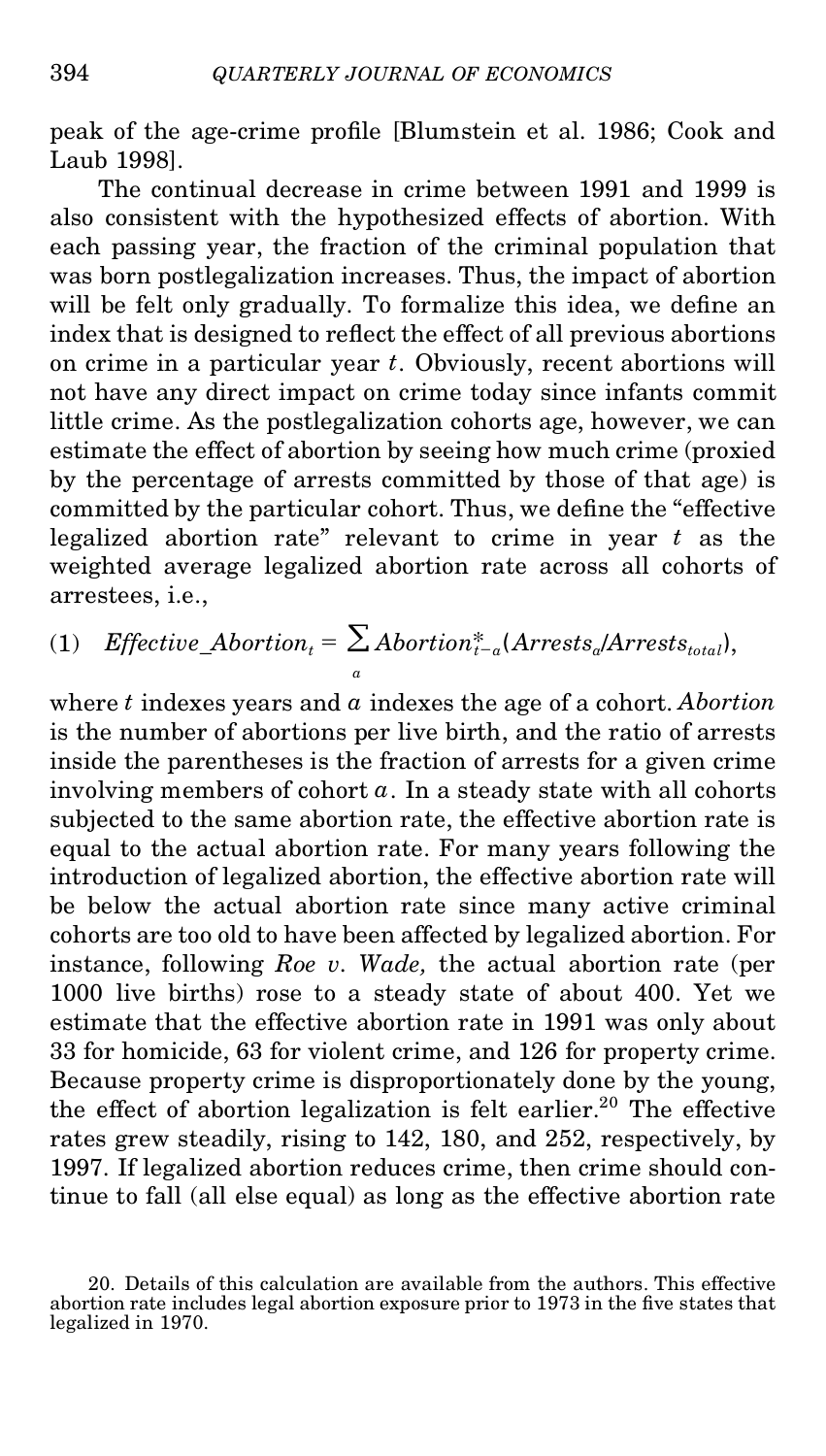is rising, precisely the pattern observed in actual crime data in Figures II and III.<sup>21</sup>

## *B. Comparing Crime Trends in Early-Legalizing States versus the Rest of the United States*

As noted earlier in the paper, five states (Alaska, California, Hawaii, New York, and Washington) legalized or quasi-legalized abortion around 1970; in the remaining states, abortion did not become legal until 1973. The staggered timing of the introduction of legalized abortion provides a potential avenue for assessing its impact.<sup>22</sup> Using this source of variation to explore the consequences of abortion legalization, Levine et al. [1996] analyze the fertility effects; Angrist and Evans [1996] study the impact on female labor supply; and Gruber, Levine, and Staiger [1999] examine the effect on a variety of measures of child welfare.

For the purposes of analyzing crime, the comparison of early legalizers to all other states is less than ideal. First, criminal involvement does not jump or fall abruptly with age, but rather steadily increases through the teenage years before eventually declining. Early-legalizing states only have a three-year head start. Thus, it may be difficult to identify an impact on overall crime rates since even in the peak crime ages three cohorts account for less than 20 percent of overall arrests. Second, states that legalized abortion in 1970 continued to have higher abortion rates even after *Roe v. Wade.* For instance, in 1976, three years after *Roe v. Wade* was handed down, the early-legalizing states

21. It is worth noting one ostensible inconsistency between our predictions and the disaggregated time-series data. As noted by Cook and Laub [1998] and Blumstein and Rosenfeld [1998], there was a sharp spike in youth homicide rates in the late 1980s and early 1990s, especially among African-Americans. These cohorts were born after legalized abortion. Importantly, this finding is not inconsistent with the central claim that abortion legalization contributed to lower crime rates, but merely shows that this dampening effect on crime can be outweighed in the short term by factors that stimulate crime. Elevated youth homicide rates in this period appear to be clearly linked to the rise of crack and the easy availability of guns. That abortion is only one factor influencing crime in the late 1980s points out the caution required in drawing any conclusions regarding an abortion-crime link based on time-series evidence alone.

22. Evidence in Levine et al. [1996] suggests that there was a substantial amount of border crossing in order to obtain legal abortions prior to 1973. To the extent that is true, the observed differences in crime between early-legalizing states and all others will be muted. It appears, however, that the more affluent tended to travel for abortions, which probably diminishes the importance of such activity for assessments about crime. Some evidence of this is seen in the fact that abortions performed in New York on white women were cut in half in the wake of the decision in *Roe v. Wade,* but there was a far smaller drop in the number of abortions performed in New York on black women.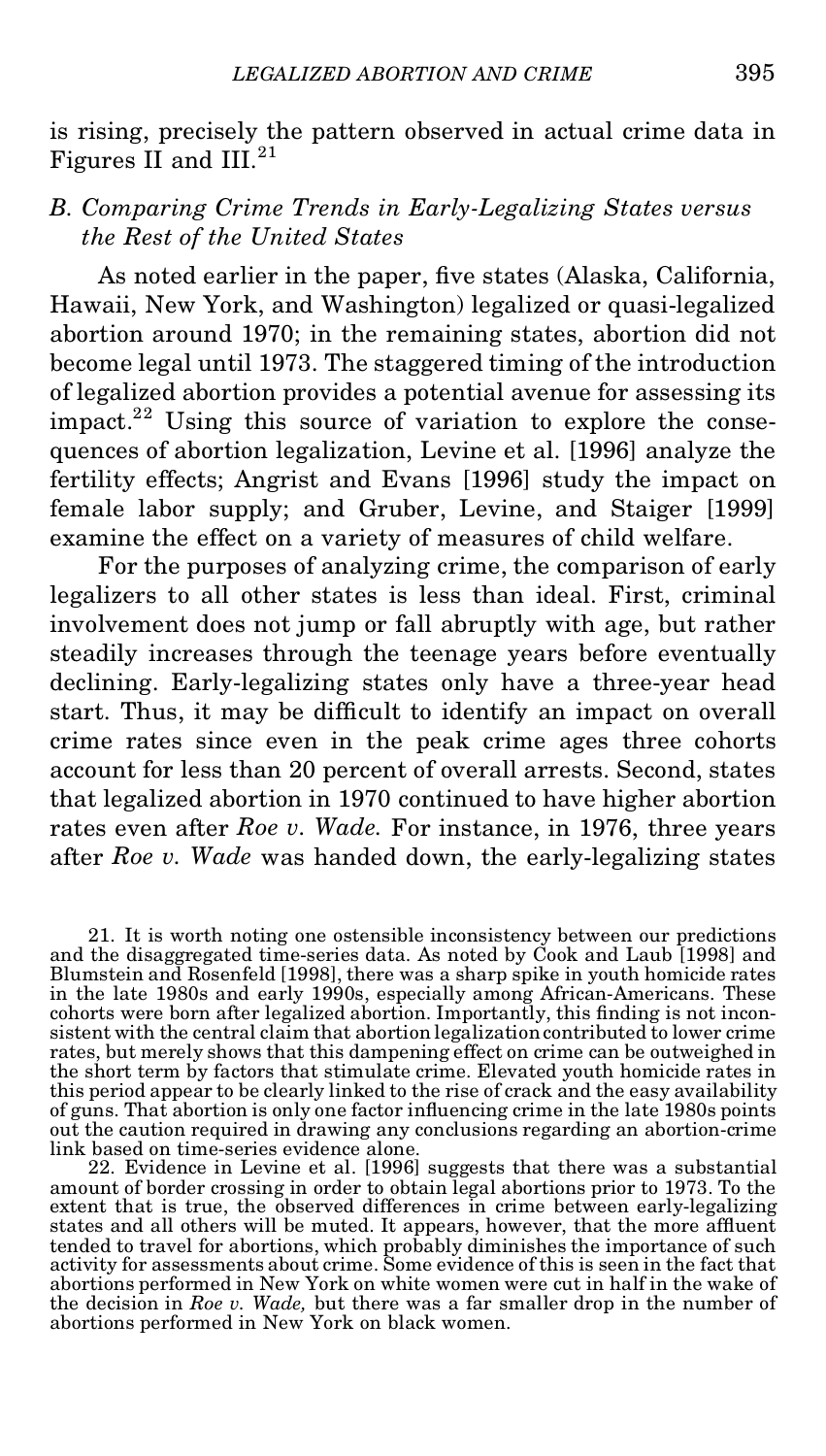had a 1985 population-weighted average rate of 593 abortions per live births, compared with 308 for all other states. Given that the impact of abortion on crime happens only gradually, it is difficult to disentangle the separate impacts of early legalization and higher steady state abortion rates.<sup>23</sup>

Bearing in mind these important caveats, a comparison of crime trends in early-legalizing and all other states is displayed in Table I, as well as the difference between those two values. For each of three crime categories (violent, property, murder), we present percent changes in crime by six-year periods for the years 1976 –1994, and for the period 1994 –1997. The bottom panel of the table also presents the effective abortion rate for violent crime for the two sets of states at the end of each time period, computed using equation  $(1).^{24}$ 

Prior to 1982, legalized abortion should have no impact on crime since the first cohort affected by abortion is no more than twelve years old. These years are included as a check on any preexisting trends in crime rates across the two sets of states. As Table I shows, these preexisting trends are not statistically different across early-legalizing and all other states, nor is the relative pattern constant across the three crime categories. Both property and violent crime were increasing at a slower rate in early legalizing states between 1976 and 1982, whereas murder was rising faster in early-legalizing states.

As shown in the bottom panel of Table I, by 1988 the effective abortion rate for violent crime in early-legalizing states was 64.0 compared with 10.4 in the rest of the United States. To explore whether crime rates began to respond to early abortion legalization between 1982 and 1988, look at the rows labeled "Difference" in the 1982–1988 column. A negative sign for this difference suggests that crime fell faster in the states that legalized abortion earlier (consistent with the theory of this paper), while a positive sign suggests the opposite. Here we see the evidence of the impact of early legalization for the 1982–

ing measures for property crime and homicide. The pattern of differences is similar for the other crime categories, except that the gap rises more (less) quickly for property crime (homicide).

<sup>23.</sup> From the broader perspective of determining whether crime rates re spond to abortion, this distinction may be irrelevant. However, the inability to distinguish the two channels of impact lessens the extent to which a comparison of early legalizers to other states represents a distinct source of variation from the regression analysis using abortion rates across states after 1973. 24. The effective abortion rate for violent crime falls between the correspond-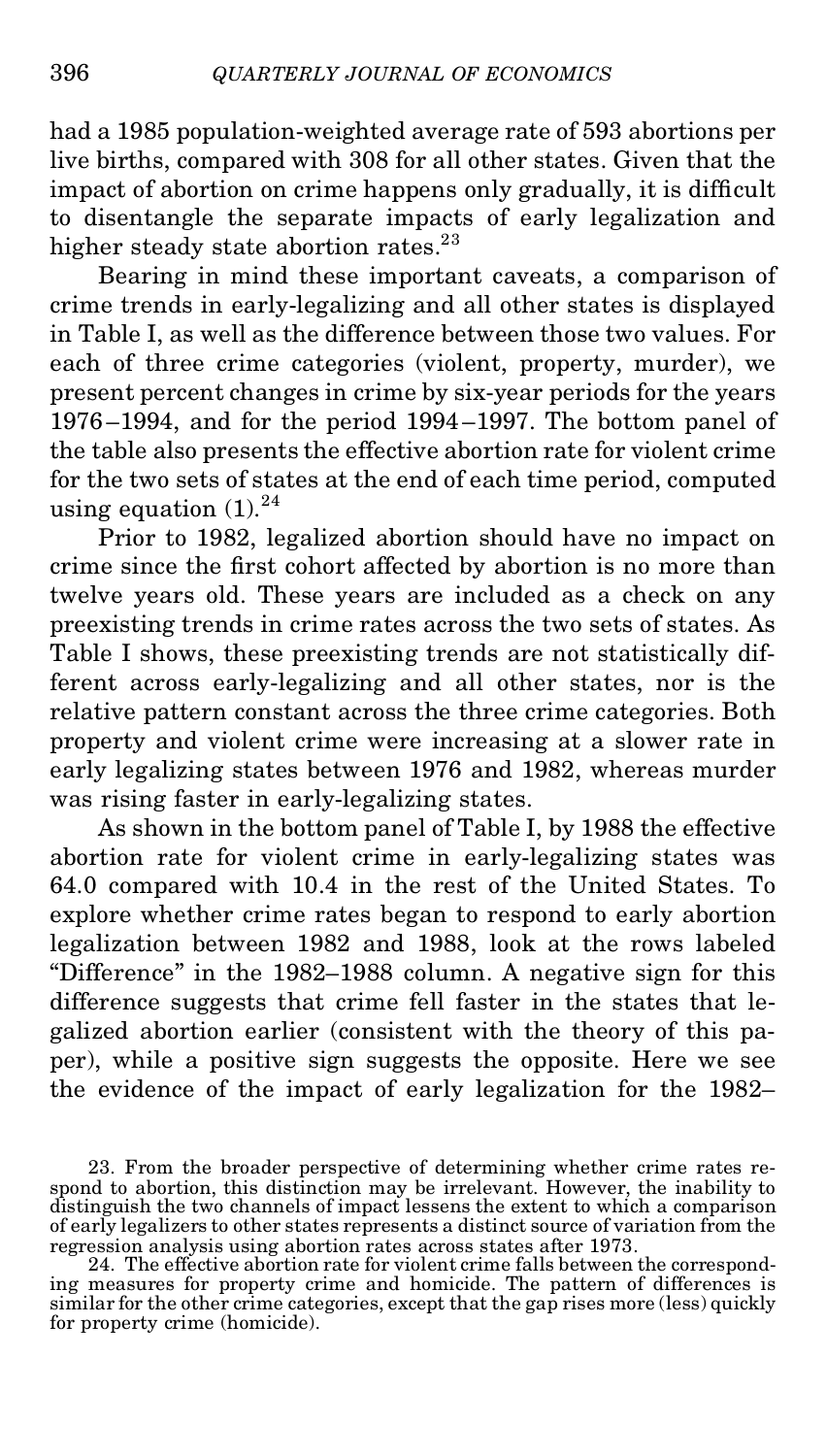|                                             |           |           | Percent change in crime rate over the period |           | Cumulative, |
|---------------------------------------------|-----------|-----------|----------------------------------------------|-----------|-------------|
| Crime category                              | 1976–1982 | 1982–1985 | 1988–1994                                    | 1994-1997 | 1982-1997   |
| Violent crime                               |           |           |                                              |           |             |
| Early legalizers                            | 16.6      | 11.1      | 1.9                                          | $-25.8$   | $-12.8$     |
| Rest of II S                                | 20.9      | 13.2      | 15.4                                         | $-11.0$   | 17.6        |
| Difference                                  | $-4.3$    | $-2.1$    | $-13.4$                                      | $-14.8$   | $-30.4$     |
|                                             | (5.5)     | (5.4)     | (4.4)                                        | (3.3)     | (8.1)       |
| Property crime                              |           |           |                                              |           |             |
| Early legalizers                            | 1.7       | $-8.3$    | $-14.3$                                      | $-21.5$   | $-44.1$     |
| Rest of U.S.                                | 6.0       | 1.5       | $-5.9$                                       | $-4.3$    | $-8.8$      |
| Difference                                  | $-4.3$    | $-9.8$    | $-8.4$                                       | $-17.2$   | $-35.3$     |
|                                             | (2.9)     | (4.0)     | (4.2)                                        | (2.4)     | (5.8)       |
| Murder                                      |           |           |                                              |           |             |
| Early legalizers                            | 6.3       | 0.5       | 2.7                                          | $-44.0$   | $-40.8$     |
| Rest of U.S.                                | 1.7       | $-8.8$    | 5.2                                          | $-21.1$   | $-24.6$     |
| Difference                                  | 4.6       | 9.3       | $-2.5$                                       | $-22.9$   | $-16.2$     |
|                                             | (7.4)     | (6.8)     | (8.6)                                        | (6.8)     | (10.7)      |
| Effective abortion rate<br>at end of period |           |           |                                              |           |             |
| Early legalizers                            | 0.0       | 64.0      | 238.6                                        | 327.0     | 327.0       |
| Rest of U.S.                                | 0.0       | 10.4      | 87.7                                         | 141.0     | 141.0       |
| Difference                                  | 0.0       | 53.6      | 150.9                                        | 186.0     | 186.0       |

TABLE I CRIME TRENDS FOR STATES LEGALIZING ABORTION EARLY VERSUS THE REST OF THE UNITED STATES

Early legalizing states are Alaska, California, Hawaii, New York, and Washington. These five states legalized abortion in late 1969 or 1970. In the remaining states, abortion became legal in 1973 after *Roe v. Wade*. Percent change in crime rate is calculated by subtracting the fixed 1985 population-weighted average of the natural log of the crime rate at the beginning of the period from the xed 1985 population-weighted average of the natural log of the crime rate at the end of the period. The rows labeled "Difference" are the difference between early legalizers and the rest of the United States (standard errors are reported in parentheses). The bottom panel of the table presents the effective abortion rate for violent crime, as calculated using equation (1) in the text, based on the observed age distribution of national arrests for violent crime in 1985. Entries in the table are fixed 1985 population-weighted averages of the states. Abortion data are from the Alan Guttmacher Institute; crime data are from Uniform Crime Reports. Because of missing crime data for 1976, the 1976–1982 calculations omit the District of Columbia. Precise data sources are provided in the Data Appendix.

1988 period is mixed. Property crime fell significantly in earlylegalizing states relative to the rest of the United States  $(-9.8)$ percentage points), and the difference is more than twice as large as the preexisting trend in the first column. There is no apparent impact on violent crime or murder by 1988. Nonetheless, the earlier impact on property crime is consistent with the fact that offenses committed by the very young are disproportionately concentrated in property crime. For instance, in 1995 those under age eighteen accounted for over one-third of all property crime arrests, but less than 20 percent of violent crime and murder arrests.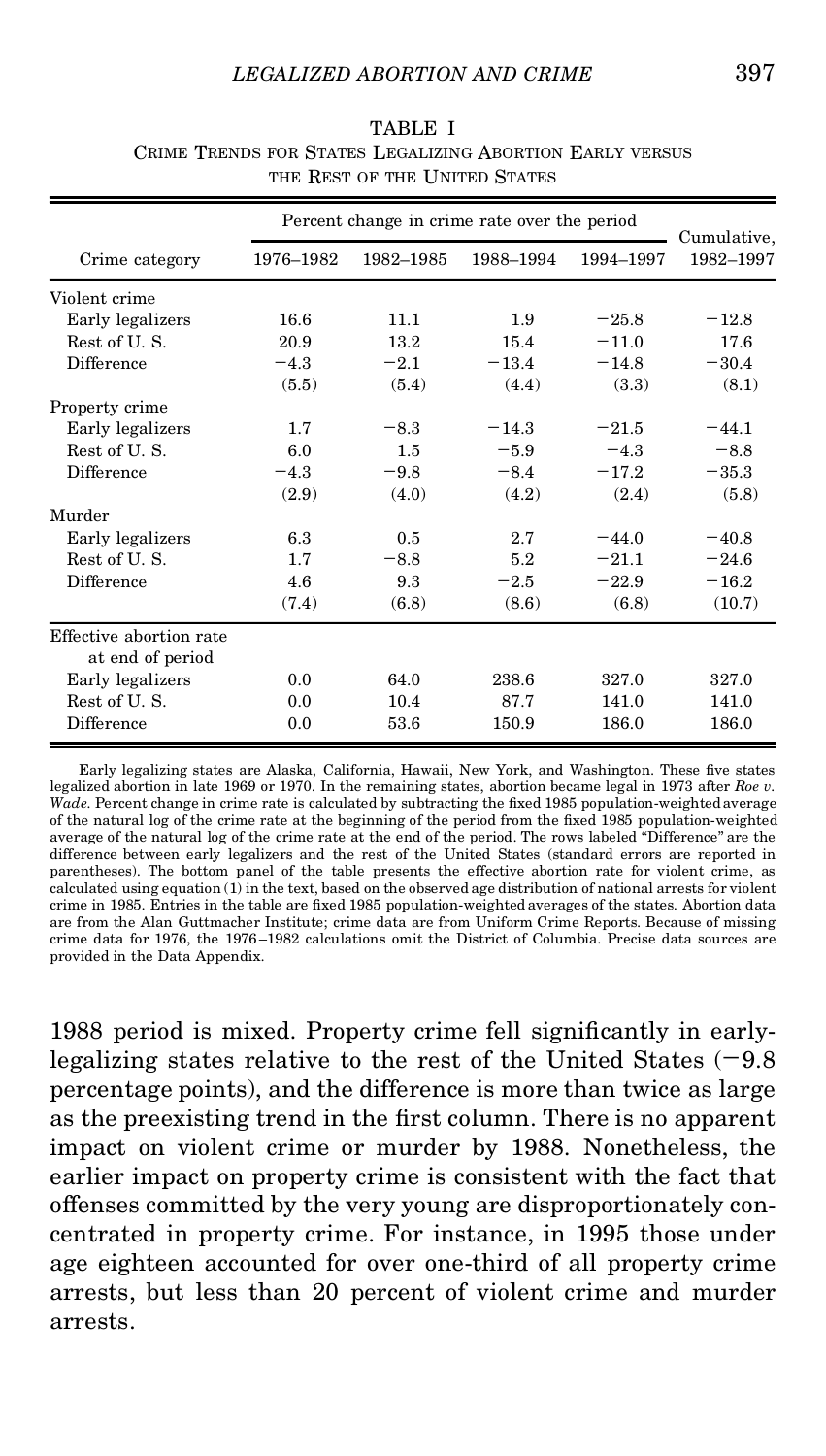

Changes in Property Crime and Abortion Rates, 1985–1997

By 1994, the gap in the "effective abortion rate" between early-legalizing states and all others had grown to 150.9. The early-legalizing states experienced declines in crime relative to the rest of the United States in all three crime categories. The trend accelerates between 1994 and 1997, with double-digit (and highly statistically significant) differences for each of the crimes. The last column of Table I shows that the cumulative decrease in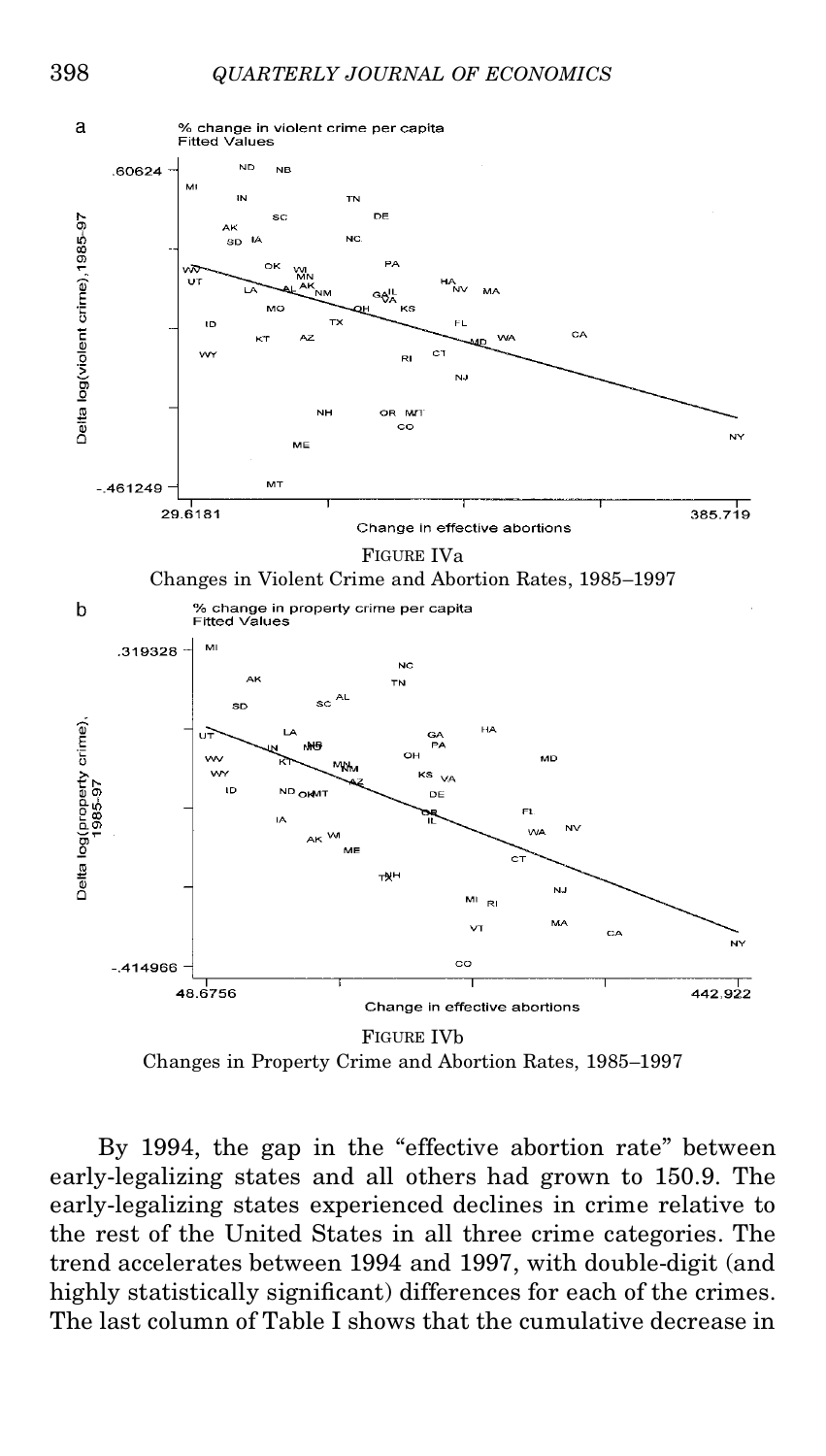

The vertical axis in Figures IVa–IVc corresponds to the log change in the named crime category between 1985 and 1997. The horizontal axis is the change in the effective abortion rate corresponding to the crime category between 1985 and 1997. The effective abortion rate is the estimated average abortion rate per 1000 live births for criminals in the state, as calculated using equation (1) in the text. Washington, DC, which is an extreme outlier with respect to abortion rates, is omitted from the figures, but is included in all other statistical analyses.

crime between 1982–1997 for early-legalizing states compared with the rest of the nation is 16.2 percent greater for murder, 30.4 percent greater for violent crime, and 35.3 percent greater for property crime. Realistically, these crime decreases are too large to be attributed to the three-year head start in the early-legalizing states. Put another way, the observed differences in the "effective abortion rate" documented in the bottom of Table I reflect not only the head start on abortion, but also higher steady state rates. Thus, the source of variation exploited in Table I is not entirely distinct from that used in the state-level panel regressions below.

## *C. State-Level Changes in Crime as a Function of Postlegalization Abortion Rates*

The preceding discussion provides suggestive evidence of an impact of abortion on crime. In what follows, we explore this relationship more systematically by using a panel data analysis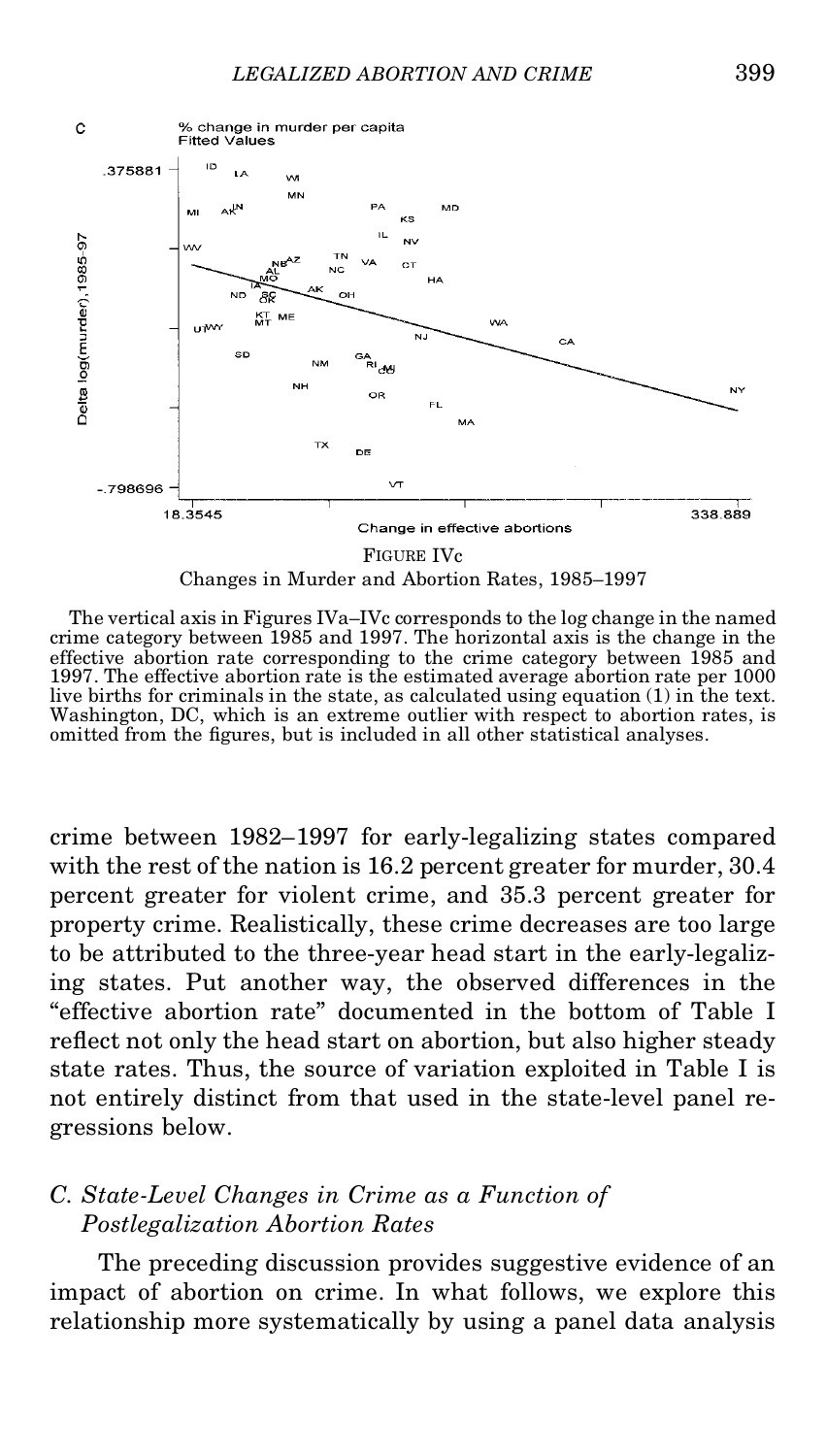| Abortion<br>frequency<br>(Ranked by)   | Effective<br>abortions           |                               | % Change in crime rate,<br>1973-1985 |                              |                              | % Change in crime rate,<br>1985-1997 |                              |
|----------------------------------------|----------------------------------|-------------------------------|--------------------------------------|------------------------------|------------------------------|--------------------------------------|------------------------------|
| effective<br>abortion rate<br>in 1997) | per 1000<br>live births,<br>1997 | $\rm Violent$<br>crime        | Property<br>crime                    | Murder                       | Violent<br>crime             | Property<br>crime                    | Murder                       |
| Lowest<br>Medium<br>Highest            | 67.5<br>135.0<br>257.1           | $+31.8$<br>$+28.8$<br>$+32.2$ | $+29.8$<br>$+31.1$<br>$+15.2$        | $-21.1$<br>$-19.7$<br>$-9.7$ | $+29.2$<br>$+18.0$<br>$-2.4$ | $+9.3$<br>$+2.2$<br>$-23.1$          | $+4.1$<br>$-12.6$<br>$-25.9$ |

TABLE II CRIME CHANGES 1985–1997 AS A FUNCTION OF ABORTION RATES 1973–1976

States are ranked by effective abortion rates for violent crime in 1997, with the seventeen states with lowest abortion rates classified as "lowest," the next seventeen states classified as "medium," and the highest seventeen states (including District of Columbia) classified as "highest." The effective abortion rate is the estimated average abortion rate per 1000 live births for criminals in the state, as calculated using equation (1) in the text, based on the observed age distribution of national arrests for violent crime in 1985. All values in the table are weighted averages using 1985 state populations as weights. Percent change in crime per capita is calculated by subtracting the fixed 1985 population-weighted average of the natural log of the crime rate at the beginning of the period from the fixed 1985 population-weighted average of the natural log of the crime rate at the end of the period. Because crime rates are extremely low until the midteenage years, legalized abortion is not predicted to have had a substantial impact on crime over the period 1973–1985, but would be predicted to affect crime in the period 1985–1997. Abortion data are from the Alan Guttmacher Institute; crime data are from Uniform Crime Reports. Precise data sources are provided in the Data Appendix.

to relate state abortion rates after *Roe v. Wade* to state-level changes in crime over the period from 1985 through 1997.

Before presenting regression results, Figures IVa–IVc show simple plots of log-changes in crime rates between 1985 and 1997 against the change in the state-level effective abortion rate over that same time period. $25$  The three figures correspond to violent crime, property crime, and murder, respectively. In each case, there is a clear negative relationship between crime changes over the period 1985–1997 and abortion rates in the years immediately following *Roe v. Wade*. The fitted population-weighted regression lines are also included in the figures. The  $R^2$  from these simple regressions range from .12 (murder) to .45 (property crime), as reflected in the relatively tighter fit of the regression line for the latter crime category.

The raw relationship between abortion rates in the 1970s and falling crime in the 1990s emerges even more clearly in Table II. States are ranked based on effective abortion rates in 1997 and

<sup>25.</sup> The figures plot the scatter diagrams for all 50 states. The District of Columbia is dropped from the graph, as it is an extreme outlier that does not accurately reflect the abortion rates of D.C. residents, as indicated in footnote  $27$ , below. All states had effective abortion rates close to zero in 1985, so the change in the effective abortion rate between 1985 and 1997 is almost identical to the effective abortion rate in 1997.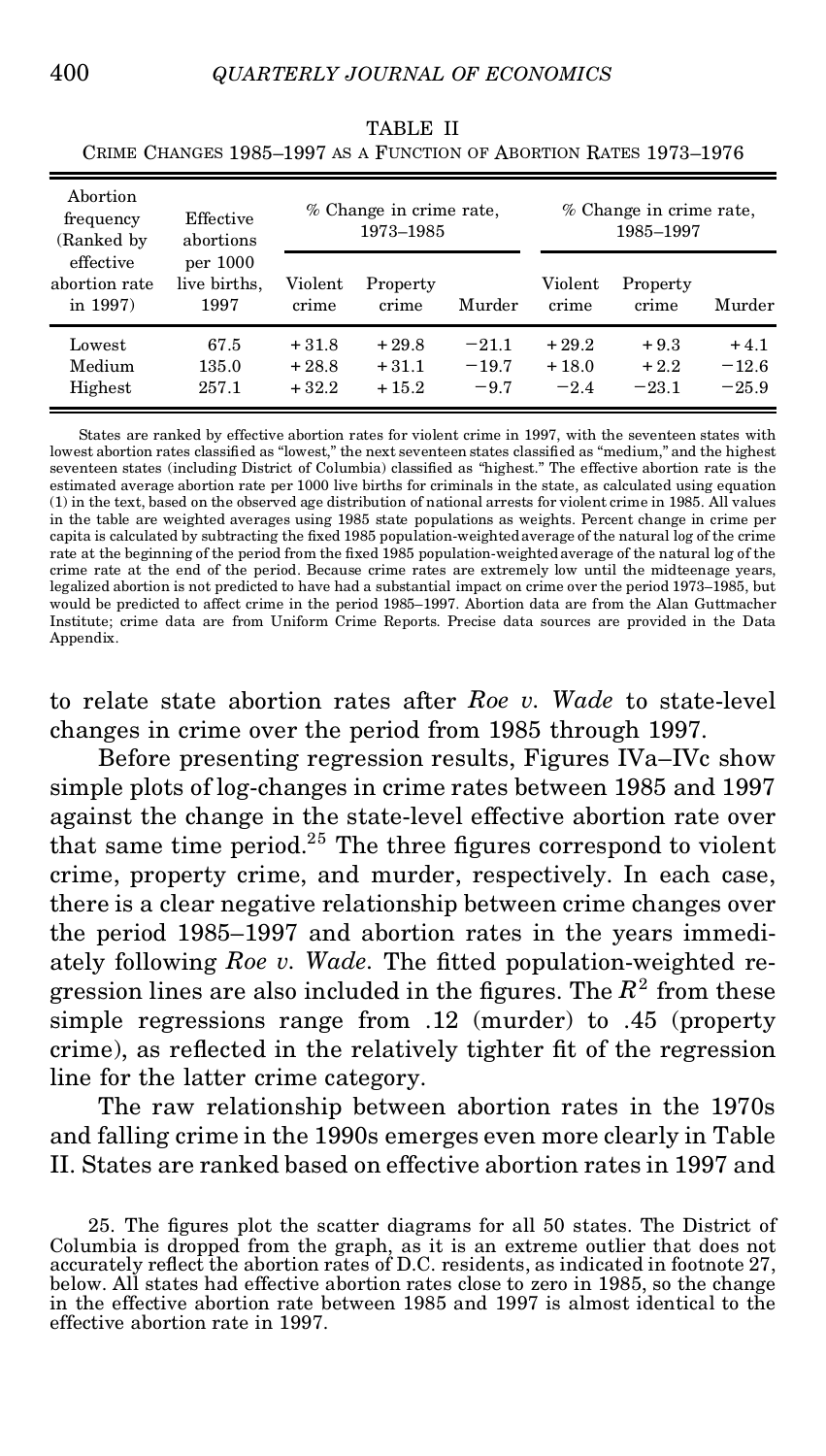divided into three categories: low, medium, and high. Mean effective abortion rates, and percent changes in murder, violent crime, and property crime for the periods 1973–1985 and 1985– 1997 are shown in the table for the three sets of states. Crime data for the period 1973–1985 are included as a check on the validity of the results. There should be no effect of abortion on crime between 1973–1985. To the extent that high and low abortion states systematically differ in the earlier period, questions about the exogeneity of the abortion rate are raised. It is reassuring that the data reveal no clear differences in crime rates across states between 1973 and 1985 as a function of the abortion rate. In some instances crime was rising more quickly in high abortion states; in other cases the opposite is true. For the period 1985–1997, however, the results change dramatically. For each crime category, the high abortion states fell relative to the low abortion states by at least 30 percentage points. In every instance, the medium abortion states had intermediate outcomes with respect to crime.

The panel data regressions that we report are similar in spirit to Figure IV and Table II, but utilize not only the endpoints of the sample, but also information from the intervening years, as well as including a range of controls:

$$
(2) \qquad \ln(CRIME_{st}) = \beta_1 ABORT_{st} + X_{st}\Theta + \gamma_s + \lambda_t + \epsilon_{st},
$$

where  $s$  indexes states and  $t$  reflects time. The left-hand-side variable is the relevant logged crime rate per capita. Our measure of abortion is the effective abortion rate (defined earlier) for a given state, year, and crime category.<sup>26</sup>  $X$  is a vector of state-level controls that includes prisoners and police per capita, a range of variables capturing state economic conditions, lagged state welfare generosity, the presence of concealed handgun laws, and per capita beer consumption.  $\gamma_s$  and  $\lambda_t$  represent state and year fixed effects. All regressions are weighted least squares with weights based on state populations. All of the estimates we present are adjusted for serial correlation in panel data using the method of Bhargava et al.  $[1982]$ .<sup>27</sup>

<sup>26.</sup> The weights used in computing the effective abortion rates are the percentage of arrests by age for a given crime category in the United States in 1985. In other words, abortion rates are state-specific, but the same weighting function is used for all states.

<sup>27.</sup> Blank, George, and London [1996] suggest that the official abortion rate in Washington, DC is articially elevated because women from Maryland and Virginia frequently travel there to receive abortions. The CDC estimates that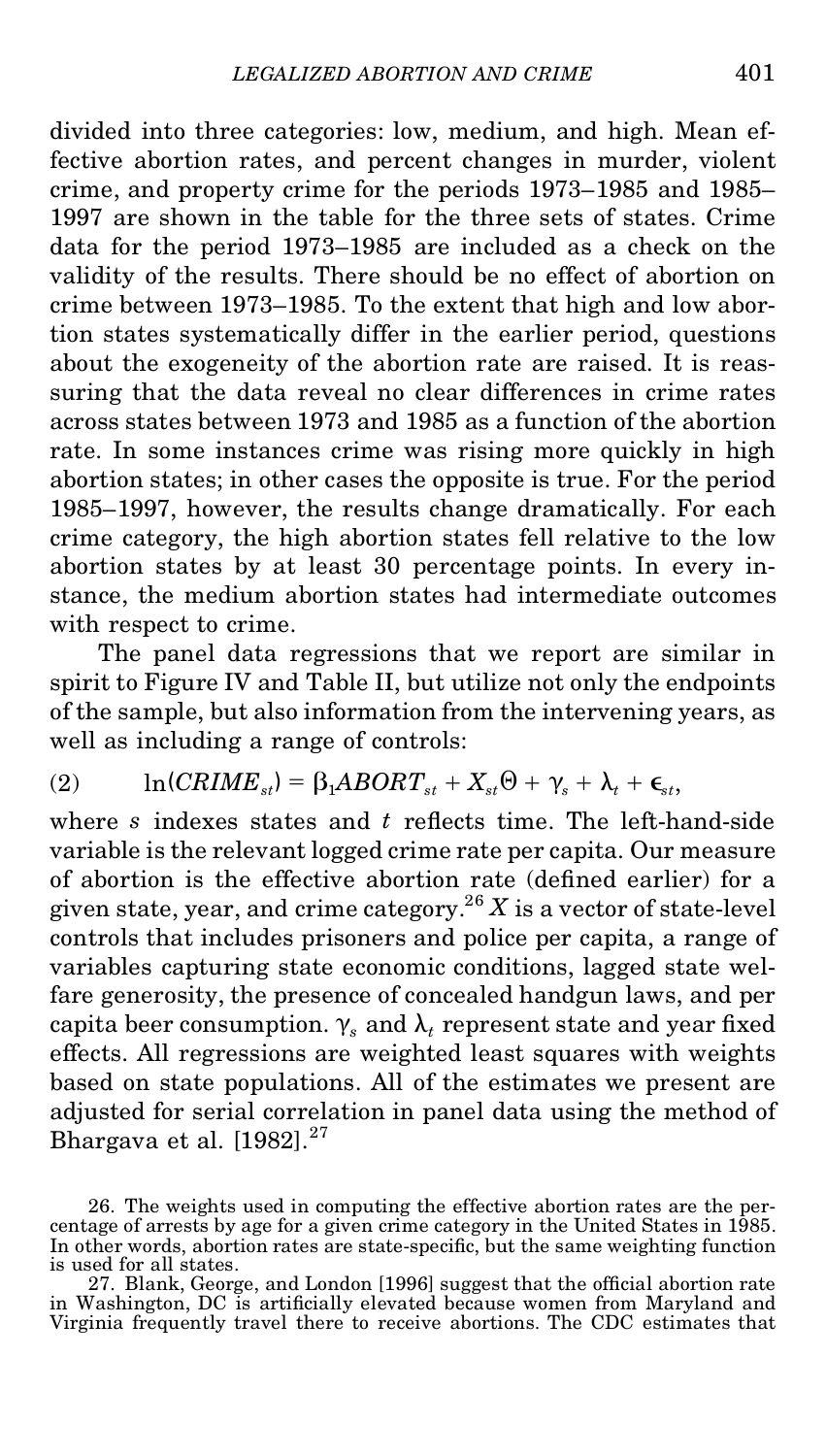Summary statistics for the sample are provided in Table III. The summary statistics on abortion correspond to the effective abortion rate, which is well below the actual abortion rate throughout the sample because much of the criminal population was born prior to legalized abortion. Actual national abortion rates in the years immediately after *Roe v. Wade* were roughly 300 abortions per 1000 live births, but with considerable variation across states. For example, over the period from 1973–1976, West Virginia had the lowest abortion rate (10 per 1000 live births), while New York (763) and Washington, D.C. (1793) had the highest rates. There is a great deal of variation in crimes per 1000 residents, both across states and within states over time. The same is true for arrest rates.

An important limitation of the data is that state abortion rates are very highly serially correlated. The correlation between state abortion rates in years  $t$  and  $t + 1$  is .98. The five-year and ten-year correlations are .95 and .91, respectively. One implication of these high correlations is that it is very difficult using the data alone to distinguish the impact of 1970s abortions on current crime rates from the impact of 1990s abortions on current crime rates; if one includes both lagged and current abortion rates in the same specification, standard errors explode due to multicollinearity. Consequently, it must be recognized that our interpretation of the results relies on the assumption that there will be a fifteen-to-twenty year lag before abortion materially affects crime. This lag between the act of abortion and its impact on crime differentiates it from many other social phenomena like divorce and poverty which may have both lagged and contemporaneous effects, making it very difficult to separately identify any lagged effects.

Regression results are shown in Table IV. For each of the three crime categories, two different specifications are reported. The odd-numbered columns present results without control variables (other than the state- and year-fixed effects); the even columns add the full set of controls.

The top row of the table presents the coefficients on the abortion variable across specifications. In all six cases, the coefficient is negative, implying that higher abortion rates are asso-

about half of all abortions performed in the District of Columbia are on nonresidents (which is the highest percentage for any state); the comparable percentage in New Jersey is 2 percent [Dye and Presser 1999, p. 143].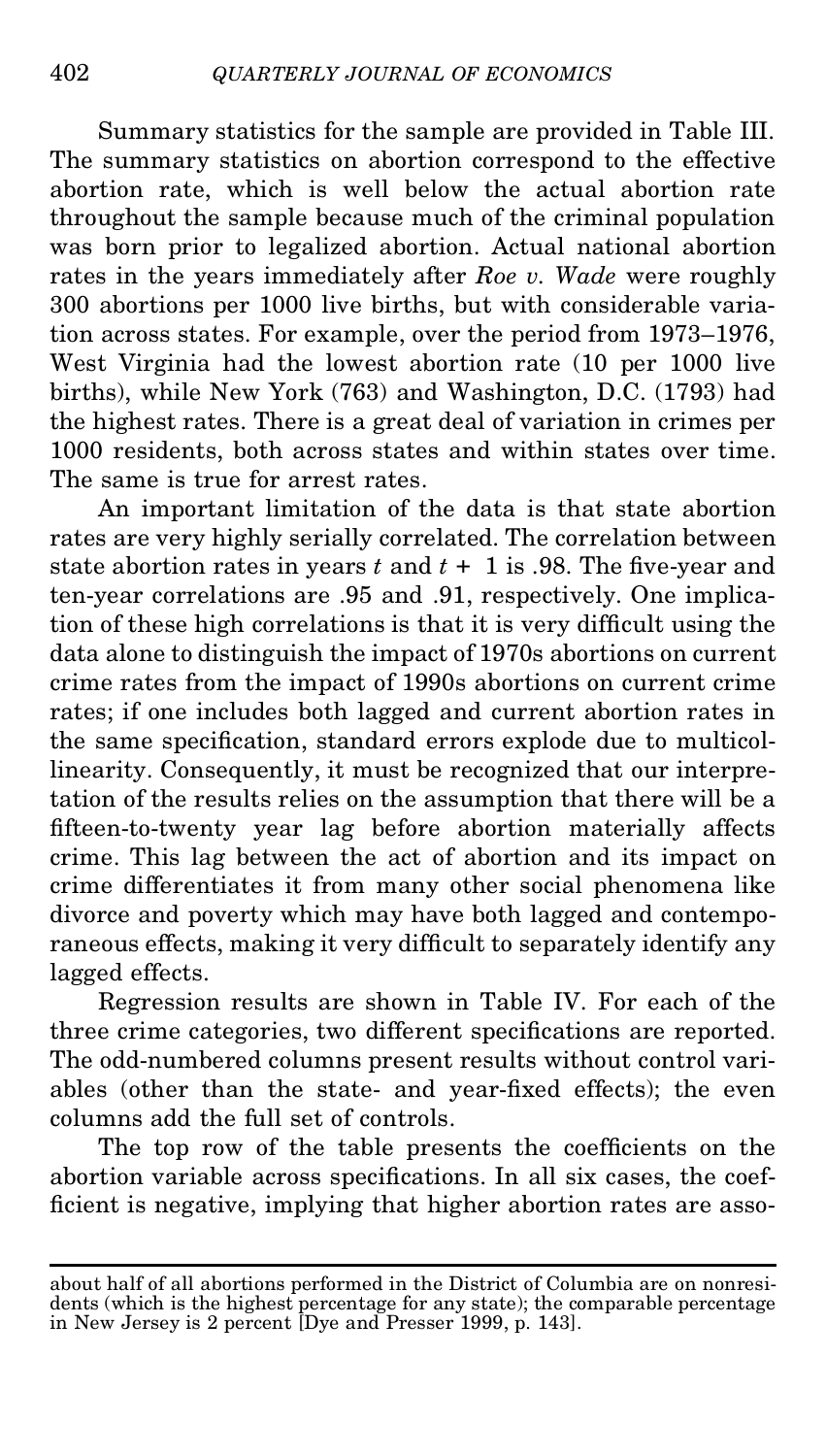| Variable                                                    | Mean   | Standard<br>deviation<br>(overall) | Standard<br>deviation<br>(within state) |
|-------------------------------------------------------------|--------|------------------------------------|-----------------------------------------|
| Violent crime per 1000 residents                            | 6.73   | 2.81                               | .88                                     |
| Property crime per 1000 residents                           | 48.04  | 11.46                              | 4.60                                    |
| Murder per 1000 residents                                   | 0.09   | 0.04                               | 0.02                                    |
| "Effective" abortion rate per 1000 live<br>births by crime: |        |                                    |                                         |
| Violent crime                                               | 77.11  | 83.18                              | 66.13                                   |
| Property crime                                              | 132.26 | 116.46                             | 86.89                                   |
| Murder                                                      | 51.00  | 66.57                              | 55.39                                   |
| Prisoners per 1000 residents                                | 2.83   | 1.26                               | 0.86                                    |
| Police per 1000 residents                                   | 2.85   | 0.64                               | 0.27                                    |
| State personal income per capita                            |        |                                    |                                         |
| $(\$1997)$                                                  | 23207  | 3408                               | 1361                                    |
| AFDC generosity per recipient family                        |        |                                    |                                         |
| $(t-15)$                                                    | 7242   | 2905                               | 1364                                    |
| State unemployment rate (percent                            |        |                                    |                                         |
| unemployed)                                                 | 6.15   | 1.55                               | 1.21                                    |
| Beer consumption per capita (gallons)                       | 23.03  | 3.32                               | 1.24                                    |
| Poverty rate (percent below poverty                         |        |                                    |                                         |
| level)                                                      | 13.80  | 3.51                               | 1.64                                    |
| Violent crime arrests per 1000, under                       |        |                                    |                                         |
| age 25                                                      | 3.18   | 1.46                               | 0.49                                    |
| Property crime arrests per 1000,                            |        |                                    |                                         |
| under age 25                                                | 12.36  | 3.76                               | 1.44                                    |
| Murder arrests per 1000, under age                          |        |                                    |                                         |
| 25                                                          | 0.11   | 0.06                               | 0.03                                    |
| Violent crime arrests per 1000, age                         |        |                                    |                                         |
| 25 and over                                                 | 2.04   | 1.06                               | 0.34                                    |
| Property crime arrests per 1000, age                        |        |                                    |                                         |
| 25 and over                                                 | 4.82   | 1.58                               | 0.65                                    |
| Murder arrests per 1000, age 25 and                         |        |                                    |                                         |
| over                                                        | 0.06   | 0.03                               | 0.01                                    |

TABLE III SUMMARY STATISTICS

All values reported are means of annual, state-level observations for the period 1985–1997 with the following exceptions. Arrest data cover the years 1985–1996, and AFDC generosity data are for the years 1985–1998. The police and prisons data are once-lagged, and thus correspond to the years 1984–1996. The values reported in the table are population weighted averages. The effective abortion rate is a weighted average of the abortion rates for each cohort born in a state, with weights determined by the percentage of arrests by age for a given crime category in the United States in 1985 as shown in equation (1). All summary statistics are based on 663 observations, except where otherwise noted. Because of missing data, arrest statistics are based on 574 observations, compared with a theoretical maximum of 612. AFDC statistics are based on 714 observations. See Data Appendix for further details.

ciated with declining crime. These estimated effects of abortion are highly statistically significant—more so than any other variable included in the analysis. The real-world magnitude implied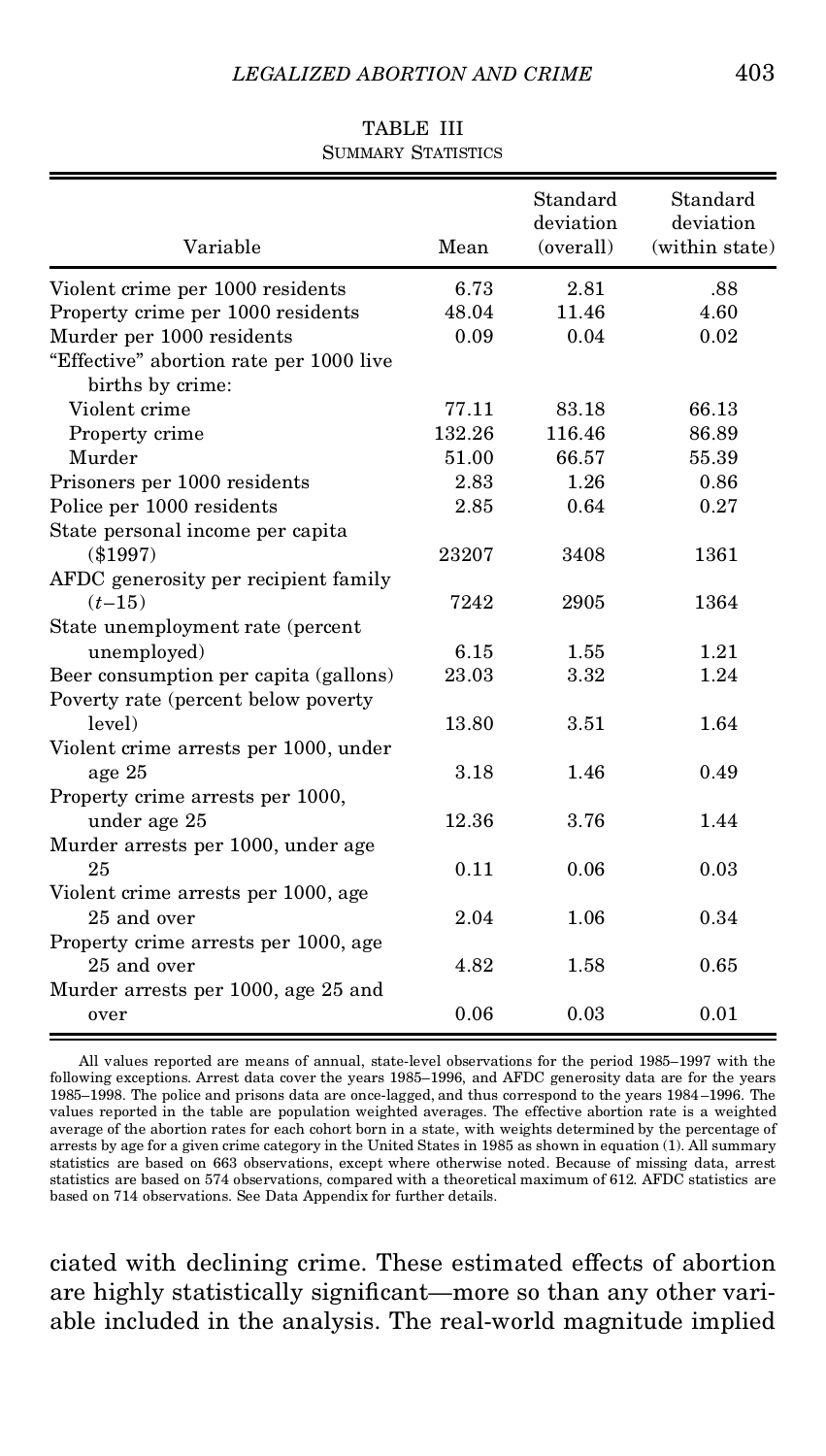|                           | crime per | ln(Violent<br>capita) |         | ln(Property<br>crime per<br>capita) |         | $ln(M$ urder per<br>capita) |
|---------------------------|-----------|-----------------------|---------|-------------------------------------|---------|-----------------------------|
| Variable                  | (1)       | (2)                   | (3)     | (4)                                 | (5)     | (6)                         |
| "Effective" abortion rate | $-.137$   | $-.129$               | $-.095$ | $-.091$                             | $-.108$ | $-.121$                     |
| $(\times 100)$            | (.023)    | (.024)                | (.018)  | (.018)                              | (.036)  | (.047)                      |
| ln(prisoners per capita)  |           | $-.027$               |         | $-.159$                             |         | $-.231$                     |
| $(t - 1)$                 |           | (.044)                |         | (.036)                              |         | (.080)                      |
| ln(police per capita)     |           | $-.028$               |         | $-.049$                             |         | $-.300$                     |
| $(t - 1)$                 |           | (.045)                |         | (.045)                              |         | (.109)                      |
| State unemployment rate   |           | .069                  |         | 1.310                               |         | .968                        |
| (percent unemployed)      |           | (.505)                |         | (.389)                              |         | (.794)                      |
| In(state income per       |           | .049                  |         | .084                                |         | $-.098$                     |
| capita)                   |           | (.213)                |         | (.162)                              |         | (.465)                      |
| Poverty rate (percent)    |           | $-.000$               |         | $-.001$                             |         | $-.005$                     |
| below poverty line)       |           | (.002)                |         | (.001)                              |         | (.004)                      |
| AFDC generosity $(t -$    |           | .008                  |         | .002                                |         | $-.000$                     |
| $15)(\times 1000)$        |           | (.005)                |         | (.004)                              |         | (.000)                      |
| Shall-issue concealed     |           | $-.004$               |         | .039                                |         | $-.015$                     |
| weapons law               |           | (.012)                |         | (.011)                              |         | (.032)                      |
| Beer consumption per      |           | .004                  |         | .004                                |         | .006                        |
| capita (gallons)          |           | (.003)                |         | (.003)                              |         | (.008)                      |
| $R^2$                     | .938      | .942                  | .990    | .992                                | .914    | .918                        |

TABLE IV PANEL-DATA ESTIMATES OF THE RELATIONSHIP BETWEEN ABORTION RATES AND CRIME

The dependent variable is the log in the per capita crime rate named at the top of each pair of columns. The first column in each pair presents results from specifications in which the only additional covariates are state- and year-fixed effects. The second column presents results using the full specification. The data set is comprised of annual state-level observations (including the District of Columbia) for the period 1985–1997. The number of observations is equal to 663 in all columns. State- and year-fixed effects are included in all specifications. The prison and police variables are once-lagged to minimize endogeneity. Estimation is performed using a two-step procedure. In the first step, weighted least squares estimates are obtained, with weights determined by state population. In the second step, a panel data generalization of the Prais-Winsten correction for serial correlation developed by Bhargava et al. [1982] is implemented. Standard errors are in parentheses. Data sources for all variables are described in the Data Appendix.

by the coefficients on abortion is substantial. An increase in the effective abortion rate of 100 per 1000 live births (the mean effective abortion rate in 1997 for violent crime is 180 with a standard deviation of 96 across states) is associated with a reduction of 12 percent in murder, 13 percent in violent crime, and 9 percent in property crime. In Table II, comparing the states in the top third with respect to abortions to the states in the bottom third, our parameter estimates imply that crime fell an additional 16–25 percent in the former states by 1997 due to greater usage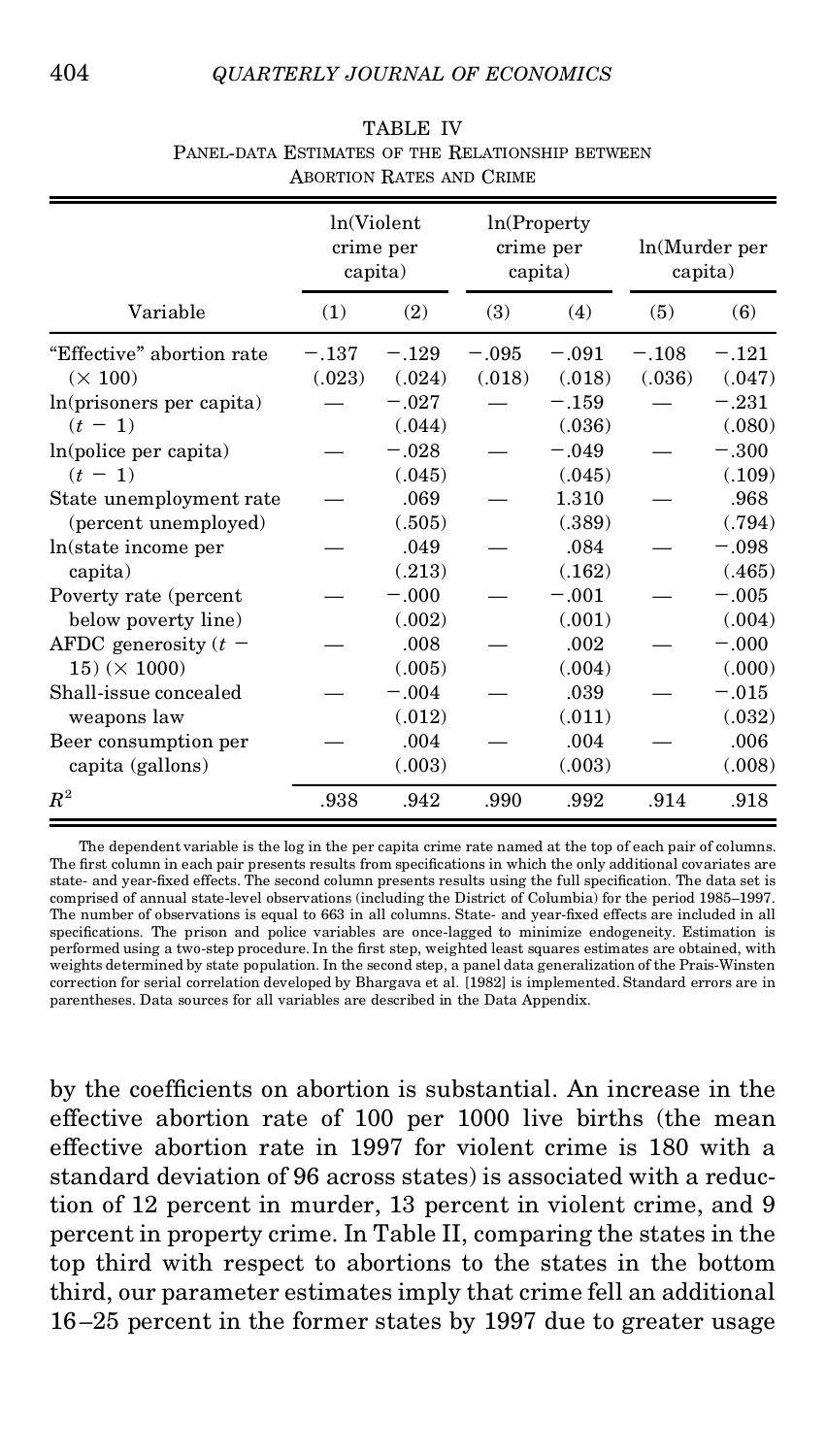of abortion. One additional abortion is associated with a reduction of 0.23 property crimes, 0.04 violent crimes, and 0.004 murders annually when a cohort is at its peak crime age. Comparing these estimates to average criminal propensities among 18–24 year olds, those on the margin for being aborted are roughly four times more criminal. These estimates are roughly consistent with, but somewhat larger than, the back-of-the-envelope predictions in Section III.

The other coefficients in the model appear plausibly estimated. The elasticities of incarceration and police with respect to crime all carry the expected sign, with prison associated with significant reductions in property crime and murder, and police associated with significant reductions in murder.<sup>28</sup> A higher state unemployment rate is associated with significant increases in property crime, but not violent crime, consistent with previous research [Freeman 1995]. The three other measures of state economic conditions—per capita income, the poverty rate, and AFDC generosity (lagged fifteen years to roughly correspond with the early years of life of the current teenagers) do not systematically affect crime. Shall-issue concealed carry laws appear to significantly increase the amount of property crime, but have no effect on violent crime or murder. Finally, beer consumption is weakly linked with higher crime rates, but never significantly so.

Table V investigates the sensitivity of the abortion coefficients to a range of alternative specifications. We take the specifications with the full set of controls in Table IV as a baseline. The abortion coefficients from those regressions are reported in the top row of Table V. Each row of the table represents a different specification. The sensitivity of the results to large states (since the regressions are population weighted) and states with very high or low abortion rates is examined first. Removing New York reduces the estimates for violent crime and murder, while eliminating California increases the abortion coefficient for those two crime categories. Dropping Washington, DC, which is an extreme outlier (with an abortion rate over four times the national average) increases the estimated impact of abortion.

<sup>28.</sup> The estimated effects of incarceration are consistent with previous cor relational panel-data studies (e.g., Marvell and Moody [1994]). The prison coefficients obtained here are approximately the same magnitude as Levitt [1996] finds<br>when correcting for the endogeneity of the prison population using prison over-<br>crowding litigation as an instrument. Levitt [1997] finds a n police on crime using electoral cycles in large cities as an instrument for the size of the police force.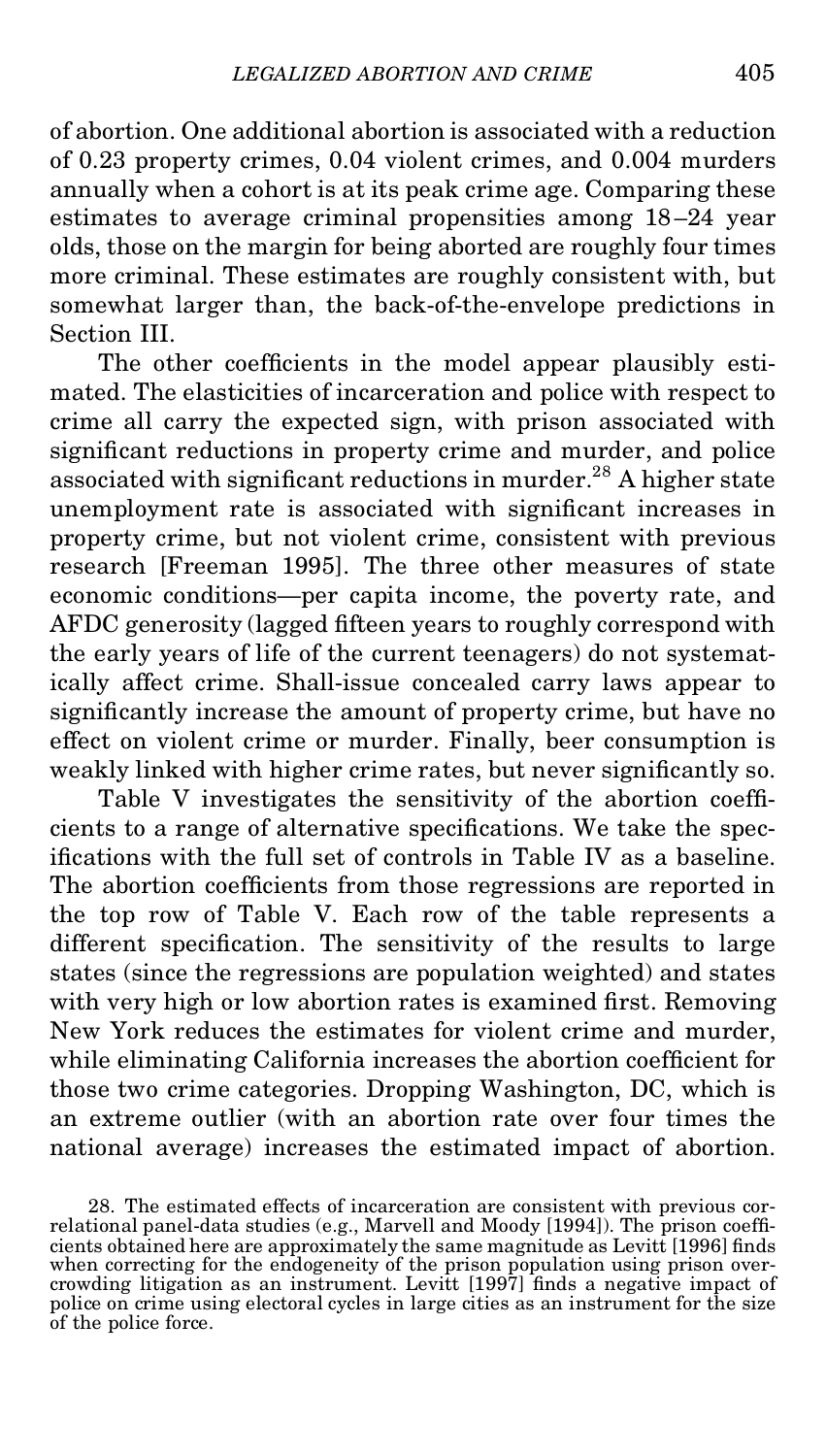|                                  |                                     | Coefficient on the "effective" abortion rate<br>variable when the dependent variable is |                           |
|----------------------------------|-------------------------------------|-----------------------------------------------------------------------------------------|---------------------------|
| Specification                    | In (Violent<br>crime per<br>capita) | In (Property<br>crime per<br>capita)                                                    | In (Murder<br>per capita) |
| <b>Baseline</b>                  | $-.129(.024)$                       | $-.091(.018)$                                                                           | $-.121(.047)$             |
| Exclude New York                 | $-.097(.030)$                       | $-.097(.021)$                                                                           | $-.063(.045)$             |
| Exclude California               | $-.145(.025)$                       | $-.080(.018)$                                                                           | $-.151(.054)$             |
| Exclude District of Columbia     | $-.149(.025)$                       | $-.112(.019)$                                                                           | $-.159(.053)$             |
| Exclude New York, California,    |                                     |                                                                                         |                           |
| and District of Columbia         | $-.175(.035)$                       | $-.125(.017)$                                                                           | $-.273(.052)$             |
| Adjust "effective" abortion rate |                                     |                                                                                         |                           |
| for cross-state mobility         | $-.148(.027)$                       | $-.099(.020)$                                                                           | $-.140(.055)$             |
| Include control for flow of      |                                     |                                                                                         |                           |
| immigrants                       | $-.115(.024)$                       | $-.063(.018)$                                                                           | $-.103(.047)$             |
| Include state-specific trends    | $-.078(.080)$                       | .143(.033)                                                                              | $-.379(.105)$             |
| Include region-year interactions | $-.142(.033)$                       | $-.084(.023)$                                                                           | $-.123(.053)$             |
| Unweighted                       | $-.046(.029)$                       | $-.022(.023)$                                                                           | .040(.054)                |
| Unweighted, exclude District of  |                                     |                                                                                         |                           |
| Columbia                         | $-.149(.029)$                       | $-.107(.015)$                                                                           | $-.140(.055)$             |
| Unweighted, exclude District of  |                                     |                                                                                         |                           |
| Columbia, California, and        |                                     |                                                                                         |                           |
| New York                         | $-.157(.037)$                       | $-.110(.017)$                                                                           | $-.166(.075)$             |
| Include control for overall      |                                     |                                                                                         |                           |
| fertility rate $(t - 20)$        | $-.127(.025)$                       | $-.093(.019)$                                                                           | $-.123(.047)$             |
| Long difference estimates using  |                                     |                                                                                         |                           |
| only data from 1985 and 1997     | $-.109(.054)$                       | $-.077(.034)$                                                                           | $-.089(.077)$             |

TABLE V SENSITIVITY OF ABORTION COEFFICIENTS TO ALTERNATIVE SPECIFICATIONS

Results in this table are variations on the specifications reported in columns  $(2)$ ,  $(4)$ , and  $(6)$  of Table IV. The top row of the current table is the baseline specification that is presented in Table IV. Except where noted, all specifications are estimated using an annual, state-level panel of data for the years 1985–1997. Standard errors (in parentheses) are corrected for serial correlation using the Bhargava et al. [1982] two-step procedure for panel data. The specification that corrects for cross-state mobility does so by using an effective abortion rate that is a weighted average of the abortion rates in the state of birth for fteen year-olds residing in a state in the PUMS 5 percent sample of the 1990 census. Controls for the flow of immigrants are derived from changes in the foreign-born population, based on the decennial censuses and 1997 estimates, linearly interpolated. Region-year interactions are for the nine census regions.

Dropping all three of those high abortion states leads to higher estimates across the board, suggesting that the crime-reducing impact of abortion may have decreasing returns.

Omitted variables may also be a concern in the regressions given the relatively limited set of covariates available. One crude way of addressing this question is to include region-year interaction terms in an attempt to absorb geographically correlated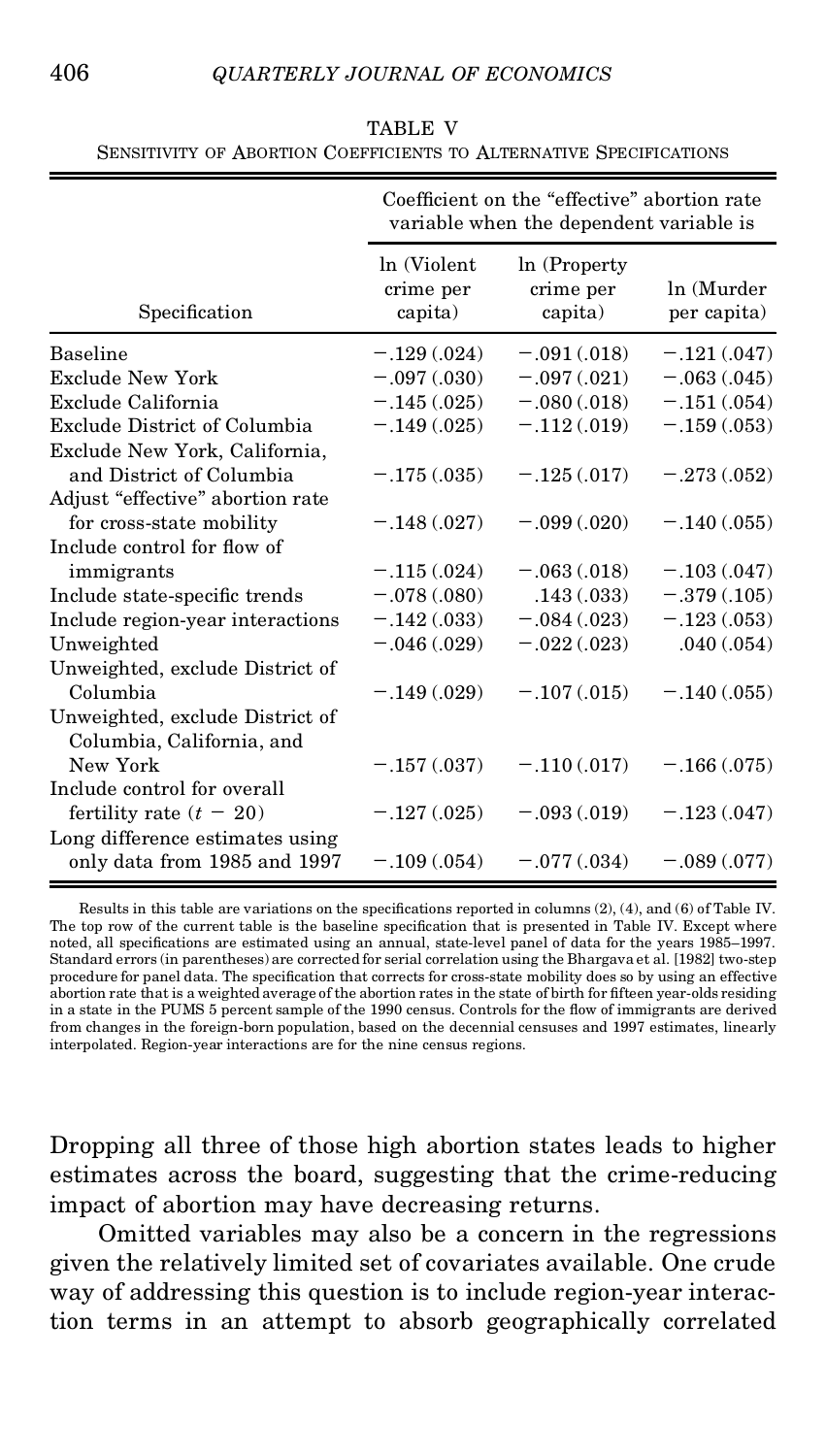shocks. The abortion coefficients are not substantially affected by this approach.

Since we are measuring the effect of abortions in a state on crime in that state up to a quarter century later, the issue of cross-state mobility should be considered. Theoretically, the presence of such cross-state movements will tend to systematically bias the abortion coefficient toward zero since the true effective abortion rate is measured with error by our proxy that ignores mobility. In order to adjust for migration, we determined the state of birth and state of residence for all fifteen year-olds in the 1990 PUMS 5 percent sample. Using this information, we recalculated effective abortion rates as weighted average abortion rates by the actual state of birth of fifteen year-olds residing in a state. For all three crime categories the estimated impact of abortion increases with the migration correction, although the changes are not large.

We perform a range of other sensitivity checks. Controlling for the flow of immigrants to a state somewhat reduces the estimated effect of abortion on crime (particularly for property crime), but it does not change their signicance. When we include state-specific time trends, the estimates change somewhat erratically, and the standard errors double for murder and property crime and triple for violent crime. Unweighted panel data regressions (as opposed to population weighted) yield sharply smaller coefficients, but this is exclusively due to Washington, DC as an outlier (owing in all likelihood to mismeasurement in the DC abortion rate). Excluding District of Columbia alone, or District of Columbia in combination with California and New York, leads to coefficients from the unweighted regressions that are greater than the baseline estimates.

Including controls for lagged changes in overall fertility rates for the same era as our abortion measures has almost no impact on our estimated coefficients. Regressions using only the 1985 and 1997 endpoints of our sample ("long-differences") yield coef ficients similar to, although somewhat smaller than, the baseline coefficients for the overall panel.

V. THE IMPACT OF ABORTION ON ARRESTS BY AGE OF OFFENDER

The preceding section highlighted a strong empirical correlation between abortion rates after *Roe v. Wade* and crime changes in recent years. In this section we explore the extent to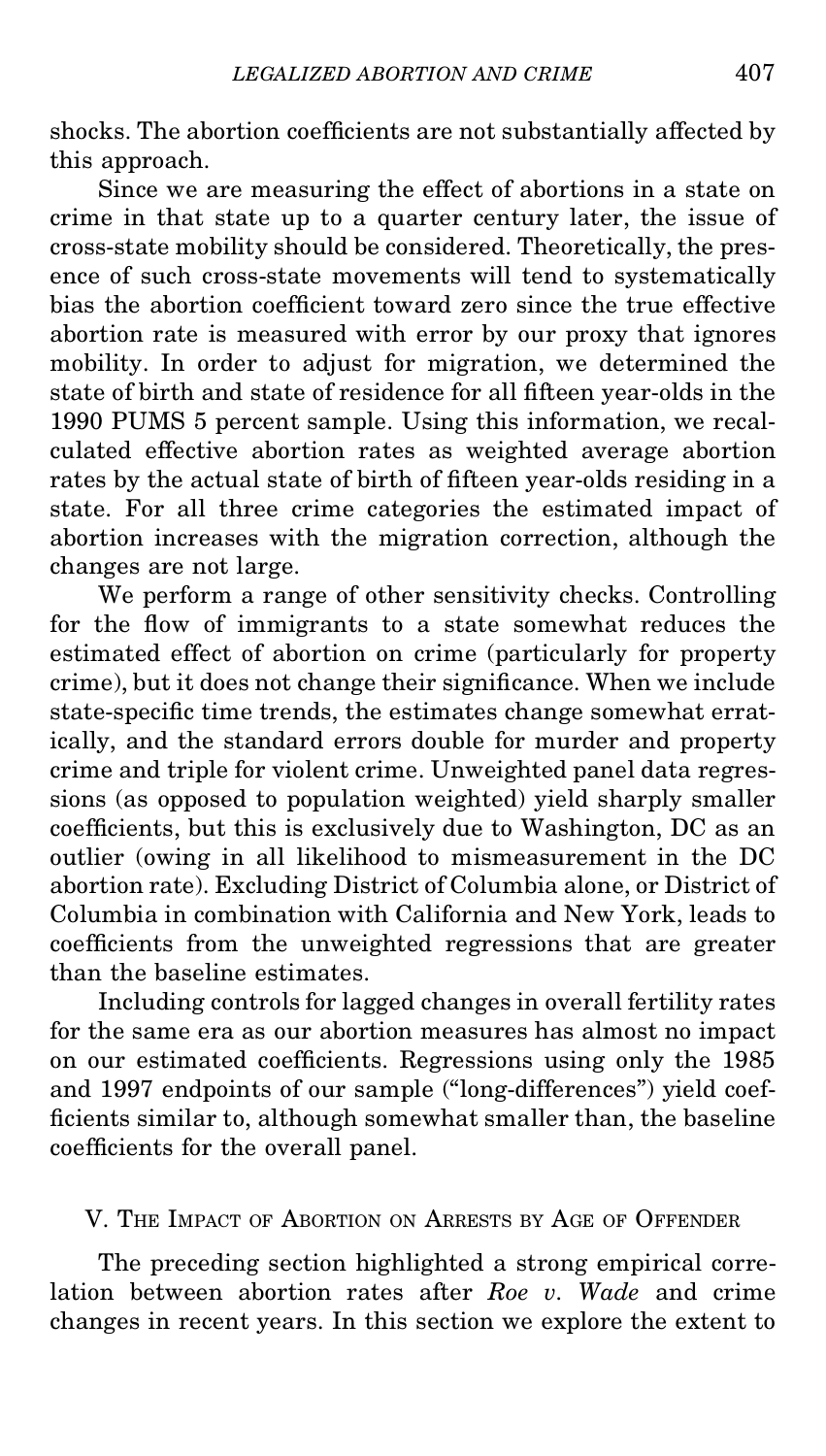which arrest patterns substantiate a possible causal interpretation of these results. In particular, if legalized abortion is the reason for the decline in crime, then one would expect that decreases in crime should be concentrated among those cohorts born after abortion is legalized.<sup>29</sup>

Testing that hypothesis is complicated by the fact that the age of criminals is not directly observable. The age of arrestees, however, is reported.<sup>30</sup> Thus, we can analyze whether arrests by cohort are a function of the abortion rate.

The basic specifications used to explain state arrest rates by age category are identical to the crime regressions in the preceding section, except that the dependent variable is the (natural log of the) arrest rate per capita for those under age 25 rather than the overall crime rate for all ages, and 1997 is excluded from the sample because the necessary arrest data are not yet available. $31$ Results from the estimation are reported in columns 1–3 of Table VI. Two specifications per crime category are presented: the top row of results just includes the effective abortion variable and year- and state-fixed effects, while the bottom row adds to these the remaining covariates that were used in Table IV above. Because the dependent variable is denominated by the population under age  $25$ , the abortion coefficients only reflect changes in arrest rates per person. If the impact of abortion was solely through changes in cohort size, then the per capita specifications we run would yield zero coefficients on the abortion variable. In all six cases, lagged abortion rates are associated with decreases in arrests per capita by those under the age of 25, with estimates

29. It is possible that crime by older cohorts may be affected indirectly by abortion. For instance, if there are fewer criminals in younger cohorts, this may increase additional criminal opportunities for older individuals (particularly in activities such as drug distribution where there may be easy substitutability). On the other hand, to the extent that lower crime by the young increases the criminal justice resources available per older criminal [Sah 1991], crime among older cohorts may also fall. Moreover, as noted above, if abortion results in smaller family sizes and a concomitant increase in parental resources per child, the effect of legalization could be observed in crime reductions for older siblings. All of these effects are likely to be of second-order magnitude, however.

30. Arrest data may not accurately reflect criminal activity for a number of reasons. Greenwood [1995] argues that juvenile crime is more likely to be committed in groups so that the arrest frequency of juveniles overstates the true mitted in groups so that the arrest frequency of juveniles overstates the true fraction of crime they commit. Also, if there are differences across criminals in avoiding detection, arrests will be skewed toward the less proficient criminals.

31. We use an age cutoff of 25 because it is approximately the age of the oldest cohorts affected by legalized abortion. Arrest data are available by single year of age up to age 24, but only in five-year groupings thereafter. The results presented are not sensitive to small perturbations of the age groupings.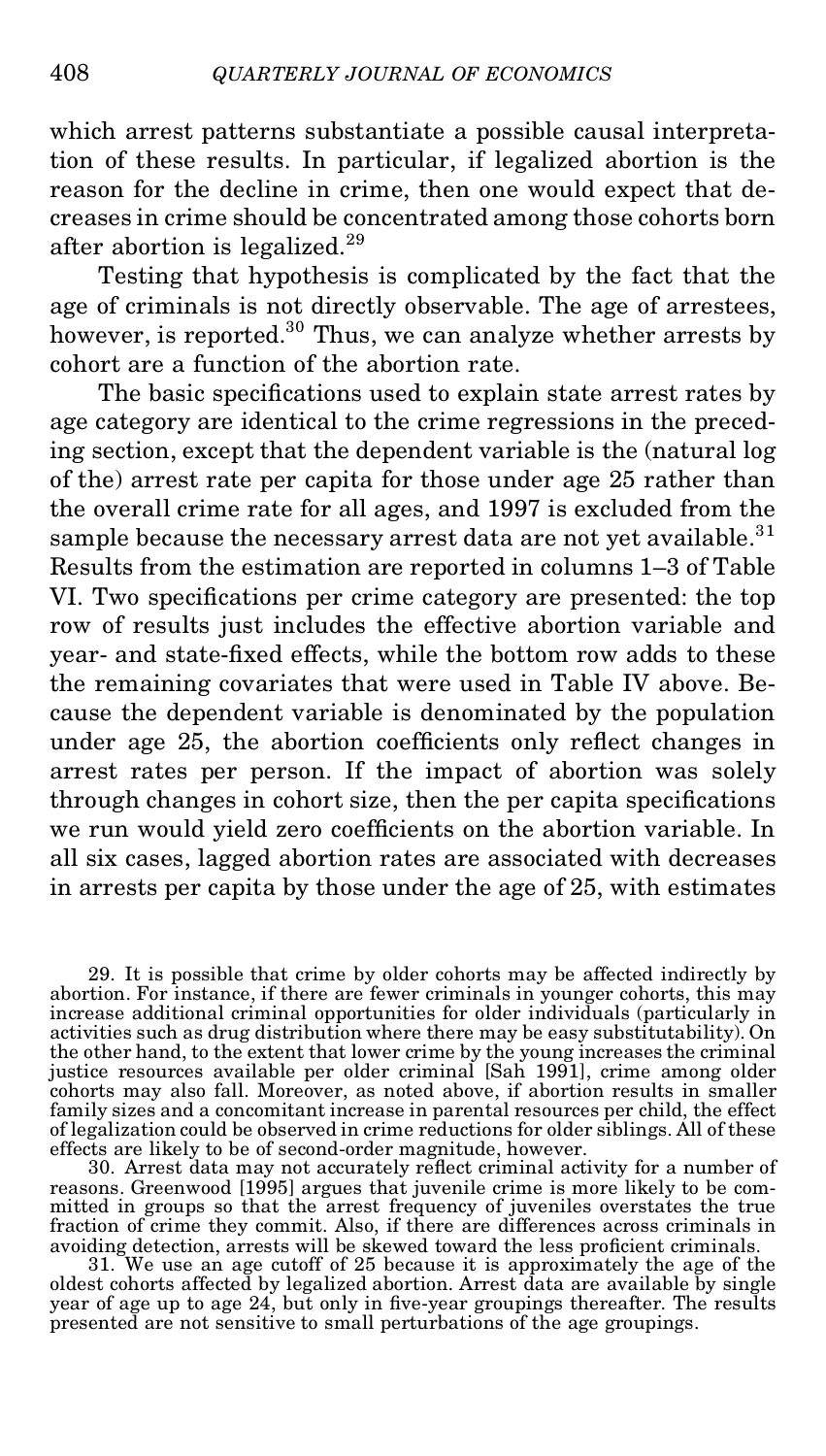| THE IMPACT OF ABORTION RATES ON ARRESTS BY AGE (ALL VALUES IN THE TABLE ARE COEFFICIENTS ON THE EFFECTIVE ABORTION RATE                                                                                                                                                                                                                                                                                                                                                                                                                                                                                                                                                                                                                                                                                                                                                                                                                                                                                                                                                                                                                                                                                                                                                                                                                                                                                                                                      |                    | (X 100), OTHER COEFFICIENTS ARE NOT REPORTED |                  | TABLE VI         |                                       |                    |                   |                                                                                    |                  |
|--------------------------------------------------------------------------------------------------------------------------------------------------------------------------------------------------------------------------------------------------------------------------------------------------------------------------------------------------------------------------------------------------------------------------------------------------------------------------------------------------------------------------------------------------------------------------------------------------------------------------------------------------------------------------------------------------------------------------------------------------------------------------------------------------------------------------------------------------------------------------------------------------------------------------------------------------------------------------------------------------------------------------------------------------------------------------------------------------------------------------------------------------------------------------------------------------------------------------------------------------------------------------------------------------------------------------------------------------------------------------------------------------------------------------------------------------------------|--------------------|----------------------------------------------|------------------|------------------|---------------------------------------|--------------------|-------------------|------------------------------------------------------------------------------------|------------------|
|                                                                                                                                                                                                                                                                                                                                                                                                                                                                                                                                                                                                                                                                                                                                                                                                                                                                                                                                                                                                                                                                                                                                                                                                                                                                                                                                                                                                                                                              |                    | In (arrest per person, under<br>age 25)      |                  |                  | In (arrests per person, age<br>$25 +$ |                    |                   | In (arrests per person, under<br>age 25) minus ln (arrests per<br>person, age 25+) |                  |
| Specification                                                                                                                                                                                                                                                                                                                                                                                                                                                                                                                                                                                                                                                                                                                                                                                                                                                                                                                                                                                                                                                                                                                                                                                                                                                                                                                                                                                                                                                | Violent<br>crime   | Property<br>crime                            | $_{\rm Murder}$  | Violent<br>crime | Property<br>crime                     | Murder             | Violent<br>crime  | Property<br>crime                                                                  | Murder           |
| 100) only, no covariates<br>Effective abortion rate (X<br>included                                                                                                                                                                                                                                                                                                                                                                                                                                                                                                                                                                                                                                                                                                                                                                                                                                                                                                                                                                                                                                                                                                                                                                                                                                                                                                                                                                                           | (.029)<br>$-0.095$ | (.023)<br>$-0.85$                            | (.051)<br>$-214$ | (.054)<br>022    | (.037)<br>$-0.019$                    | (.037)<br>$-.034$  | (.042)<br>$-116$  | (.023)<br>$-066$                                                                   | (.034)<br>$-180$ |
| 100), including full set of<br>Effective abortion rate (X<br>covariates                                                                                                                                                                                                                                                                                                                                                                                                                                                                                                                                                                                                                                                                                                                                                                                                                                                                                                                                                                                                                                                                                                                                                                                                                                                                                                                                                                                      | (.030)<br>$-0.44$  | (.023)<br>$-0.54$                            | (.062)<br>$-180$ | (.046)<br>.033   | (.031)<br>.008                        | (.050)<br>$-0.036$ | (.034)<br>$-.062$ | (.019)<br>$-.063$                                                                  | (.046)<br>$-137$ |
| Regressions are identical to those in Table IV, except that the dependent variables are arrest rates broken down by age category instead of overall crime rates. The top row of<br>lagged AFDC generosity, shall-issue concealed weapons law, and beer consumption per capita. The regressions use annual state-level data for the period 1985–1996 (1997 arrest data<br>the table presents results from specifications in which the only additional ovvariates are state- and year-fixed effects. The bottom row of the table presents results using the full<br>by age are not yet available). Because of missing data, the number of observations varies across columns between 555 and 557, compared with a theoretical maximum of 612. State-<br>specification. Covariates included in the bottom row are once-lagged police and prisoners per capita in logs, state unemployment rate, logged state income per capita, the poverty rate,<br>and year-fixed effects are included in all specifications. The prison and police variables are once-lagged to minimize endogeneity. Estimation is performed using a two-step procedure.<br>In the first step, weighted least squares estimates are obtained, with weights determined by state population. In the second step, a panel data generalization of the Prais-Winsten<br>correction for serial correlation developed by Bhargava et al. [1982] is implemented. Standard errors are in parentheses |                    |                                              |                  |                  |                                       |                    |                   |                                                                                    |                  |

*LEGALIZED ABORTION AND CRIME* 409

correction for serial correlation developed by Bhargava et al. [1982] is implemented. Standard errors are in parentheses.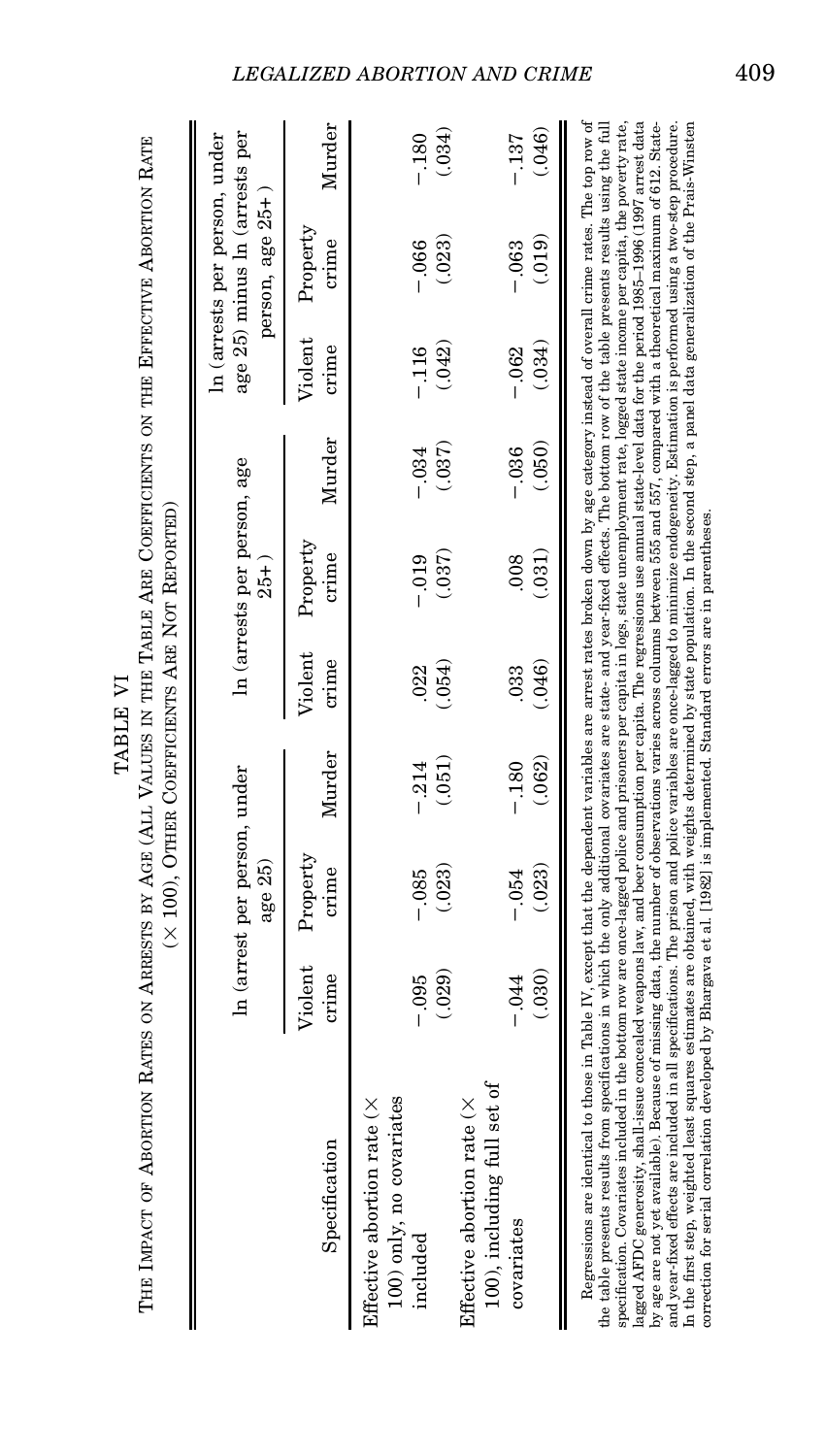ranging between  $-.044$  and  $-.214$ . The abortion coefficient is statistically significant in five out of six specifications.

If the arrest data are measured without error and there are no spillovers between the crime of the young and the old, then we would not expect legalized abortion to affect the crime of those born prior to the law change. Columns 4–6, which relate arrest rates of older cohorts to abortion rates, thus provide a natural specification test for our hypothesis. In none of the crime categories does the abortion rate variable have a statistically signicant impact on arrests of older cohorts. In three instances the coefficient is positive; in the other three cases the coefficient is negative. All of the estimates are much smaller in magnitude than was the case for arrests of those under the age of 25. The last three columns of the table show "difference in differences" estimates of the impact of abortion on cohorts born after legalization relative to those born before. In all cases, the coefficients are similar to those in the first three columns of the table. This result strengthens the causal interpretation of the abortion coefficients on the arrest patterns of the young.

The implied magnitude of the abortion effects on arrests is smaller than the parallel estimates presented in the preceding section analyzing crime rates, but is of the same order of magnitude. On average, about half of those arrested are under the age of 25.<sup>32</sup> Thus, to generate the crime reduction in Table IV requires coefficients on young arrests that are twice as large as the coefficients on overall crime. With the exception of murder, the arrest coefficients are actually smaller than the crime coefficients. Part of this discrepancy may be attributable to the fact that the arrest regressions reflect only reductions in per capita crime by the young, not smaller youthful cohorts, but this can explain only a portion of the gap. It remains an open question as to whether this discrepancy represents a partially spurious relationship in the crime regressions, measurement error in the arrest data, or a relationship between crime and arrests that is not proportional. It is important to stress, however, that while the magnitude of the effects differs between the crime and arrest regressions, the basic story with respect to abortion is present in both cases.<sup>33</sup>

<sup>32.</sup> Over the sample period, those under the age of 25 accounted for an average of 49 percent of violent arrests, 62 percent of property arrests, and 48 percent of murder arrests.

<sup>33.</sup> We replicated the sensitivity tests that were presented in Table V for the baseline Table IV regressions using Table VI as the baseline estimates. These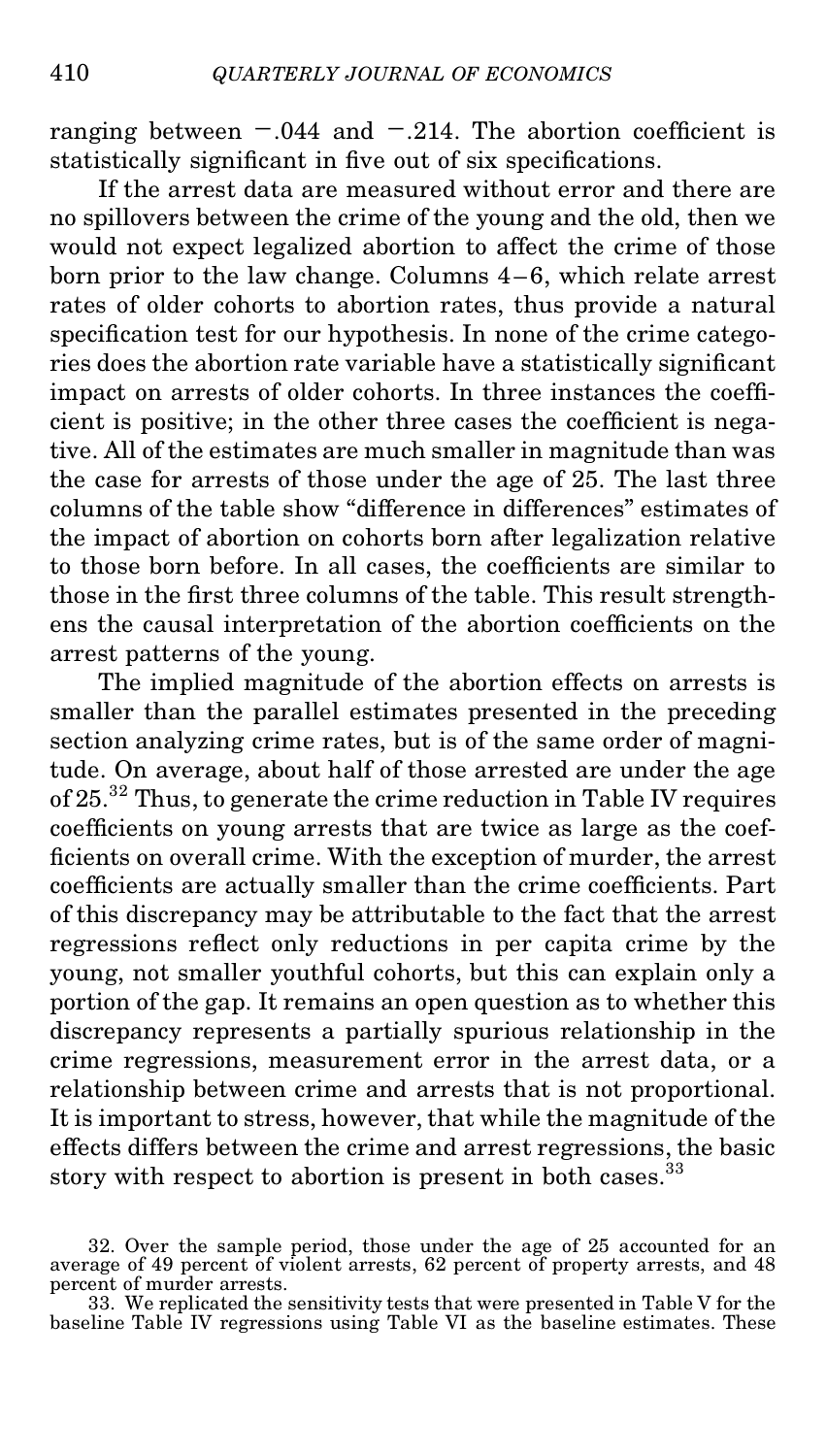As a further test of our hypothesis, we analyze arrest rates by state by single year of age. These data are available for the ages 15 and 24 covering the period 1985 through 1996. If abortion legalization reduces crime, then we should see the reduction begin with, say, fifteen year-olds about sixteen years after legalization, then extend to sixteen year-olds a year later, and so on. Because we observe many cohorts in a given state and year, we are able to include controls for state-year variation. Thus, unlike the preceding table, where state-year variation was our source of identification, in the analysis that follows our estimates are based on differences in abortion rates and crime rates across cohorts within a given state and year. The regression we run takes the following form:

$$
(3) \qquad \ln (ARRESTS_{stb}) = \beta_1 ABORT_{sb} + \gamma_s + \lambda_{tb} + \theta_{st} + \epsilon_{stb},
$$

where *s*, *t*, and *b* index state, year, and birth cohort, respectively. The variable *ARRESTS* is the raw number of arrests for a given crime. Unlike previous tables, we do not divide arrests by population to create per capita rates because of the absence of reliable measures of state population by single year of age. As our measure of the abortion rate for a particular cohort, we use the abortion rate in the current state of residence in the calendar year most likely to have preceded the arrestees birth. $34$  Cross-state migration will not be captured by this measure, but the results in earlier sections suggest that the impact of migration on the estimates is small (and that any migration correction would, if anything, strengthen our results). Because the unit of observation in the analysis is a state-birth cohort and cohorts are observed repeatedly over time, we will include controls for age, national year-cohort interactions, state-year interactions, and (in some cases) state-age interactions. We cannot, however, include state-

regressions again revealed the robustness of the coefficient estimates, exhibiting patterns similar to the sensitivity analysis for the full sample. These results are available from the authors on request.

<sup>34.</sup> For example, we use the abortion rate in 1980 to reflect the abortion exposure of fifteen year-olds arrested in 1996. Because the arrest data cover a<br>calendar year, there is a possible 730-day window into which an arrestee's date of birth may fall (i.e., an arrest is made on January 1 of someone who is 16 years and 364 days old versus an arrest is made on December 31 of someone who is 16 years and 1 day old). With a six-to-seven-month lag from likely time of abortion to time of birth, this 730-day window is centered on the calendar year that we use to capture abortion exposure. More complicated attempts to measure abortion expo- sure yield estimates similar to the ones we present.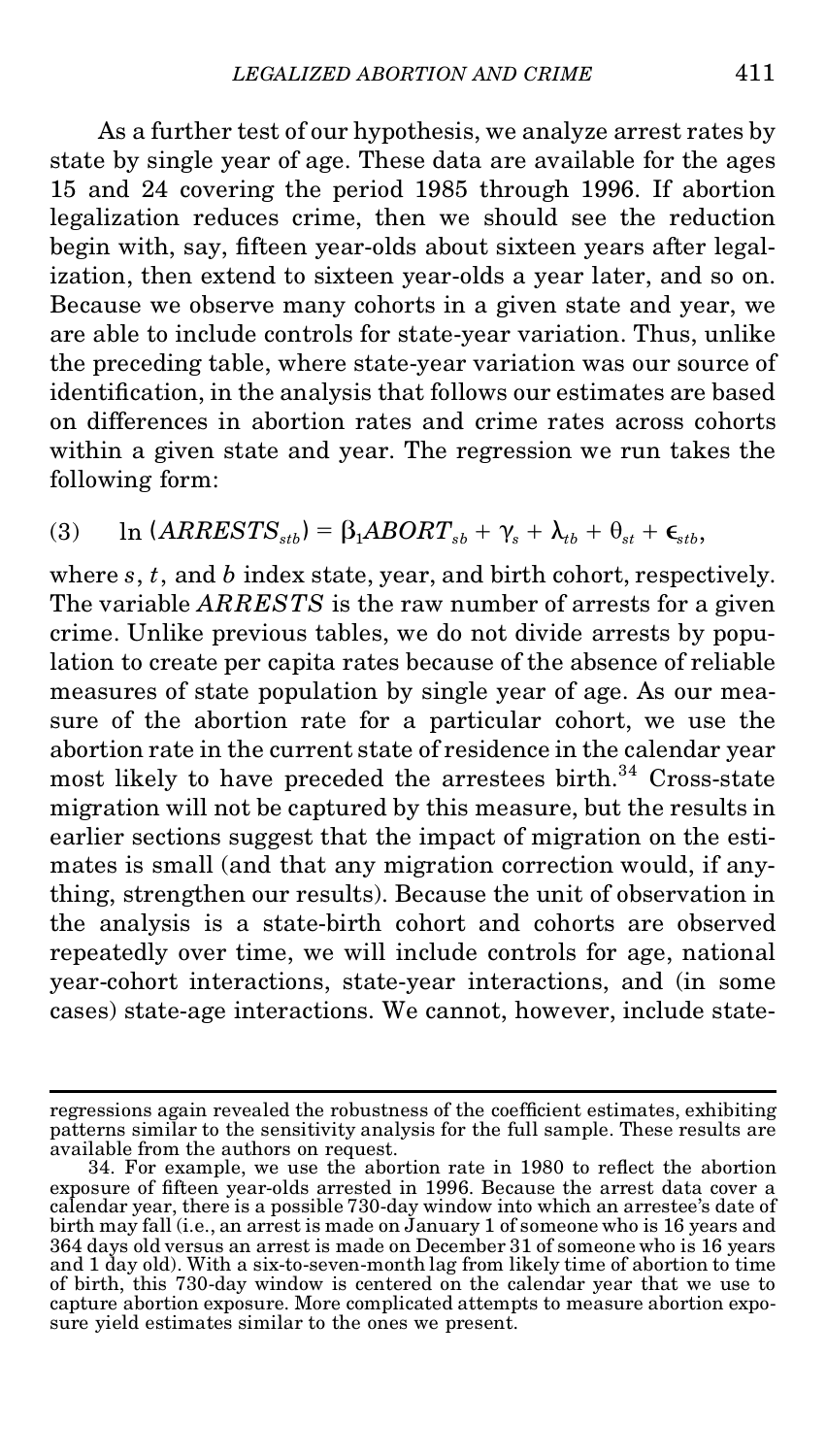birth cohort interactions without absorbing all of the variation in the abortion exposure of a state-birth cohort.

Table VII presents the results of this analysis for violent crime and property crime. There are too few murder arrests per single age category per state to enable us to provide similar estimates for murder. We present estimates restricting the impact of abortion to be constant over the entire age range (odd columns) and allowing the impact of abortion to vary by age (even columns). Some of the regressions include state-age interactions, others just have state-fixed effects. All of the specifications include year-age interactions to control for national-level fluctuations in the age-crime profile.<sup>35</sup> In all cases, standard errors have been corrected to reflect correlation over time in a given birth cohort's observations.

The top row of Table VII presents estimates restricting the abortion coefficient to be constant across the ages  $15-24$ . In all instances, the coefficient is strongly significantly negative, implying that higher abortion rates around the time a cohort is born are associated with lower arrest rates in their teens and twenties. When the abortion coefficient is allowed to vary by age, 38 of the 40 parameter estimates are negative; more than two-thirds of these estimates are statistically signicant at the .05 level. The greatest impact of abortion appears to occur in the age range 18–22. The effects are generally weakest for the youngest ages in the sample.

The coefficients in this table are not directly comparable to those in the preceding tables. Because we are analyzing arrests by single year of age in this table, we are able to use actual abortion rates as opposed to the effective abortion rates that average over many cohorts. Comparing states in the top third and bottom third with respect to abortion frequency, the gap between those sets of states in actual abortion rates was about 350 per 1000 births. Given the estimates in the top row of Table VII, this implies that arrest rates of 15–24 year-olds in the high abortion states are estimated to have fallen between 5 and 14 percent relative to the low abortion states.

<sup>35.</sup> For instance, the arrival of crack appears to have temporarily raised the violent crime propensities, particularly among youths.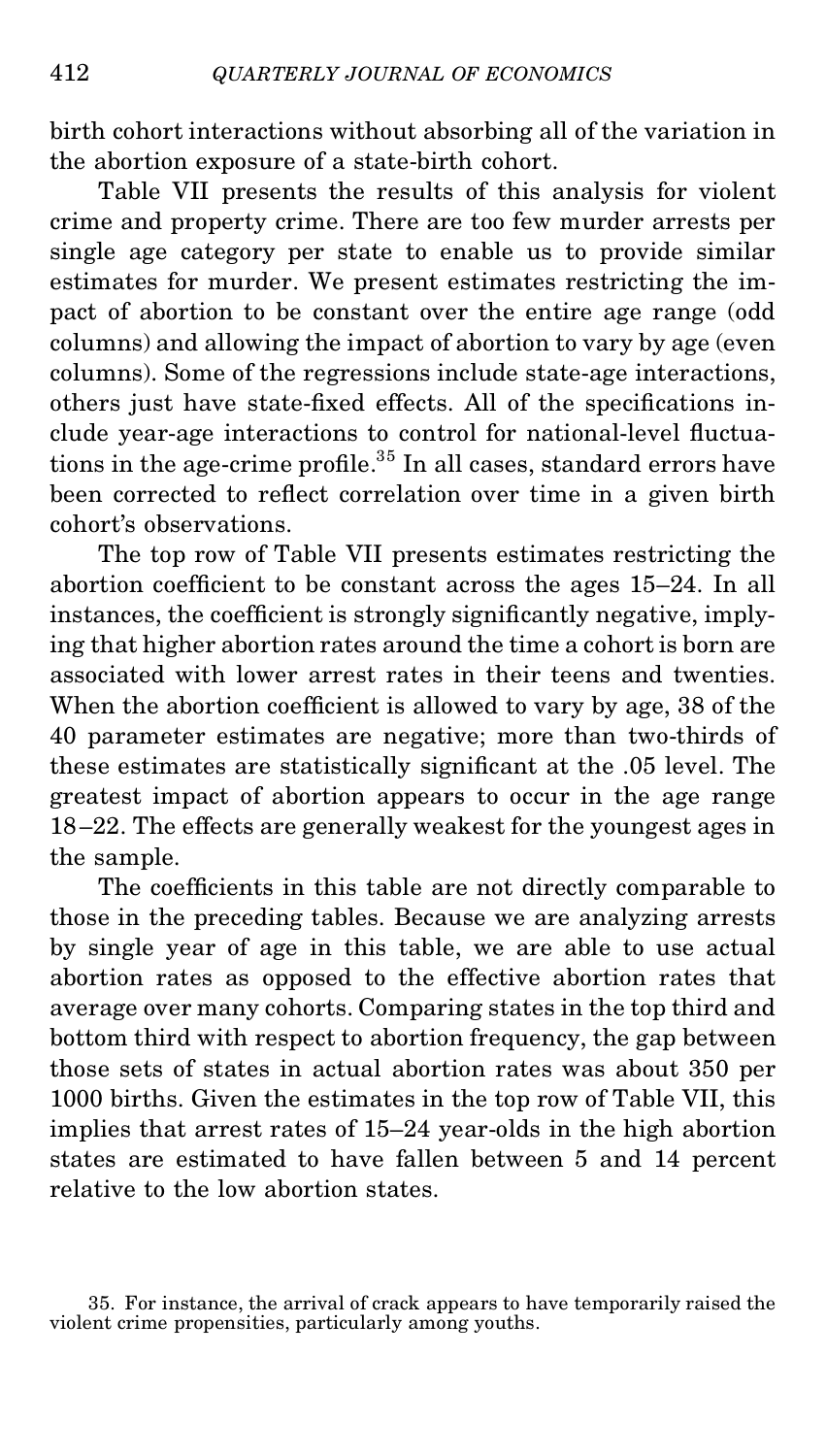|           |                                                                                 | $\ln$ (Become centry    |
|-----------|---------------------------------------------------------------------------------|-------------------------|
| TABLE VII | THE RELATIONSHIP BETWEEN ABORTION RATES AND ARREST RATES, BY SINGLE YEAR OF AGE | $\ln$ (Unclose compate) |

|                                                                                                                                                                                                 |                          |                                                                                                                                                                                                                                                                                                                                                 | In (Violent arrests)        |                                  |                          |                                                                          | In (Property arrests)       |                                                                                                                                                                                                                                                                                                                                                                                                                                  |
|-------------------------------------------------------------------------------------------------------------------------------------------------------------------------------------------------|--------------------------|-------------------------------------------------------------------------------------------------------------------------------------------------------------------------------------------------------------------------------------------------------------------------------------------------------------------------------------------------|-----------------------------|----------------------------------|--------------------------|--------------------------------------------------------------------------|-----------------------------|----------------------------------------------------------------------------------------------------------------------------------------------------------------------------------------------------------------------------------------------------------------------------------------------------------------------------------------------------------------------------------------------------------------------------------|
| Abortion rate $(X 100)$ interacted with<br>Abortion rate $(X100)$                                                                                                                               | $\frac{15}{003}$         |                                                                                                                                                                                                                                                                                                                                                 | $-0.028$<br>$(.004)$        |                                  | (.004)<br>$-0.040$       |                                                                          | $-025$<br>(.003)            |                                                                                                                                                                                                                                                                                                                                                                                                                                  |
| $Age = 15$                                                                                                                                                                                      |                          | $\frac{8}{600}$                                                                                                                                                                                                                                                                                                                                 |                             | (.010)<br>$000 -$                | I                        | $-0.037$<br>(.007)                                                       | I                           | $000$ .                                                                                                                                                                                                                                                                                                                                                                                                                          |
| $\frac{6}{1}$<br>Age $=$                                                                                                                                                                        |                          | $\frac{1}{600}$                                                                                                                                                                                                                                                                                                                                 |                             | (.008)<br>$-0.007$               | I                        | (.006)<br>$-.043$                                                        |                             | $\begin{array}{c} (0.006) \\ -0.11 \\ (0.06) \end{array}$                                                                                                                                                                                                                                                                                                                                                                        |
| 17<br>$\parallel$<br>Age                                                                                                                                                                        | $\overline{\phantom{a}}$ | $-.010$                                                                                                                                                                                                                                                                                                                                         | $\overline{\phantom{a}}$    | $-.021$                          | $\overline{\phantom{a}}$ |                                                                          | $\overline{\phantom{a}}$    |                                                                                                                                                                                                                                                                                                                                                                                                                                  |
| $\frac{8}{2}$<br>$Age =$                                                                                                                                                                        | I                        |                                                                                                                                                                                                                                                                                                                                                 | I                           | $(-007)$<br>(.007)               | I                        | $\begin{array}{c} 29.600 \\ 39.600 \\ -1.0000 \\ -1.0000 \\ \end{array}$ | I                           |                                                                                                                                                                                                                                                                                                                                                                                                                                  |
| $\overline{19}$<br>$Age =$                                                                                                                                                                      | I                        |                                                                                                                                                                                                                                                                                                                                                 | $\overline{\phantom{a}}$    | (.007)<br>$-.043$                | $\overline{\phantom{a}}$ |                                                                          | I                           |                                                                                                                                                                                                                                                                                                                                                                                                                                  |
| ສ<br>$Age =$                                                                                                                                                                                    | $\overline{\phantom{a}}$ |                                                                                                                                                                                                                                                                                                                                                 | $\overline{\phantom{a}}$    | $-.043$                          | $\overline{\phantom{a}}$ |                                                                          | $\bigg $                    |                                                                                                                                                                                                                                                                                                                                                                                                                                  |
| ಷ<br>$Age =$                                                                                                                                                                                    | $\overline{\phantom{a}}$ | $\begin{array}{l} 69.97 \\ 69.97 \\ -1.71 \\ -1.71 \\ -1.71 \\ -1.71 \\ -1.71 \\ -1.71 \\ -1.71 \\ -1.71 \\ -1.71 \\ -1.71 \\ -1.71 \\ -1.71 \\ -1.71 \\ -1.71 \\ -1.71 \\ -1.71 \\ -1.71 \\ -1.71 \\ -1.71 \\ -1.71 \\ -1.71 \\ -1.71 \\ -1.71 \\ -1.71 \\ -1.71 \\ -1.71 \\ -1.71 \\ -1.71 \\ -1.71 \\ -1.71 \\ -1.71 \\ -1.71 \\ -1.71 \\ -$ | $\bigg $                    |                                  | $\bigg $                 |                                                                          | $\overline{\phantom{a}}$    | $\begin{array}{l} \mathbf{a} \ \mathbf{a} \ \mathbf{b} \ \mathbf{a} \ \mathbf{b} \ \mathbf{c} \ \mathbf{c} \ \mathbf{d} \ \mathbf{c} \ \mathbf{c} \ \mathbf{c} \ \mathbf{c} \ \mathbf{c} \ \mathbf{c} \ \mathbf{c} \ \mathbf{c} \ \mathbf{c} \ \mathbf{c} \ \mathbf{c} \ \mathbf{c} \ \mathbf{c} \ \mathbf{c} \ \mathbf{c} \ \mathbf{c} \ \mathbf{c} \ \mathbf{c} \ \mathbf{c} \ \mathbf{c} \ \mathbf{c} \ \mathbf{c} \ \mathbf$ |
| 22<br>$Age =$                                                                                                                                                                                   | $\overline{\phantom{a}}$ |                                                                                                                                                                                                                                                                                                                                                 | $\overline{\phantom{a}}$    | (000)                            | $\overline{\phantom{a}}$ |                                                                          | $\overline{\phantom{a}}$    |                                                                                                                                                                                                                                                                                                                                                                                                                                  |
| 23<br>$Age =$                                                                                                                                                                                   | I                        | (.013)<br>$-0.031$                                                                                                                                                                                                                                                                                                                              | I                           | $-.026$                          | I                        | $-0.015$                                                                 | I                           |                                                                                                                                                                                                                                                                                                                                                                                                                                  |
| $\overline{24}$<br>$Age =$                                                                                                                                                                      | $\overline{\phantom{a}}$ | $(023)$<br>$(040)$                                                                                                                                                                                                                                                                                                                              | $\overline{\phantom{a}}$    | $(013) - 016$<br>(.020)          | I                        | (.019)<br>$(-011)$                                                       | $\overline{\phantom{a}}$    | (0.013)<br>(.018)                                                                                                                                                                                                                                                                                                                                                                                                                |
| Number of observations<br>State-fixed effects or State-age<br>$R^2$                                                                                                                             | .972<br>5,737            | 5,737<br>972                                                                                                                                                                                                                                                                                                                                    | 5,737                       | State * Age<br>$.985$<br>$5,737$ | 5,740<br>.967            | 5,740<br>968                                                             | 5,740<br>.984               | 5,740<br>.984                                                                                                                                                                                                                                                                                                                                                                                                                    |
| interactions?                                                                                                                                                                                   | State-fixed              | State-fixed                                                                                                                                                                                                                                                                                                                                     | State * Age<br>interactions | interactions                     | State-fixed              | State-fixed                                                              | interactions<br>State * Age | State * Age<br>interactions                                                                                                                                                                                                                                                                                                                                                                                                      |
| Results in the table are coefficients from estimation of equation (3). The unit of observation in the regression is annual arrests by state by single year of age. The sample covers the period |                          |                                                                                                                                                                                                                                                                                                                                                 |                             |                                  |                          |                                                                          |                             |                                                                                                                                                                                                                                                                                                                                                                                                                                  |

abortion rate, rather than the "effective" abortion rate used in preceding tables. Therefore, the coefficients in this table are not directly comparable to those of earlier tables. If data were Results in the table are coefficients from estimation of equation (3). The unit of observation in the regression is annual arrests by state by single year of age. The sample overs the period ——1996 for ages 15–24. The abor 1985–1996 for ages 15–24. The abortion rate for a cohort of age  $a$  in state s in year y is the number of abortions per 1000 live births in state s in year y –  $a$  – 1. Note that this is the actual 1985–1996 for ages 15–24. The abortion rate for a cohort of age  $a$  in states in year y is the number of abortions per 1000 live births in states in year y –  $a$  – 1. Note that this is the advalable for all states, years, available for all states, years, and ages, the total number of observations would be 6120. Due to missing arrest data and occasional zero values for arrests, the actual number of observations is somewhat smaller. A complete set of year-birth cohort interactions are included in all specifications to capture national changes in the shape of the age-crime profile over time. State-year is somewhat smaller. A complete set of year-birth cohort interactions are included in all specifications to capture national changes in the shape of the age-crime profile over time. State-year<br>interactions are also include interactions are also included. Some specifications include state-fixed effects; in other specifications, a complete set of state-age interactions is included. Estimation is weighted least squares, interactions are also included. Some specifications include state-fixed effects; in other specifications, a complete set of state-age interactions is included. Bstimation is weighted least squares,<br>with weights determined with weights determined by total state population. Standard errors have been corrected to account for correlation over time within a given birth cohort in a particular state. Such a correction is necessary because the abortion rate for any given cohort is fixed over time, but multiple observations corresponding to different years of age are included in the regression. Results for is necessary because the abortion rate for any given cohort is fixed over time, but multiple observations corresponding to different years of age are included in the regression. Results for<br>murder are not included in the t murder are not included in the table because murder is infrequent, leading to many zeros when analyzed at the level of state and single year of age.

## *LEGALIZED ABORTION AND CRIME* 413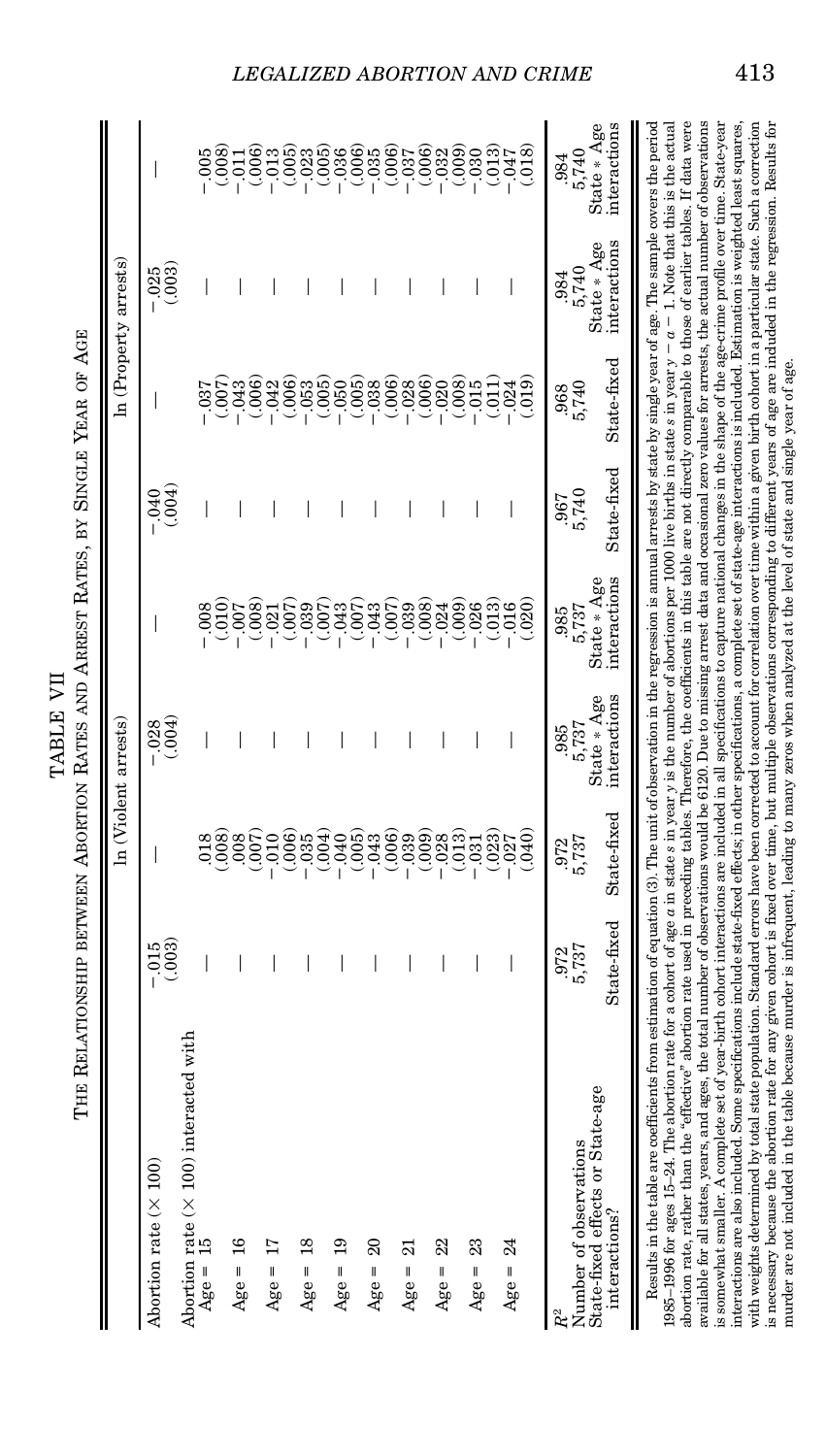### VI. CONCLUSION

We know that teenagers, unmarried women, and poor women are most likely to deem apregnancy to be either mistimed or unwanted, and that a large proportion of these unintended pregnancies will be terminated through abortion.<sup>36</sup> According to a recent National Academy report, there appears to be "a causal and adverse effect of early childbearing on the health and social and economic well-being of children; this effect is over and above the important effects of background disadvantages" [Institute of Medicine 1995, p. 58]. Moreover, unintended pregnancies are associated with poorer prenatal care, greater smoking and drinking during pregnancy, and lower birthweights. Consequently, the life chances of children who are born only because their mothers could not have an abortion are considerably dampened relative to babies who were wanted at the time of conception. The drop in the proportion of unwanted births during the 1970s and early 1980s appears to be the result of the increasing availability and resort to abortion.

The evidence we present is consistent with legalized abortion reducing crime rates with a twenty-year lag. Our results suggest that an increase of 100 abortions per 1000 live births reduces a cohort's crime by roughly 10 percent. Extrapolating our results out of sample to a counterfactual in which abortion remained illegal and the number of illegal abortions performed remained steady at the 1960s level, we estimate that (with average national effective abortion rates in 1997 for all three crimes ranging from between 142 and 252) crime was almost 15–25 percent lower in 1997 than it would have been absent legalized abortion.

These estimates suggest that legalized abortion is a primary explanation for the large drops in murder, property crime, and violent crime that our nation has experienced over the last decade. Indeed, legalized abortion may account for as much as one-half of the overall crime reduction. Assuming that this claim is correct, existing estimates of the costs of crime (e.g., Miller, Cohen, and Rossman [1993] suggest that the social benefit to reduced crime as a result of abortion may be on the order of \$30 billion dollars annually. Increased imprisonment between 1991

<sup>36.</sup> Roughly 75 percent of never-married women who unintentionally become pregnant will opt for abortion. Overall, almost exactly half of all unintended pregnancies—whether mistimed or unwanted—will be terminated by abortion [Institute of Medicine 1995, pp. 41–47].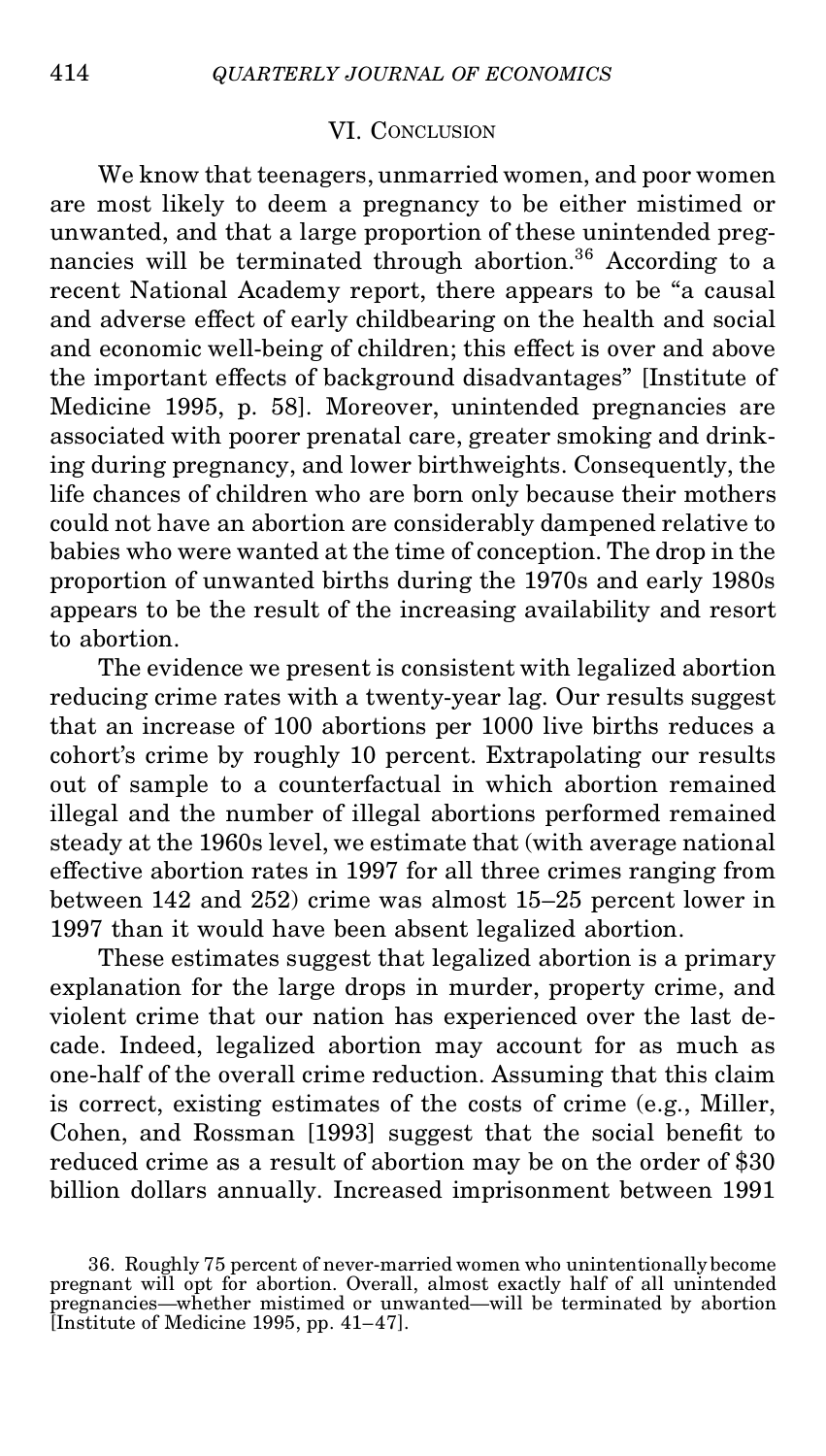and 1997 (the prison population rose about 50 percent over this period) lowered crime 10 percent based on an elasticity of  $-.20$ . Thus, together abortion and prison growth explain much, if not all, of the decrease in crime.<sup>37</sup>

Roughly half of the crimes committed in the United States are done by individuals born prior to the legalization of abortion. As these older cohorts age out of criminality and are replaced by younger offenders born after abortion became legal, we would predict that crime rates will continue to fall. When a steady state is reached roughly twenty years from now, the impact of abortion will be roughly twice as great as the impact felt so far. Our results suggest that all else equal, legalized abortion will account for persistent declines of 1 percent a year in crime over the next two decades. To the extent that the Hyde Amendment effectively restricted access to abortion, however, this prediction might be overly optimistic.

While falling crime rates are no doubt a positive development, our drawing a link between falling crime and legalized abortion should not be misinterpreted as either an endorsement of abortion or a call for intervention by the state in the fertility decisions of women. Furthermore, equivalent reductions in crime could in principle be obtained through alternatives for abortion, such as more effective birth control, or providing better environments for those children at greatest risk for future crime.

#### DATA APPENDIX

#### *Crime and Police*

All crime and police data used in the analysis are from Federal Bureau of Investigation *Crime in the United States* [annual], except the victimization data in Figure II, which are summarized annually in Bureau of Justice Statistics *Sourcebook of Criminal Justice Statistics* [annual].

## *Abortion*

All abortion data are from Bureau of the Census *United States Statistical Abstract* [annual]. The primary source for the

<sup>37.</sup> This is not to say that other factors did not also contribute to the decline in crime. To the extent that there were other forces pushing crime higher, such as crack, then the set of factors leading to reduced crime will explain more than 100 percent of the observed decrease in crime.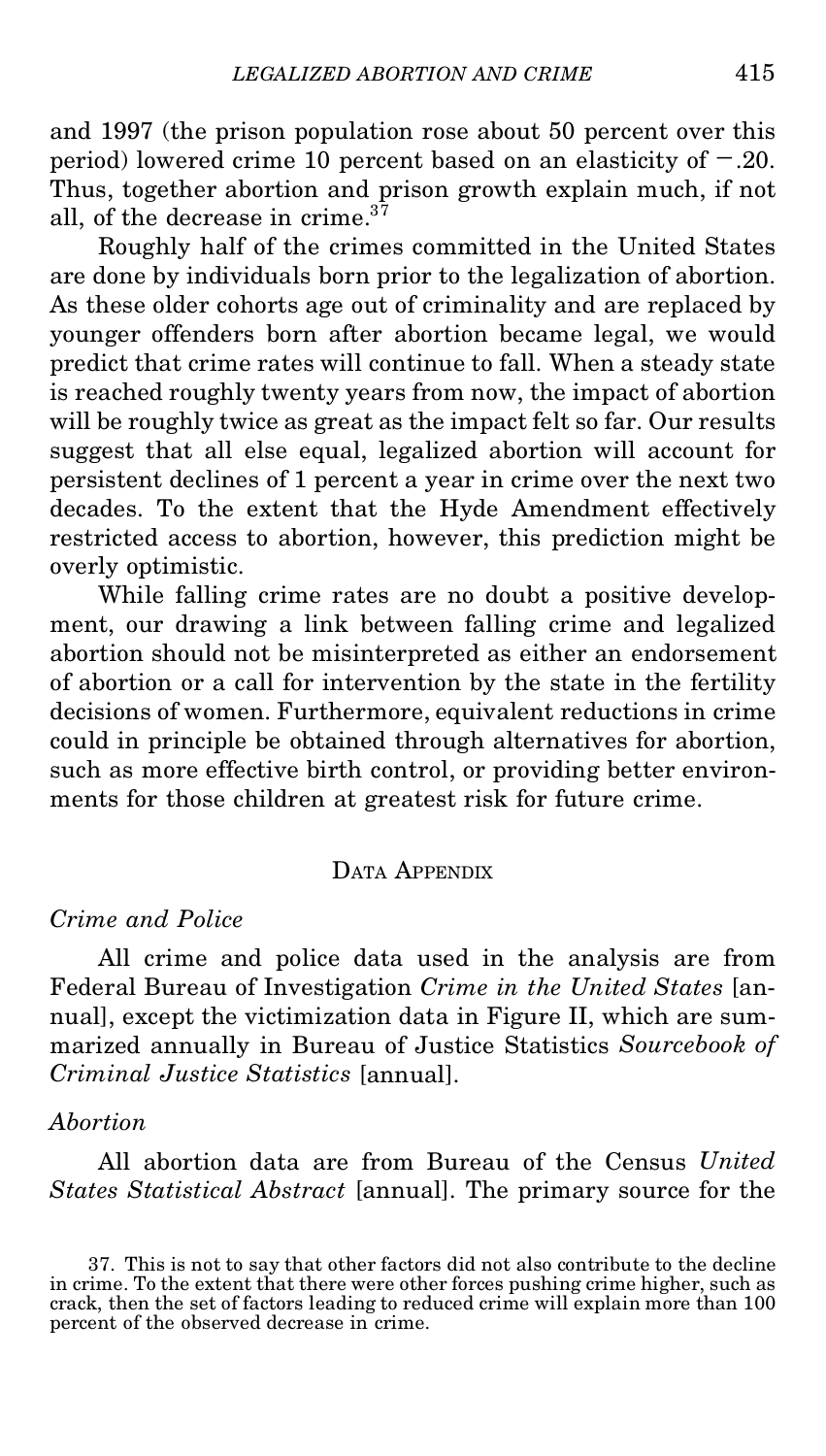abortion data is an annual survey conducted by the Alan Guttmacher Institute.

## *Prisoners*

Data on number of prisoners are from *Correctional Populations in the United States,* published annually by the Bureau of Justice Statistics.

# *Population by Age*

These data are from *Estimates for the United States, Regions, Divisions, and States by 5 Year Age Groups and Sex: Annual Time Series Estimates,* U. S. Census Bureau [annual].

# *Poverty*

Persons Below Poverty Level, by State, taken from Bureau of the Census *United States Statistical Abstract* [annual].

# *Unemployment*

Figures used represent the percent unemployed among civilian noninstitutional population sixteen years and older, with total unemployment estimates based on the Current Population Survey, taken from Bureau of the Census, *United States Statistical Abstract* [annual].

# *Fertility*

The number of live births per 1000 population, taken from Bureau of the Census, *United States Statistical Abstract* [annual].

# *Income*

Per capita state personal income, converted to 1997 dollars using the Consumer Price Index, from Bureau of the Census, *United States Statistical Abstract* [annual].

# *AFDC Generosity*

Public Assistance Payments to Families with Dependent Children, from Bureau of the Census, *United States Statistical Abstract* [annual]. The data reported in the Statistical Abstract are the average monthly payment per family receiving aid. That number is multiplied by twelve to obtain a yearly average, and then converted into 1997 dollars using the Consumer Price Index.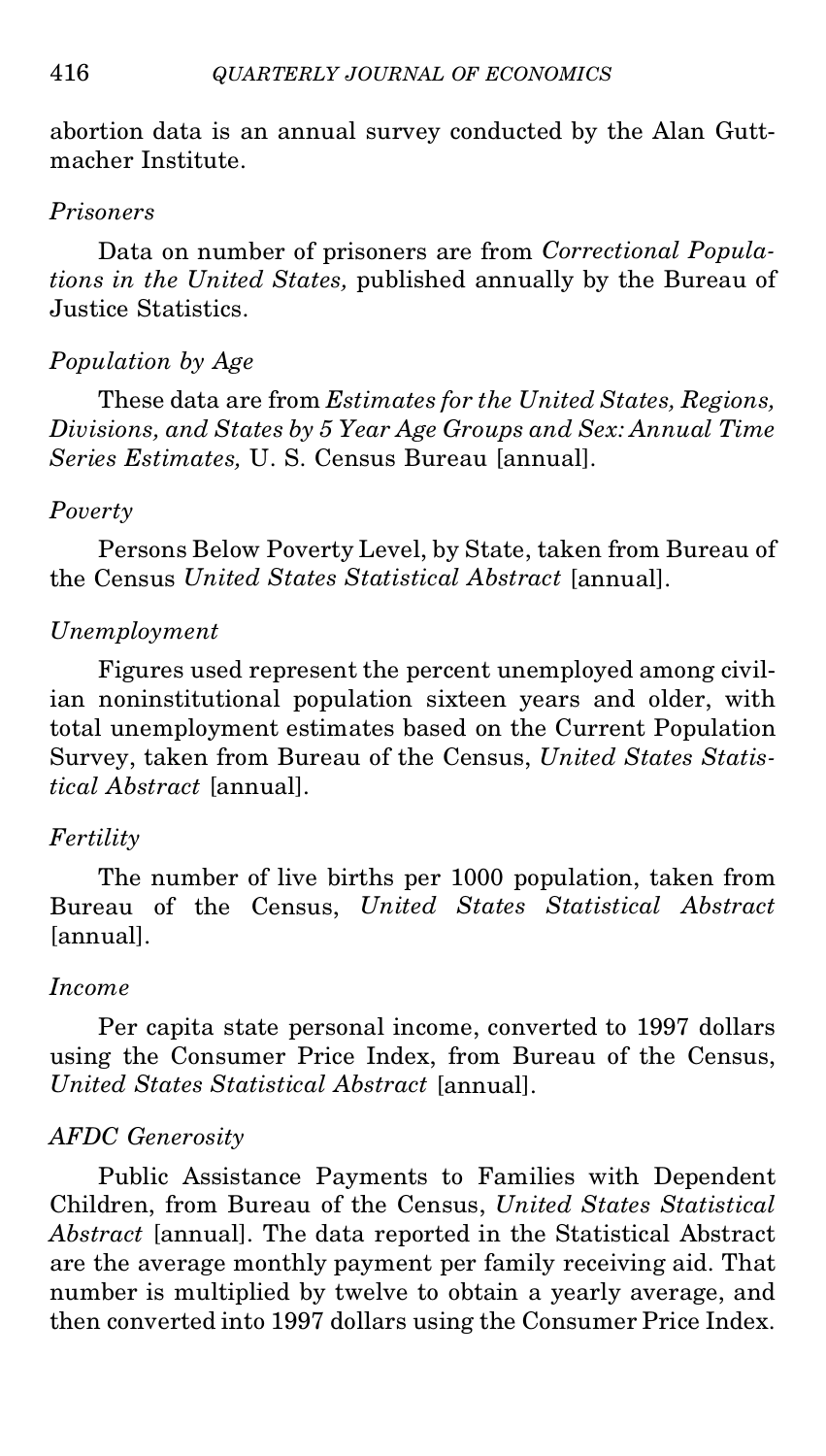### *Nondiscretionary Concealed Handgun Law*

Indicates the year in which the state enacted a law requiring local law enforcement authorities to grant concealed weapons permits to anyone meeting certain preestablished criteria. Data come from Lott and Mustard [1997].

#### *Beer Consumption*

Consumption of Malt Beverages from the Beer Institute's *Brewer's Almanac* [1995, 1998]. In gallons consumed per capita.

#### *Cross-State Migration*

The corrections for cross-state migration are based on a comparison of the state of birth and current state of residence of fifteen year-olds in the 1990 Census Public Use Microdata 5 percent sample.

#### *Foreign-Born Population*

Prior to 1994, the decennial census was the only source of data on the number of foreign-born individuals living in the United States. Data from the three Census years and 1997 were used to interpolate intervening years. All data are from Bureau of the Census *United States Statistical Abstract* [annual].

STANFORD LAW SCHOOL UNIVERSITY OF CHICAGO AND AMERICAN BAR FOUNDATION

#### **REFERENCES**

- Alan Guttmacher Institute, *Abortion Fact Book, 1992 Edition,* Stanley Henshaw and Jennifer Van Vort, eds. (New York, NY: Alan Guttmacher Institute, 1992).<br>-, "An Analysis of Pre-1973 State Laws on Abortion," mimeo, March 1989.
- 
- Angrist, Joshua, and William Evans, "Schooling and Labor Market Consequences of the 1970 State Abortion Reforms," National Bureau of Economic Research, Working Paper No. 5406, January 1996.
- Barber, Jennifer, William Axinn, and Arland Thornton, "Unwanted Childbearing, Health, and Mother-Child Relationships," *[Journal](http://www.ingentaconnect.com/content/external-references?article=/0022-1465^28199909^2940L.231[aid=1187157]) of Health and Social Behavior,* XL [\(September](http://www.ingentaconnect.com/content/external-references?article=/0022-1465^28199909^2940L.231[aid=1187157]) 1999), 231–257.
- Beck, Allen, et al., "Survey of State Prison Inmates, 1991," *Bureau of Justice Statistics Bulletin,* NCJ 136949, March 1993.
- Becker, Gary, *A Treatise on the Family* (Chicago, IL: University of Chicago Press, 1981).
- Beer Institute, *Brewers' Almanac* (New York, NY: United States Brewers Foundation, 1995 and 1998 editions).
- Bhargava, A., L. Franzini, et al., "Serial Correlation and the Fixed Effects Model," *Review of Economic Studies,* XLIX (1982), 533–549.
- Blank, Rebecca, C. C. George, and R. A. London, "State Abortion Rates: The Impact of Policies, Providers, Politics, Demographics, and Economic Environ-ment," *Journal of Health [Economics,](http://www.ingentaconnect.com/content/external-references?article=/0167-6296^281996^2915L.513[aid=1187159])* XV (1996), 513–553.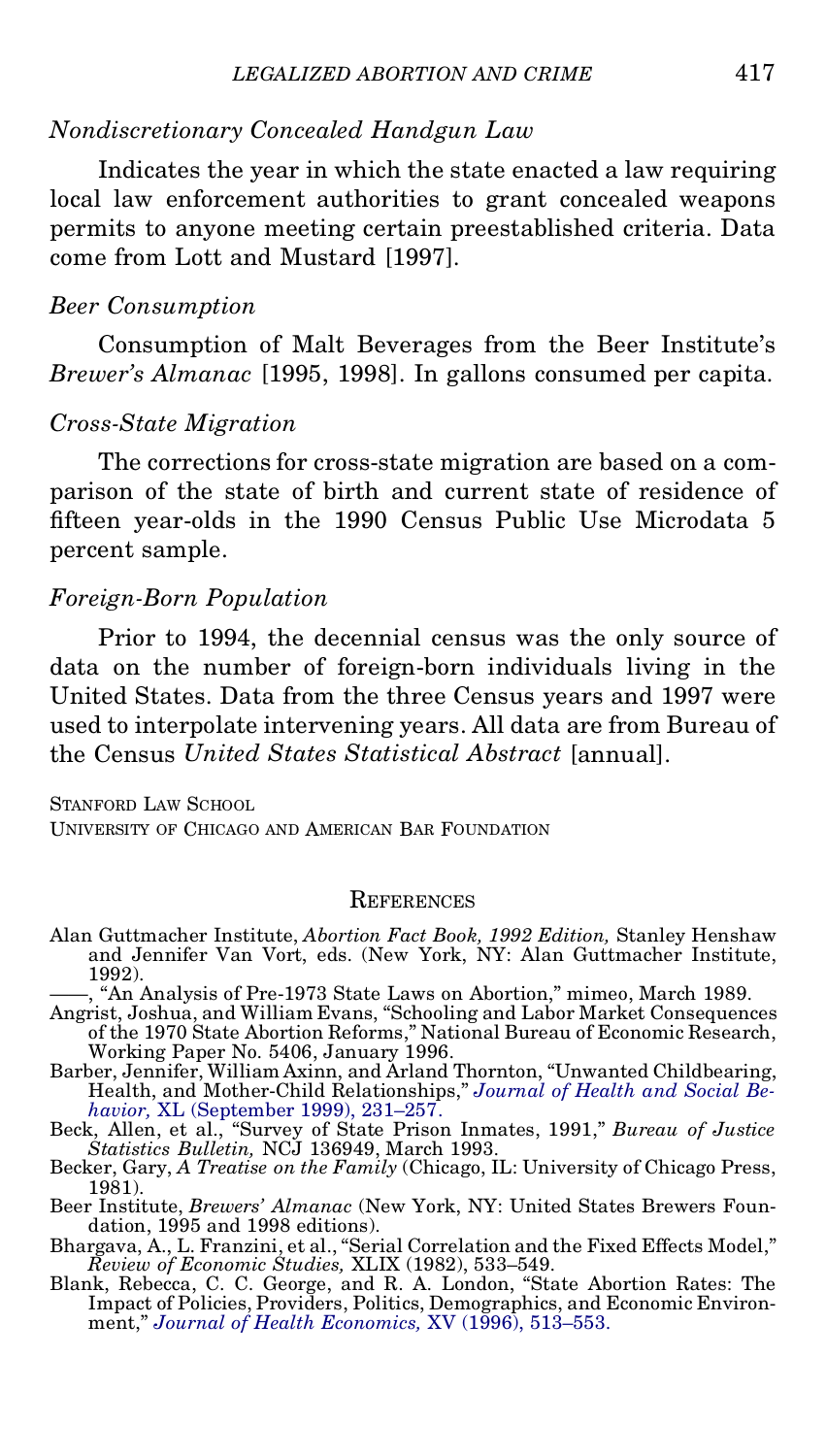- Blumstein, Alfred, Jacqueline Cohen, Jeffrey Roth, and Christy Visher, eds., *Criminal Careers and "Career Criminals"* (Washington, DC: National Academy of Sciences, 1986).
- Blumstein, Alfred, and Richard Rosenfeld, "Explaining Recent Trends in U. S. Homicide Rates," *Journal of Criminal Law and [Criminology,](http://www.ingentaconnect.com/content/external-references?article=/0091-4169^281998^2988L.1175[aid=1187160])* LXXXVIII (1998), [1175–1216.](http://www.ingentaconnect.com/content/external-references?article=/0091-4169^281998^2988L.1175[aid=1187160])
- Blumstein, Alfred, and Joel Wallman, eds., *The Crime Drop in America* (New York: Cambridge University Press, 2000).
- Bouza, Anthony V., *The Police Mystique: An Insider's Look at Cops, Crime, and the Criminal Justice System* (New York, NY: Plenum Press, 1990).
- Bureau of the Census, "Population Estimates for the U. S., Regions, Divisions, and States by 5-year Age Groups and Sex," Population Estimates Program (annual).
	- ——, *Statistical Abstract of the United States* (Washington, DC: U. S. Government Printing Office, annual).
- Bureau of Justice Statistics, *Correctional Populations in the U. S.* (Washington, DC: U.S. Government Printing Office, annual).
- ——, *The Sourcebook of Criminal Justice Statistics,* Timothy Flanagan and Edmund McGarrell, eds. (Washington, DC: U. S. Government Printing Office, 1985 and annual).
- Butterfield, Fox, "Number of Victims of Crime Fell Again in '96, Study Says Lowest Level Since Reports Began in 1973," *The New York Times* (November 16, 1997a), 10.
- ——, "Drop in Homicide Rate Linked to Crack's Decline," *The New York Times* (October 27, 1997b), A10.
- ——, "Crime Fell 7 Percent in '98, Continuing a 7-Year Trend," *The New York Times* (May 17, 1999), A12.
- Centers for Disease Control, "Abortion Surveillance," *[Morbidity](http://www.ingentaconnect.com/content/external-references?article=/0091-0031^281994^2943L.930[aid=1187161]) and Mortality Weekly Report,* XLIII (1994), [930–939.](http://www.ingentaconnect.com/content/external-references?article=/0091-0031^281994^2943L.930[aid=1187161])
- Comanor, William S., and Llad Phillips, "The Impact of Income and Family Structure on Delinquency," unpublished manuscript, University of California, Santa Barbara, 1999.
- Commission on Population Growth and the American Future, *Population and the American Future* (Washington, DC: U. S. Government Printing Office, 1972).
- Cook, Philip, and John Laub, "The Social Ecology of Youth Violence," *Youth Violence,* Michael Tonry and Mark H. Moore, eds. (Chicago: University of Chicago Press, 1998).
- Corman, Hope, and Michael Grossman, "Determinants of Neonatal Mortality Rates in the U. S.: A Reduced Form Model," *Journal of Health [Economics,](http://www.ingentaconnect.com/content/external-references?article=/0167-6296^281985^294L.213[aid=1187162])* IV (1985), [213–236.](http://www.ingentaconnect.com/content/external-references?article=/0167-6296^281985^294L.213[aid=1187162])
- Dagg, P. K., "The Psychological Sequelae of Therapeutic Abortion—Denied and Completed," *American Journal of [Psychiatry,](http://www.ingentaconnect.com/content/external-references?article=/0002-953X^281991^29148L.578[aid=1187163])* CXLVIII (1991), 578–585.
- David, Henry, Zdenek Dytrych, et al., *Born Unwanted: Developmental Effects of Denied Abortion* (New York, NY: Springer, 1988).
- Donohue, John J., "Understanding the Time Path of Crime," *Journal of [Criminal](http://www.ingentaconnect.com/content/external-references?article=/0091-4169^281998^2988L.1423[aid=1187164]) Law and [Criminology,](http://www.ingentaconnect.com/content/external-references?article=/0091-4169^281998^2988L.1423[aid=1187164])* LXXXVIII (1998), 1423–1452.
- Dye, Jane L., and Harriet B. Presser, "The State Bonus to Reward a Decrease in 'Illegitimacy:' Flawed Methods and Questionable Effects," *Family [Planning](http://www.ingentaconnect.com/content/external-references?article=/0014-7354^281999^2931L.142[aid=1187165]) [Perspectives,](http://www.ingentaconnect.com/content/external-references?article=/0014-7354^281999^2931L.142[aid=1187165])* XXXI (1999), 142–147.
- Federal Bureau of Investigation, *Uniform Crime Reports for the United States* (Washington, DC: U. S. Government Printing Office, annual).
- Fletcher, Michael A., "The Crime Conundrum," *The Washington Post* (January 16, 2000), Fl.
- Freeman, Richard, "The Labor Market," *Crime,* James Q. Wilson and Joan Petersilia, eds. (San Francisco, CA: ICS Press, 1995).
- Goldin, Claudia, and Lawrence Katz, "The Power of the Pill: Oral Contraceptives, a Women's Career and Marriage Decisions," unpublished manuscript, Harvard University, 2000.
- Greenwood, Peter, "Juvenile Crime and Juvenile Justice," *Crime,* James Q. Wil son and Joan Petersilia, eds. (San Francisco, CA: ICS Press, 1995).
- Grossman, Michael, and Steven Jacobowitz, "Variations in Infant Mortality Rates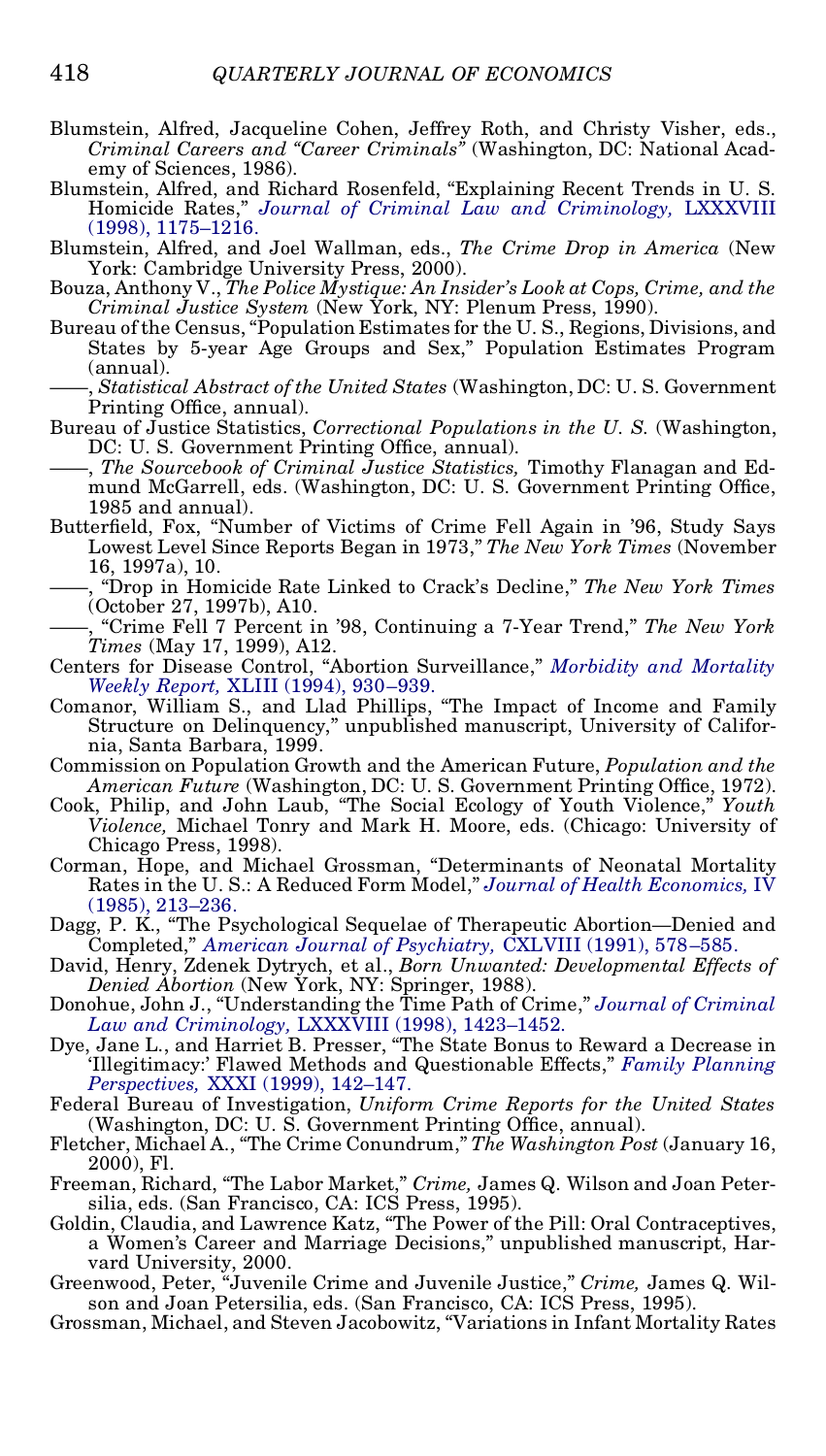among Counties of the United States: The Roles of Public Policies and Programs," *[Demography,](http://www.ingentaconnect.com/content/external-references?article=/0070-3370^281981^2918L.695[aid=1187166])* XVIII (1981), 695–713.

- Grossman, Michael, and Theodore Joyce, "Unobservables,Pregnancy Resolutions, and Birth Weight Production Functions in New York City," *[Journal](http://www.ingentaconnect.com/content/external-references?article=/0022-3808^281990^2998L.983[aid=1187167]) of Political Economy,* XCVIII (1990), [983–1007.](http://www.ingentaconnect.com/content/external-references?article=/0022-3808^281990^2998L.983[aid=1187167])
- Gruber, Jonathan, Phillip Levine, and Douglas Staiger, "Abortion Legalization and Child Living Circumstances: Who Is the 'Marginal Child?' " *[Quarterly](http://www.ingentaconnect.com/content/external-references?article=/0033-5533^281999^29114L.263[aid=1187168]) Journal of [Economics,](http://www.ingentaconnect.com/content/external-references?article=/0033-5533^281999^29114L.263[aid=1187168])* CXIV (1999), 263–291.
- Institute of Medicine, *The Best Intentions: Unintended Pregnancy and the Well-Being of Children and Families,* Sarah S. Brown and Leon Eisenberg, eds. (Washington, DC: National Academy Press, 1995).
- Joyce, Theodore, "The Impact of Induced Abortion on Black and White Birth Outcomes in the United States," *[Demography,](http://www.ingentaconnect.com/content/external-references?article=/0070-3370^281987^2924L.229[aid=1187169])* XXIV (1987), 229–244.
- Joyce, Theodore, and Robert Kaestner, "The Effect of Expansions in Medicaid Income Eligibility on Abortion," *[Demography,](http://www.ingentaconnect.com/content/external-references?article=/0070-3370^281996^2933L.181[aid=1187170])* XXXIII (1996), 181–192.
- Kane, Thomas, and Douglas Staiger, "Teen Motherhood and Abortion Access," *Quarterly Journal of [Economics,](http://www.ingentaconnect.com/content/external-references?article=/0033-5533^281996^29111L.467[aid=1187171])* CXI (1996), 467–506.
- Kaplan, John, "Abortion as a Vice Crime: A 'What if' Story," *Law and [Contempo](http://www.ingentaconnect.com/content/external-references?article=/0023-9186^281988^2951L.151[aid=1187172])rary [Problems,](http://www.ingentaconnect.com/content/external-references?article=/0023-9186^281988^2951L.151[aid=1187172])* LI (1988), 151–179.
- Kelling, George L., and William J. Bratton, "Declining Crime Rates: Insiders' Views of the New York City Story," *Journal of Criminal Law and [Criminol](http://www.ingentaconnect.com/content/external-references?article=/0091-4169^281998^2988L.1217[aid=1187173])ogy,* LXXXVIII (1998), [1217–1232.](http://www.ingentaconnect.com/content/external-references?article=/0091-4169^281998^2988L.1217[aid=1187173])
- Levine, P. B., D. Staiger, T. J. Kane, and D. J. Zimmerman, "*Roe v. Wade* and American Fertility," National Bureau of Economic Research Working Paper No. 5615, June 1996.
- Levitt, Steven, "The Effect of Prison Population Size on Crime Rates: Evidence from Prison Overcrowding Litigation," *Quarterly Journal of [Economics,](http://www.ingentaconnect.com/content/external-references?article=/0033-5533^281996^29111L.319[aid=226335])* CXI (1996), [319–352.](http://www.ingentaconnect.com/content/external-references?article=/0033-5533^281996^29111L.319[aid=226335])
- , "Using Electoral Cycles in Police Hiring to Estimate the Effect of Police on Crime." American Economic Review, LXXXVII (1997), 270-290. Crime," *American [Economic](http://www.ingentaconnect.com/content/external-references?article=/0002-8282^281997^2987L.270[aid=226336]) Review,* LXXXVII (1997), 270–290.
- Loeber, Rolf, and Magda Stouthamer-Loeber, "Family Factors as Correlates and Predictors of Juvenile Conduct Problems and Delinquency," *Crime and Justice,* VII, Michael Tonry and Norval Morris, eds. (Chicago, IL: University of Chicago Press, 1986).
- Lott, John R., Jr., and David B. Mustard, "Crime, Deterrence, and Right-to-Carry Concealed Handguns," *Journal of Legal [Studies,](http://www.ingentaconnect.com/content/external-references?article=/0047-2530^281997^2926L.1[aid=1187174])* XXVI (1997), 1–68.
- Marvell, Thomas, and Carlisle Moody, "Prison Population Growth and Crime Reduction," *Journal of Quantitative [Criminology,](http://www.ingentaconnect.com/content/external-references?article=/0748-4518^281994^2910L.109[aid=1187175])* X (1994), 109–140.
- Matthews, Stephen, D Ribar, and M Wilhelm, "The Effects of Economic Conditions and Access to Reproductive Health Service on State Abortion Rates and Birthrates," *Family Planning [Perspectives,](http://www.ingentaconnect.com/content/external-references?article=/0014-7354^281997^2929L.52[aid=1187176])* XXIX (1997), 52–60.
- Merz, J. F., C. A. Jackson, and J. A. Klerman, "A Review of Abortion Policy: Legality, Medicaid Funding, and Parental Involvement, 1967–1994," *[Wom](http://www.ingentaconnect.com/content/external-references?article=/0085-8269^281995^2917L.1[aid=1187177])en's Rights Law [Reporter,](http://www.ingentaconnect.com/content/external-references?article=/0085-8269^281995^2917L.1[aid=1187177])* XVII (1995), 1–61.
- Michael, Robert, "Abortion Decisions in the U. S.," unpublished manuscript, University of Chicago, 1999.
- Miller, Ted, Mark Cohen, and Shelli Rossman,"Victim Costs of Violent Crime and Resulting Injuries," *Health Affairs,* XII (1993), [186–197.](http://www.ingentaconnect.com/content/external-references?article=/0278-2715^281993^2912L.186[aid=228180])
- O'Brien, Robert, *Crime and Victimization Data* (Beverly Hills, CA: Sage, 1985).

Paulsen, Michael S., "Accusing Justice: Some Variations on the Themes of Robert

- M. Cover's Justice Accused," *Journal of Law and Religion,* VII (1989), 33–97. Posner, Richard, *Sex and Reason* (Cambridge, MA: Harvard University Press, 1992).
- Raine, Adrian, Patricia Brennan, and Sarnoff Mednick, "Birth Complications Combined with Early Maternal Rejection at Age 1 Year Predispose to Violent Crime at Age 18 Years," *Archives of General Psychiatry,* CI (1994), 984–988.
- Raine, Adrian, Patricia Brennan, Birgitte Mednick, and Sarnoff Mednick, "High Rates of Violence, Crime, Academic Problems, and Behavioral Problems in Males with Both Early Neuromotor Deficits and Unstable Family Environments," *Archives of General Psychiatry,* CIII (1996), 544–549.
- Rasanen, Pijkko, et al., "Maternal Smoking during Pregnancy and Risk of Crim-